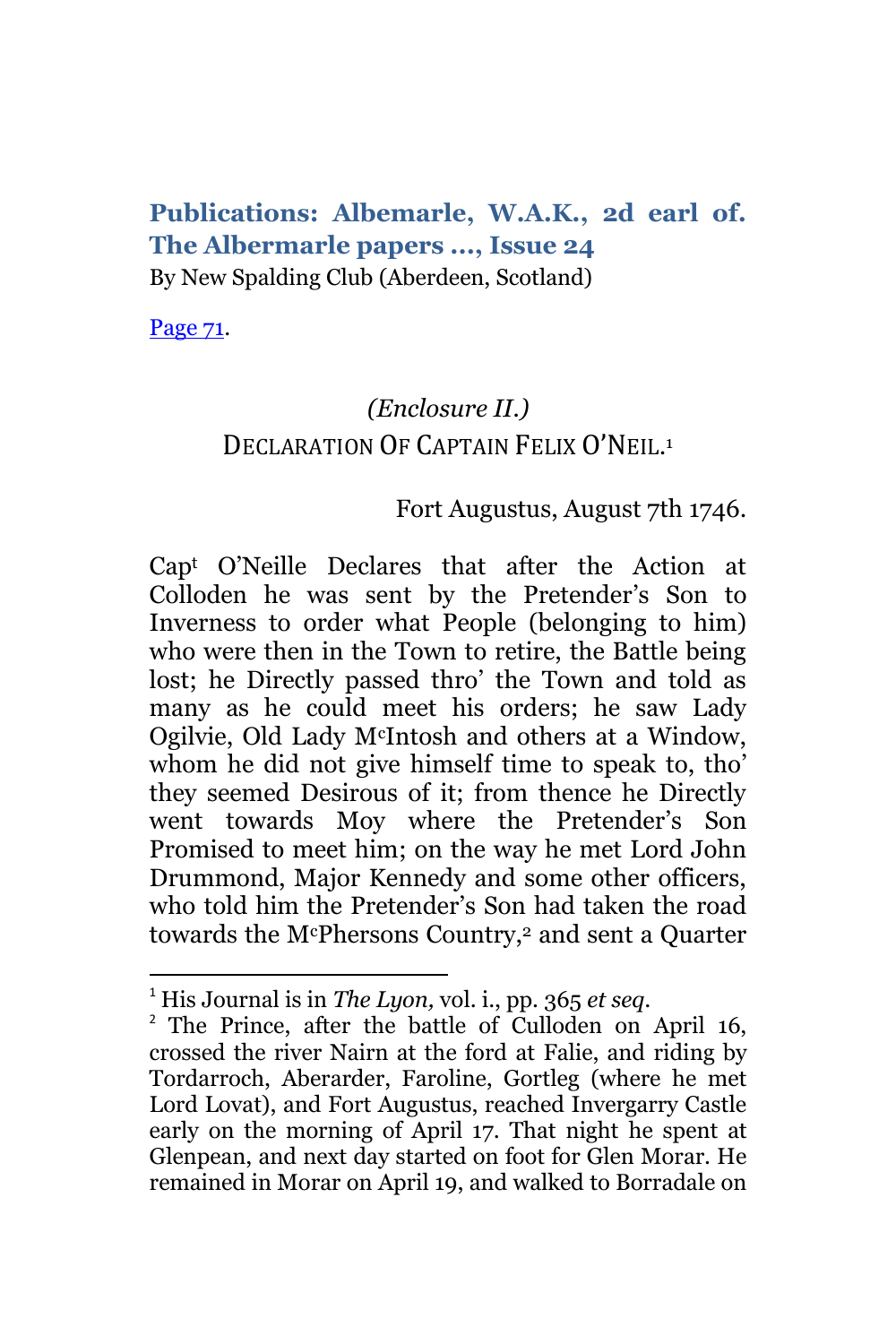Master of Fitz James's and four Troopers to shew him the road; he lay that night at one Fraziers near a factors of Lord Lovats, and the next morning<sup>1</sup> by Break of Day went to the said factors, where he found Lord Lovat, Cap<sup>t</sup> Shea, Cap<sup>t</sup> Bagott, and some other officers, Who told him the Pretenders Son had Desired them to Surrender, But had left a note with Lord Lovat Directing him to go to Fort Augustus, there to Pick up what people he could and make a Stand; he got there about Eleven O'Clock that Day and found nobody except five or six people, who told him the Pretenders Son was gone forwards towards Lochgary's House; at a house a little above Fort Augustus he met the Pretender's Son's Cook and one of his foot men, and Sullivans Clark, who told him he would overtake him at Glengary's; he went thither, and found Monsieur Mirabell a French Engineer,<sup>2</sup> An Irish Physician, and a Priest; they told him the Pretenders Son had left word for him to follow him to Scothouse of Knoidart; from thence he went to Lochiels, where he lay that night; the next morning<sup>3</sup> he met old Lochiel, M<sup>r</sup> McLachlan, M<sup>r</sup> Maxwell and Lord Elcho, who accompanied him to Kinloch Moidart, where they met Eneas McDonald the Banker who brought him a note from the Pretenders Son, Directing him to Joyn him at one Donald Roy

the 20th. He remained there till April 26, when Donald Macleod piloted him to the Long Island. Blaikie, *Itinerary*, p. 46.

April 17.

<sup>&</sup>lt;sup>2</sup> M. Mirabelle de Gordon had come to Scotland with Lord John Drummond. *Cf*. the Chevalier Johnstone's account of him in *The Rising of* 1745, p. 119. He was made prisoner early in May, 1746. *Scots Magazine*, vol. viii., p. 238.  $<sup>3</sup>$  April 18.</sup>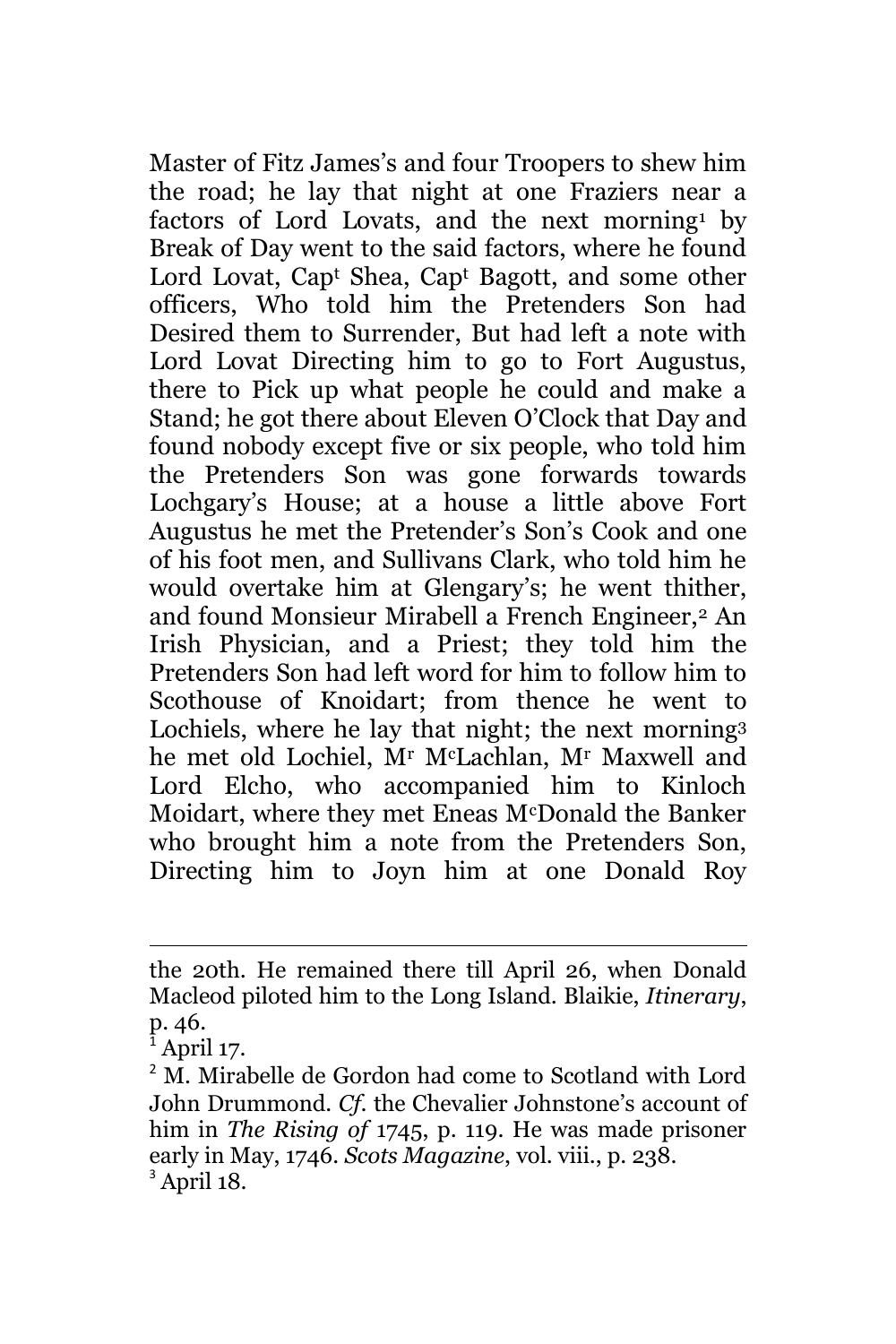$M^c$ Donald in Aresaig,<sup>1</sup> which he did next day<sup>2</sup> along with one Donald McLeod who served them as a Pilot afterwards, and is now a Prisoner on Board the Furnace; there was with the Pretender's Son in Aresaig, Sullivan, John Hay, and one Allen McDonald a Priest, and now a Prisoner; they staid there till the next day<sup>3</sup> about Six O'Clock in the Evening, when Sullivan, the Pretender's Son and himself Embarked in an Open Boat for Stornway; <sup>4</sup> the night proving bad, they were obliged to put into Rushnish in Long Island, where they staid some time<sup>5</sup> and made a second attempt for Stornway. But the weather still continuing bad, they were forced into Scalpa,<sup>6</sup> and went under the

<sup>1</sup> This appears to add a detail as to the Prince's entertainment in Borradale from April 20-26. Cf. Blaikie, Itinerary, p. 47.

<sup>2</sup> April 19. But the real date must have been April 21, for that was the day on which Donald Macleod, who had been sent by Æneas Macdonald, reached the Prince. O'Neil in his Journal gives the inaccurate date April 29 as that of his joining the Prince. *Cf. The Lyon*, vol. i., p. 367.

<sup>3</sup> According to O'Neil's Journal (*The Lyon*, vol. i., p. 368) the Prince remained in Borradale "some days" before sailing. Donald Macleod, who arrived (with O'Neil?) on April 21, had first to procure a boat, and the Prince's departure did not in fact take place till April 26.

<sup>4</sup> O'Neil's recollection of events was clearly hazy. In his Journal (The Lyon, vol. i., p. 368) he says that the Prince, Colonel O'Sullivan and himself sailed "at eight at night".

 $5$  April 27-29. Blaikie, Itinerary, p. 48. It is noticeable that O'Neil says nothing here of the boat being staved to pieces on a rock. Cf. The Lyon, vol. i., p. 368, and Bishop Forbes' note.

<sup>&</sup>lt;sup>6</sup> In the early morning of April 30. Cf, The Lyon, vol. i., p. 166.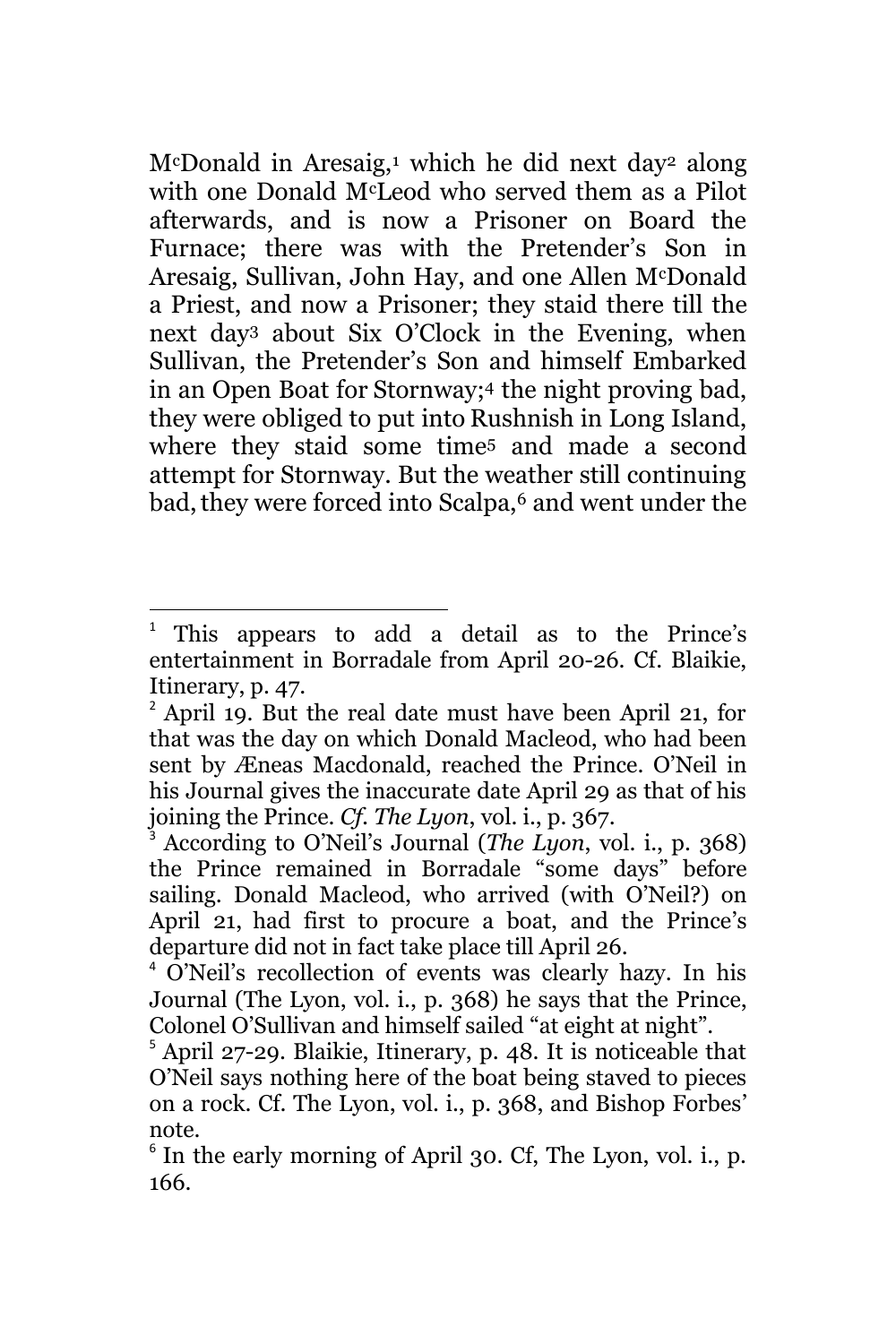name of Sinclair, a Shipwrecked Merchant,<sup>1</sup> Sullivan passed for his Father; there they were five or six days, and sent Donil McLeod their Pilot to Stornway to bargain for a ship to carry them to the Orkneys; they travelled from Scalpa to the Lewis, which they crossed on foot twenty five miles to Stornway,<sup>2</sup> where they found that McLeod had Got Drunk and Discovered them,<sup>3</sup> so that the People of Stornway were rising in arms, apprehending they had brought a number of men with them, which obliged them to Lie in a Moor all night two miles short of the town; then they proposed going in their open Boat to the Orkneys, but the Sailors who were with them, having run such risques some nights before by the badness of the weather, would not venture it, upon which not knowing what to resolve, they embarked on board their Boat and went Southwards; in their Passage they met two English men of war, which obliged them to put into an uninhabited Island, where they remained four days, having no provisions but some dried fish which they found on the rocks; <sup>4</sup> they went from thence still Southwards, and were chased by a Sloop of War

<sup>&</sup>lt;sup>1</sup> The Prince's motive in taking the name "Sinclair" is not, so far as I know, elsewhere explained. Donald Macleod (The Lyon, vol. i., p. 166) mentions the fact, but gives no reason.

 $2$  They remained at Scalpa from May 1-4, and arrived at Kildun House in Arnish early on May 5. *The Lyon*, vol. i., p. 166. It may be noticed that O'Neil in his Journal (The Lyon, vol. i., p. 369) declares that he was sent to Stornoway to look for a boat.

<sup>3</sup> O'Neil makes the same accusation in his Journal, but *cf*. Bishop Forbes' note in *The Lyon*, vol. i., p. 369.

<sup>4</sup> The island was Euirn or Iffurt, where they remained from May 6-9. O'Neil in his Journal gives their stay there as eight days. Cf. The Lyon, vol. i., p. 172.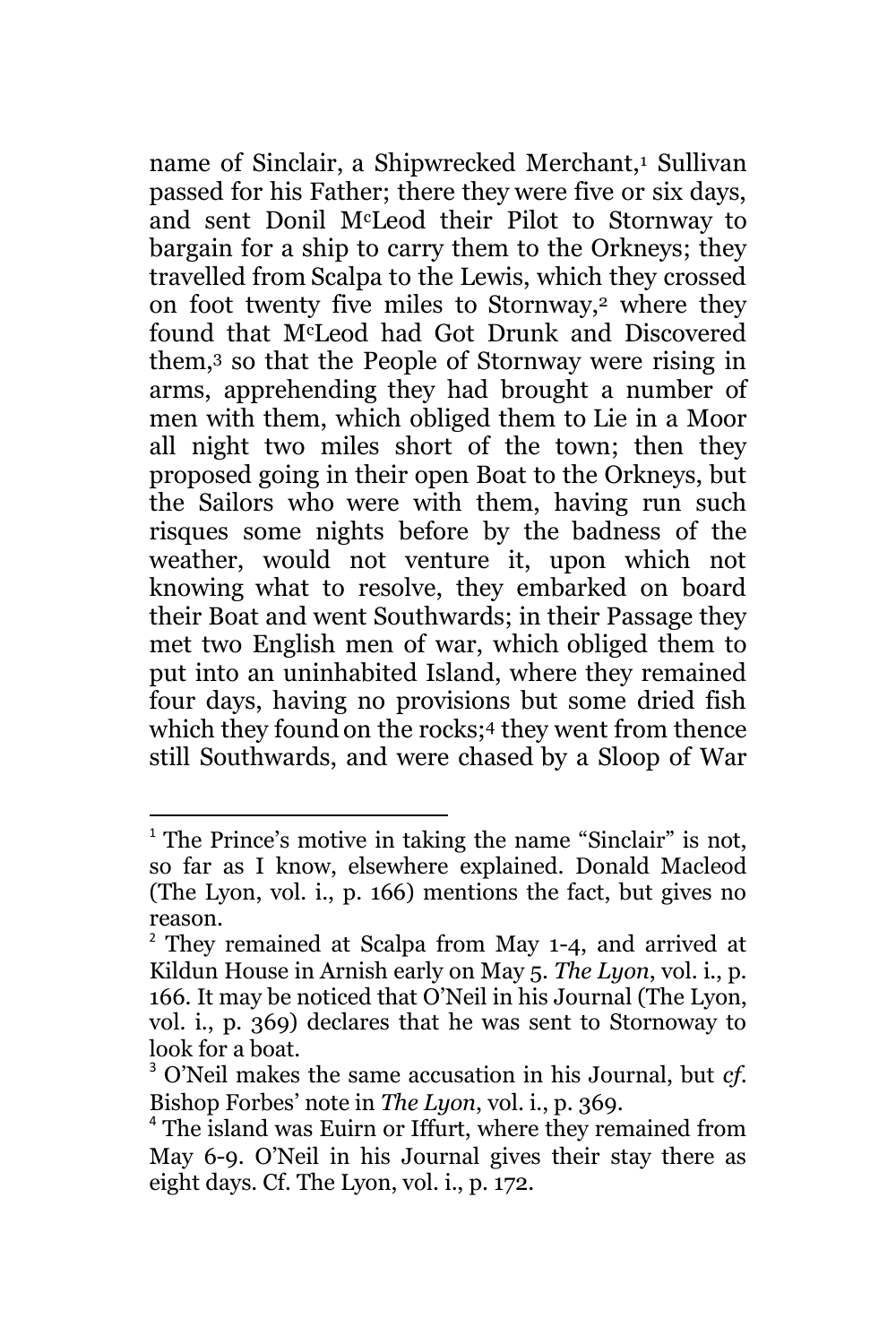in amongst the rocks off the Harries, where they remained three hours till she was gone, when they ventured out and went to Benbicula, where they remained at a poor mans house three days; 1 from thence (by this mans advice)<sup>2</sup> they went to Corridale, a Mountain in South Uist, where they remained near a Month in a Shieling of one M<sup>c</sup>Gachans,<sup>3</sup> and were subsisted by him and some of the people of the Country. During that time While they were there the Pretenders Son sent Cap<sup>t</sup> O'Neille with a Second Son of Clanronalds,<sup>4</sup> a Cap<sup>t</sup> in Lord John Drummonds, to the Lewis to endeavour to get a ship in which Cap<sup>t</sup> O'Neille was to go to France with a Letter to the King,<sup>5</sup> and he was directed to give the King a distinct account of every thing that had happened from his arrival in Scotland till the day he left the Pretenders Son, and was recommended to the King as a Person who would give an impartial account of every thing; he finding it impracticable to get a ship on account of the strict

<sup>&</sup>lt;sup>1</sup> They landed on an island in Loch Uskavagh on May 11 and remained "at a poor grass-keeper's bothy or hut" until May 14. Blaikie, Itinerary, p. 50.

<sup>&</sup>lt;sup>2</sup> "By the advice of a friend," says O'Neil in his Journal (The Lyon, vol. i., p. 370).

<sup>&</sup>lt;sup>3</sup> The name of Ronald Macgachan, the Prince's host, does not appear to be elsewhere

mentioned (cf. Blaikie, Itinerary, p. 50, note 4, and supra, p. 69). O'Neil in his Journal correctly states that the Prince remained here twenty-two days, May 15 to June 5.

<sup>4</sup> This would appear to be Donald Macdonald who was later taken prisoner, and whose statement is in Enclosure iii. of Lord Albemarle's letter of December 16, *infra*, No. CLXXXV. Lord Albemarle calls him "Young Clanronald".

<sup>5</sup> O'Neil does not mention this incident in his Journal. On the contrary he says that "we"—clearly including himself remained at Coradale for twenty-two days. *Cf. The Lyon*, vol. i., p. 370.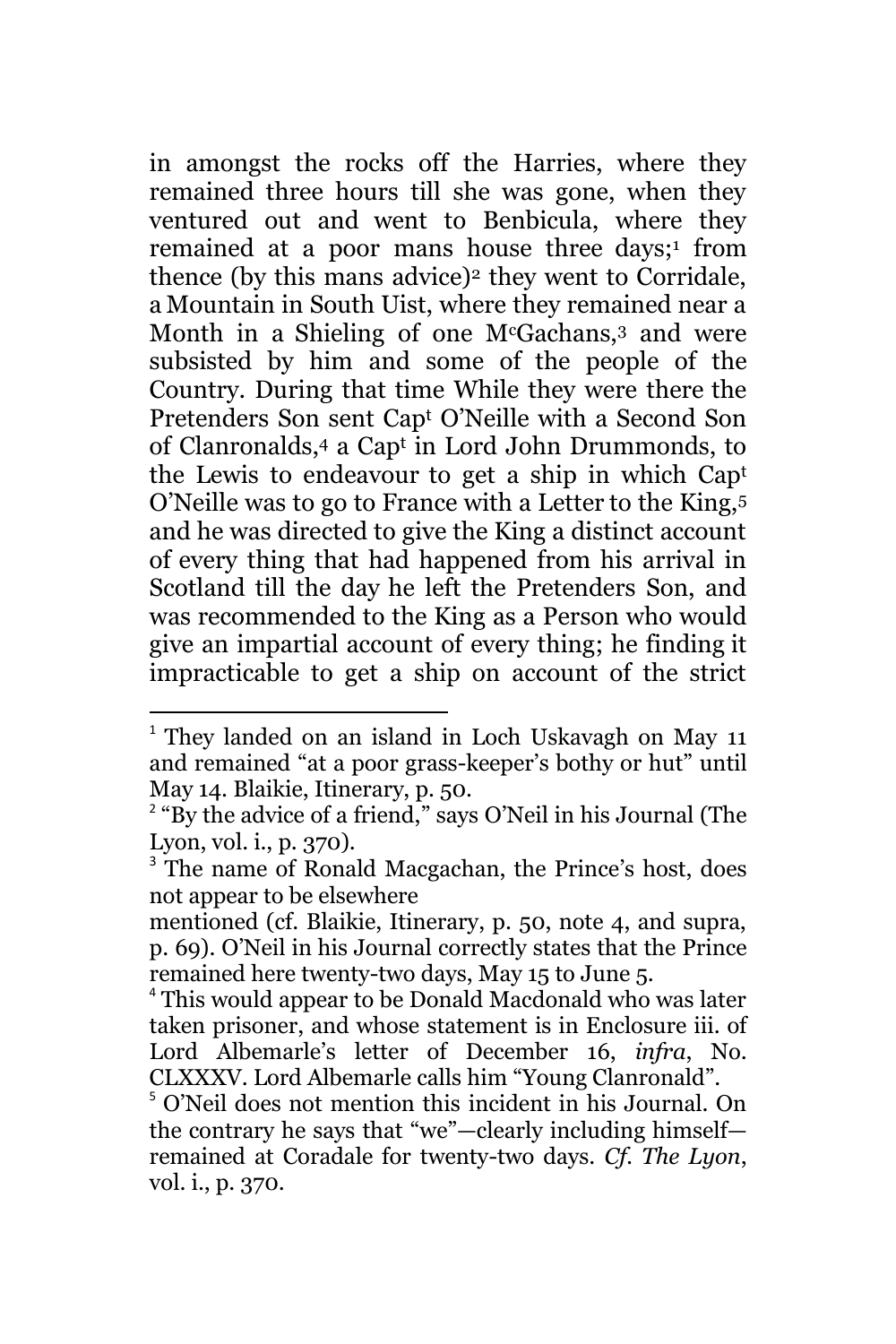examination all Persons were obliged to undergo, returned towards Corridale, but was told on the way that the Pretenders Son had left that place on account of the Skye Militia being come into South Uist, and was gone to the Island of Fuya,<sup>1</sup> where he rejoyned him and staid there two days; from thence they went to Loch Boisdale in South Uist; in their passage thither they met two English Men of War, whom they avoided by getting behind a rock, where they remained near two hours, and then proceeded on their voyage to Lochboisdale; they staid their four or five days, but Cap<sup>t</sup> Scott landing within two Miles of them, obliged them to part with Sullivan, who they left there with the Boat, Cap<sup>t</sup> O'Neille and the Pretenders Son going towards Corridale, where they were informed that General Campbell was at Berneray, and there were severall independent Companys coming into the Country in search of him, which determined them to go for Benbicula; <sup>2</sup> on their way thither they met Miss Flora McDonald, to whom it was proposed to go along with the Pretenders Son to the Isle of Skye, which she at first refused, but on his

<sup>&</sup>lt;sup>1</sup> The Prince sailed to Island Ouia on June 6 and remained there till June 9.—Blaikie, Itinerary, p. 51.

<sup>&</sup>lt;sup>2</sup> The Prince's movements after leaving Ouia on June 10 were as follows: June 10, to Rossinish by land, and remained there till June 12, when, alarmed by the appearance of the militia, they proceeded by boat to Coradale; June 13, spent the night at Aikersideallach, having been forced to put in at Uishness Point by a storm; June 14, sailed to Ciliestiella, having been again alarmed by the approach of the enemy; June 15, sailed for Loch Boisdale, hoping to get help from Alexander Macdonald of Boisdale, and remained in the neighbourhood of the Loch until June 21, when the Prince and O'Neil crossed the mountains and at a hut near Ormaclett, at midnight, met Flora Macdonald.—Blaikie, *Itinerary,* pp. 51, 52.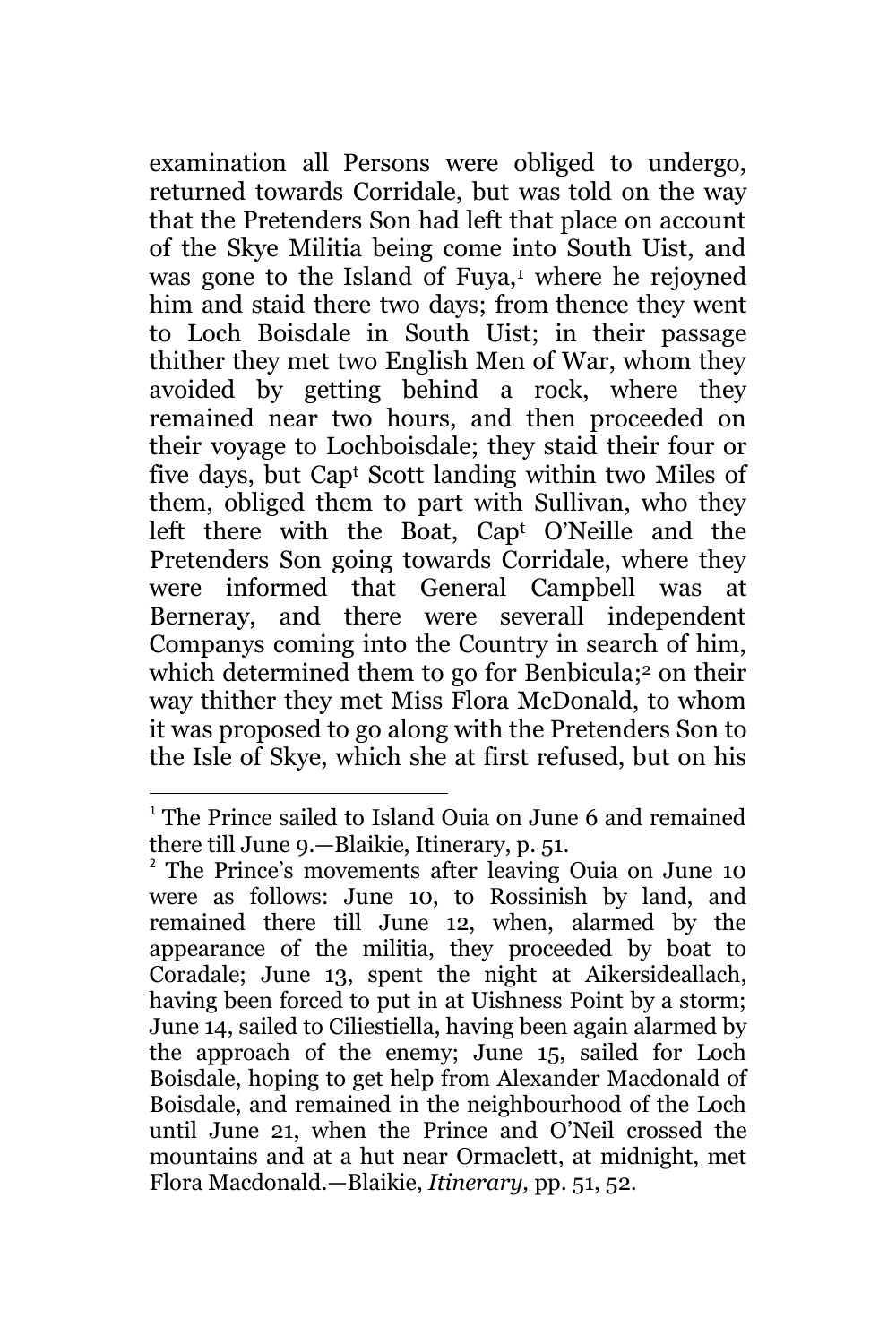offering to dress himself in a Woman's Habit and to pass for her Servant she consented, desiring them to remain on the North Side of Corridale, and she would send him word where to meet her; their Guide<sup>1</sup> went with her to bring the message; they staid at the place fixt upon all the next day without hearing from her, which made them think she had deceived them;<sup>2</sup> having no hopes of escaping, he was just going to send Capt O'Neille to Gen<sup>ll</sup> Campbell to surrender himself, $3$ when the Guide returned with a message from Miss Flora that she would meet him at the head of Rushnish, where they went that night, but did not meet her, on which the Guide was sent for her, who brought her the next day about night fall, but hearing there were some Ships engaged off Barra, he was determined to stay till they heard what was the event; after staying some time they had an account that Gen<sup>ll</sup> Campbell passed from North Uist to Benbicula, which obliged him to change his resolution; they went from thence at midnight to a point of the Island nearer Skye, where they saw two or three small vessels who attended Gen<sup>ll</sup> Campbell, and were obliged to hide themselves in the Heather. There they could not prevail upon Miss Flora to take Cap<sup>t</sup> O'Neille along

<sup>1</sup> Neil Maceachain.—Blaikie, *ibid.,* p. 52.

<sup>&</sup>lt;sup>2</sup> The Prince remained near Ormaclett on June 22, crossed the Loch to Ouia on the 23rd, proceeded to Benbecula on the 24th, and in imminent danger of capture, remained there till the 27th, when Flora Macdonald joined him. Crossing Loch Uskavagh that night, the Prince and Flora sailed for Skye late on the 28th, leaving O'Neil behind.— Blaikie, *Itinerary,* pp. 52, 53.

<sup>&</sup>lt;sup>3</sup> Of this astonishing fact O'Neil says not a word in his Journal *(The Lyon, vol. i., p. 371)*. On the other hand, hemmed in as the Prince was by the militia, and seemingly disappointed in his hope of escaping to Skye, the necessity of surrendering may well have been mooted.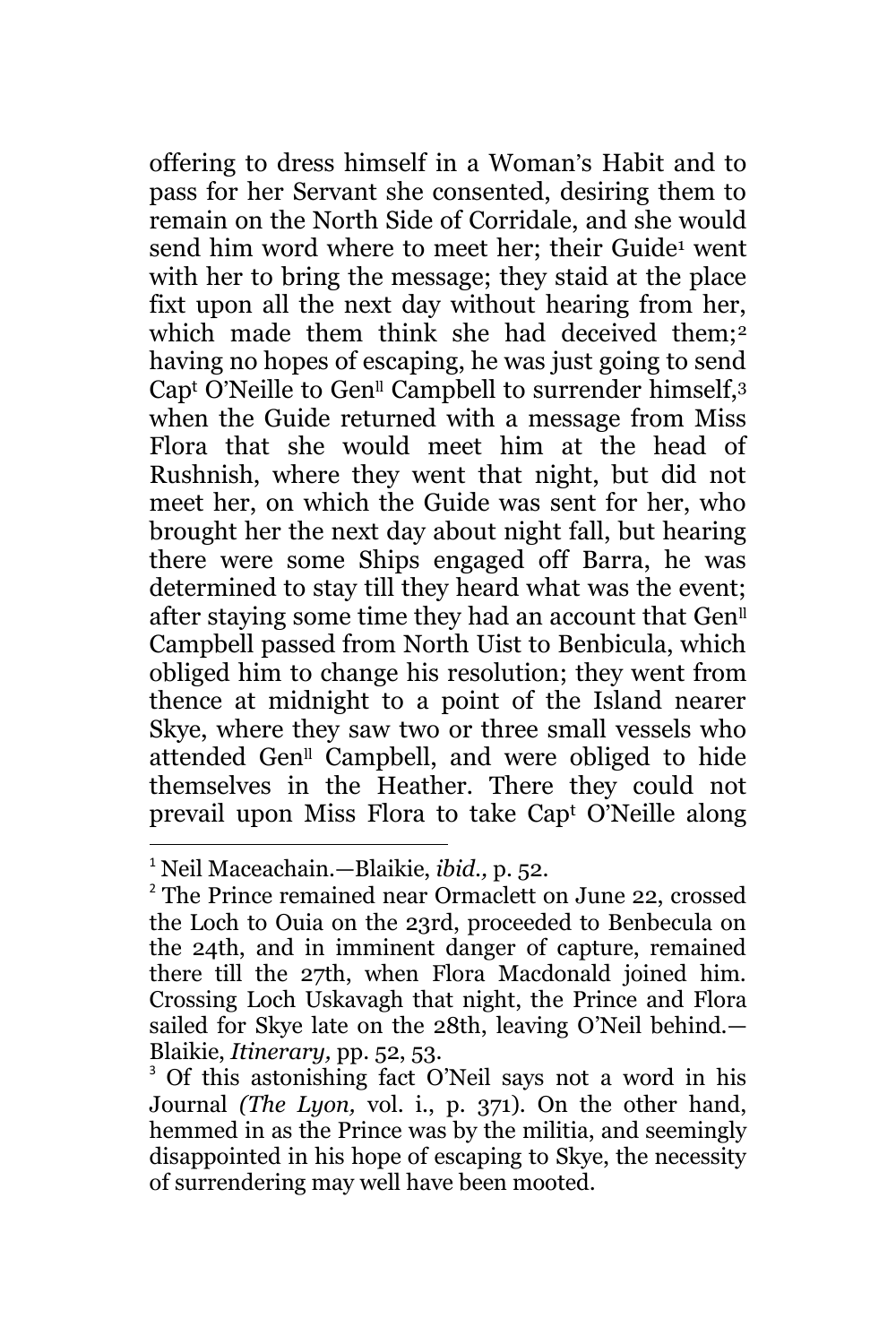with them, as he did not speak the language of the country and as he had (as she said) a Foreign air;<sup>1</sup> upon which he was obliged to part with him, with a promise to joyn them as soon as the Boat which carried them would come back, which it did some days after, and brought a note from the Pretender's Son to Cap<sup>t</sup> O'Neille desiring he would joyn him in the McKinnon Country, but he could not prevail on the Boat men to go back with him,<sup>2</sup> as they had run some risques by having shot fired at them before they landed the Pretenders Son; the next day he, O'Neille, was taken by Cap<sup>t</sup> McNeil a Cap<sup>t</sup> of the independent Companys, in a Sheiling near Rushnish where he had waited for an opportunity to get over to Skye.<sup>3</sup> *Endorsed*.—Rd 18.

<sup>1</sup> O'Neil in his Journal gives the more prosaic reason, that Flora had secured a pass "but for one servant".—*The Lyon,*  vol. i., p. 373.

<sup>&</sup>lt;sup>2</sup> O'Neil, however, declares in his Journal that he secured a boat "after innumerable difficulties," and returned to Raasa, where he was disappointed in his expectation of finding the Prince; thence to Skye, and thence to North Uist, and so to Benbecula, where he was captured.

<sup>&</sup>lt;sup>3</sup> In his Journal he specifically declares that he proceeded to Skye after his failure to find the Prince in Raasa. On the whole, the collation of O'Neil's two declarations leaves one with considerable doubt as to his veracity, a feeling which Bishop Forbes evidently shares. *Cf.,* in particular, *The Lyon,* vol. i., p. 157. O'Neil, after his capture by Captain Macneil, was put on board the *Furnace,* Captain Fergusson, where, on his own statement, he was submitted to somewhat rigorous treatment. *Cf. The Lyon,* vol. i., p. 374.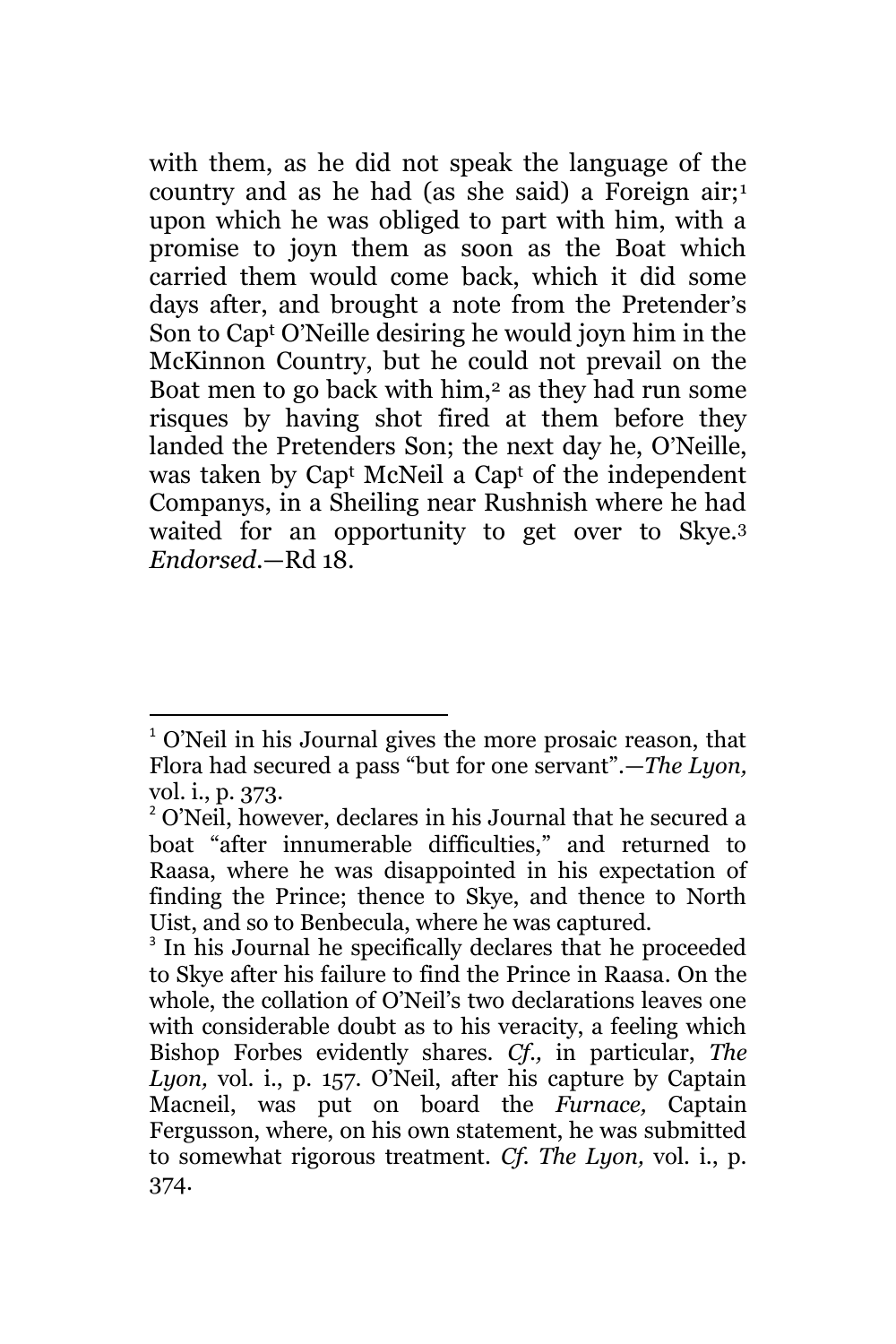#### [Page 37.](http://books.google.com/books?id=sHYuAAAAMAAJ&lpg=PA70&ots=I8wSL5XMzP&dq=%2BGartrigill&pg=PA37#v=onepage&q=+Gartrigill&f=false)

### XXX. MAJOR-GENERAL CAMPBELL TO THE EARL OF ALBEMARLE.<sup>1</sup>

Horse Shoe Bay, Augt 4th 1746.

My Lord,

About one of the Clock this morning I was honoured with your Lord<sup>PS</sup> of the 28th of last; you have heard that I had made O'Neil prisoner, a person in great Confidence with the young Chevalier.<sup>2</sup> He calls Himself a Captain in the French Service,<sup>3</sup> and pretends to be well known to many of the Austrian Generals, and to a good many of our friends at home, but has not His Commission to produce. He has given me a Letter open which He desires may be forwarded in order to His Commissions being sent over; this letter I enclose to your LordP to be dispos'd of as you

<sup>1</sup> *Feilden MSS.*

 $\overline{\phantom{a}}$ 

<sup>2</sup> Captain Felix O'Neil had attended the Prince on his flight from Culloden on April 16 until on June 28 he sailed with Flora Macdonald from South Uist to Skye. O'Neil was made prisoner shortly after.—*The Lyon,* vol. i., p. 373; *cf.* his declaration, *infra,* No. LVI. (Enclosure

<sup>3</sup> His own account of his career is concisely stated in Enclosure i. of Lord Albemarle's letter of December 16, *infra,* No. CLXXXV.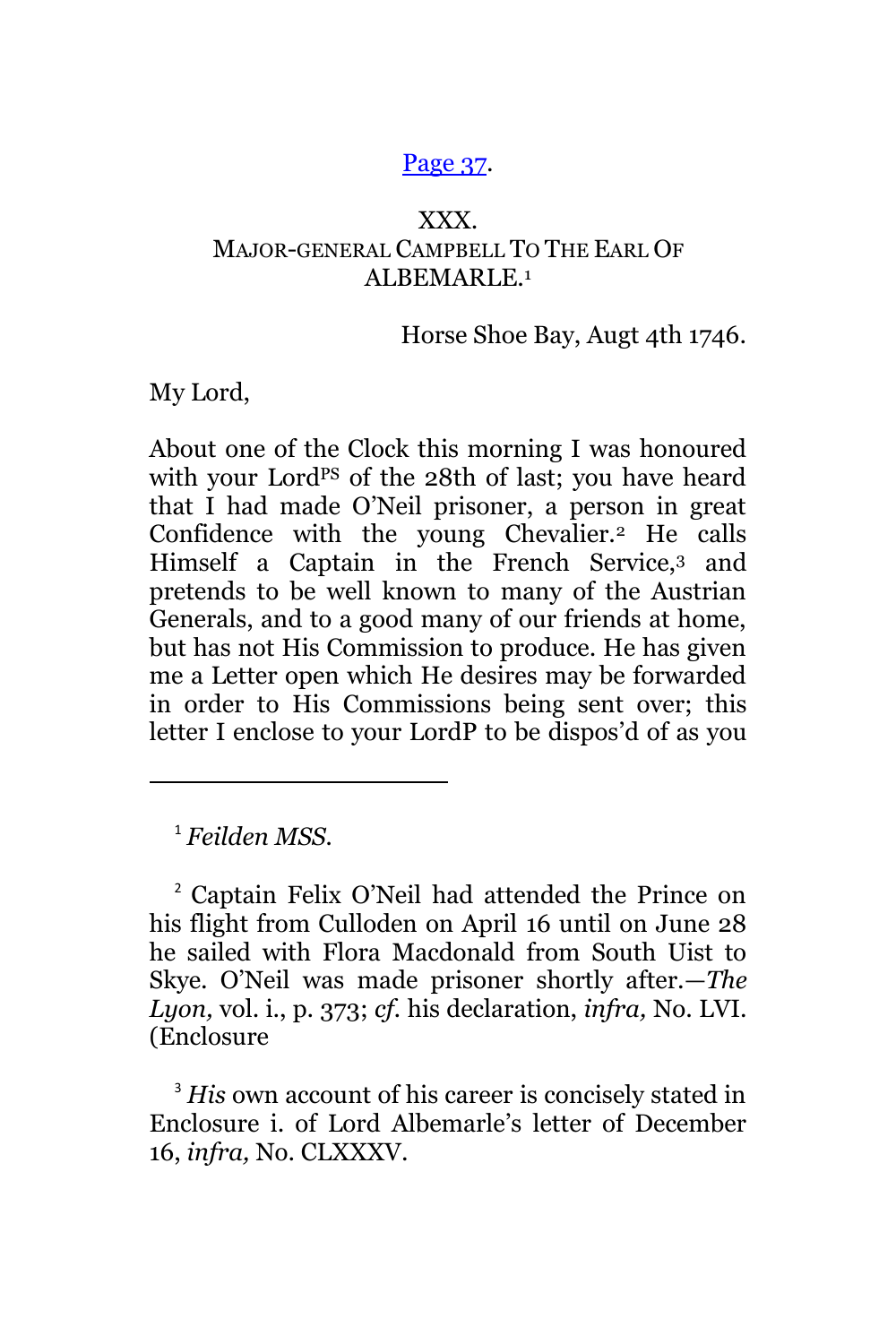shall think proper. All I can say of Him further is, that He seems to be a person acquainted with Service, and to have what the French call du Monde; your Lordship from Examining Him will be best able to Judge what treatment he merits.

I have explain'd to your Lordship in my Letter of the 3oth past the reason of my not pursuing the scheme I had for Searching Loch Morer as I formerly propos'd, and from the reasons that made me put off that Search I immediatly orderd Lt. Collonel Campbell with the whole command to Strontian, except one hundred men left at Tobbermorey to Hunt out Some Rebells said to be on the Hills in Mull; they will remain there till Your Lordship's pleasure is known for their retiring.

I have this day received a Letter from the Commanding Officer in Mull, with a peice of Intelligence as follows, "This moment (viz Augt 3d) I received Information from Allan McLean here, that the Pretenders Son, Lochiel and four more were in a Sheild House in Glendeasrie Six days past, and on observing a party of the Military coming that way made their Escape to the Hill, and is Suspected to be return'd to the said Sheilling when the Party went off. I am also inform'd that Colonel McDonald of Barasdell was in Company with them a day or two before they were Surprysd by the party and that he parted with the Pretenders Son in as good terms as usual." 1

 $\overline{\phantom{a}}$ <sup>1</sup> The General's information was correct. On July 20 the Prince was lurking somewhat to the north of Glen Dessary when the approach of the military compelled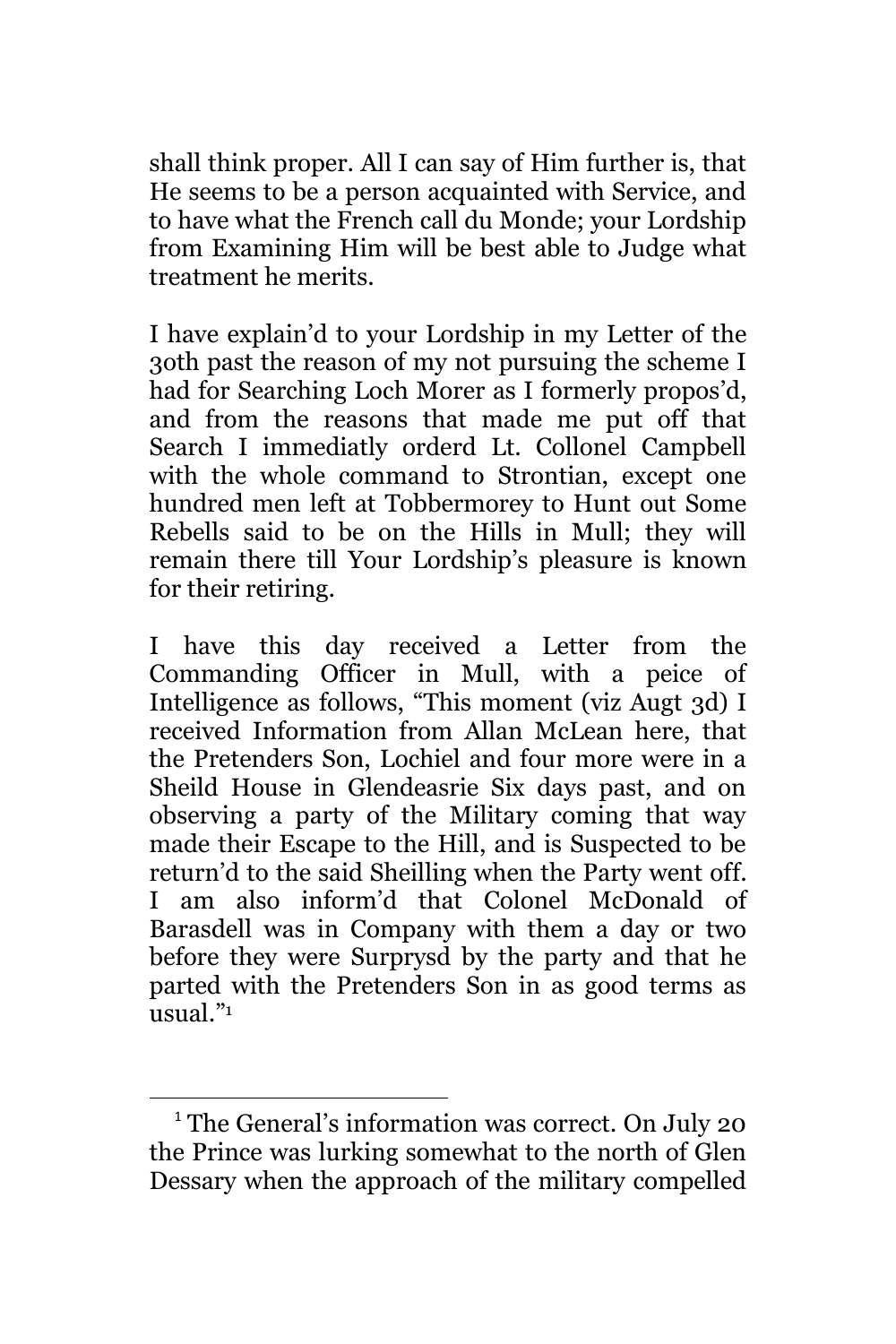This paragraph is verbatim from my letter, and as Glendeasrie is not above 15 or 20 Miles from Fort Augustus I thought it proper to give your Lordship the intelligence that you might make what use of it you thought necessary; in the mean time I have Sent this information to Lt Col Campbell, but no Orders, as I should rather chuse that should come from your LordsP, who perhaps may have received Some intelligence of the Same Kind. Since writing this, Captain McNeil, who is an exceeding good Partizan and a very active fellow, is arrived, And as he was present when McLane gave the above Information He can explain it more particularly than can be done in writing; therefore [I] have sent him to be employed as your LordP shall think proper; it is my humble Oppinion that part of Colonel Campbells Command may march from Strontian so as to be at or near Glendeasrie about the same time that any Command you may Send Shall get thither.

I shall give your Lordship no further trouble but to assure you that I am with the utmost Sincerity

 $\overline{\phantom{a}}$ him to seek refuge on the top of Druim Cosaidh. He broke through the cordon of troops that surrounded Moidart next day (July 21). Colonel Campbell, however, was sent to follow up the General's information. *Cf.* his letter of August 10, *infra,* No. LXVI.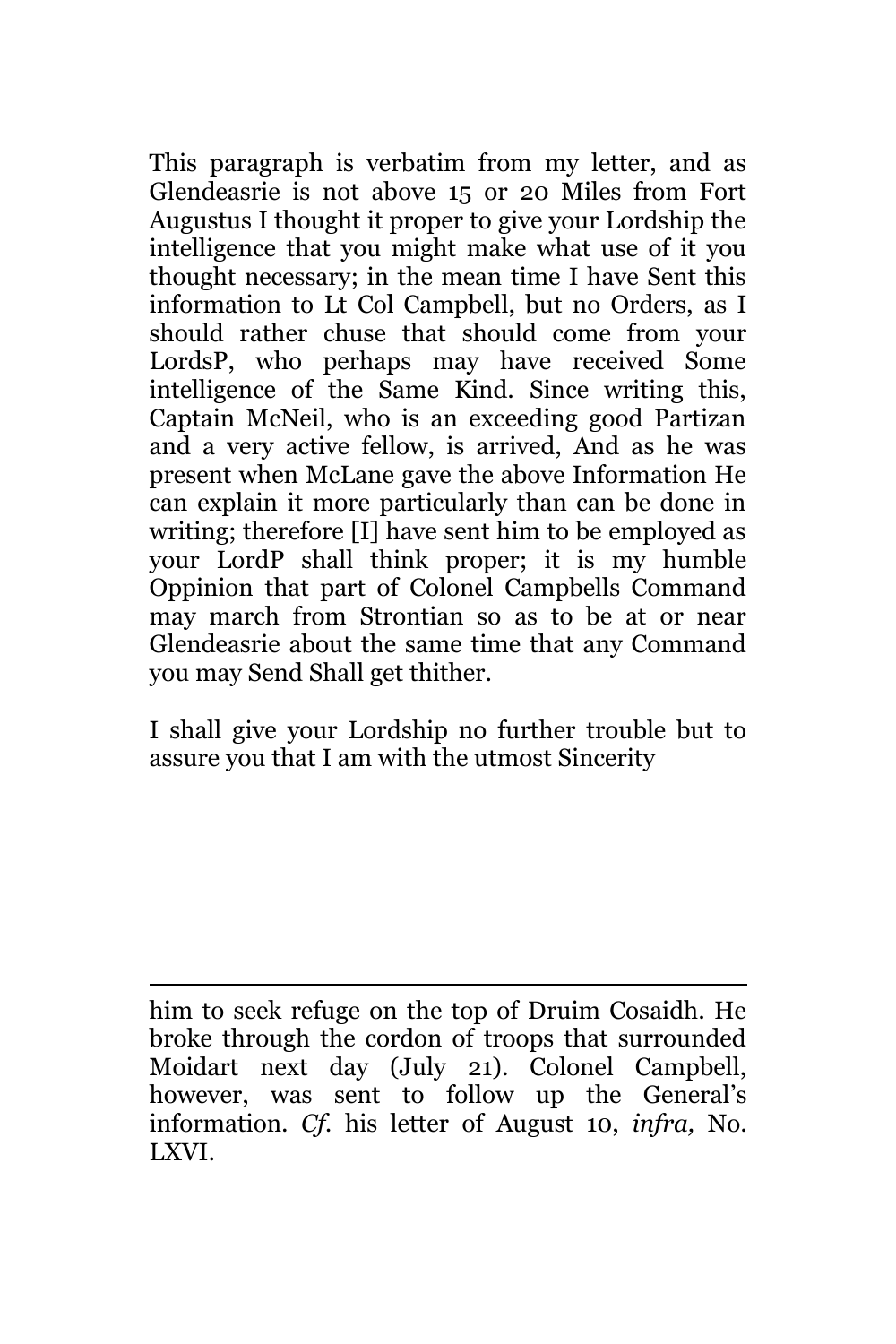### My Lord Your Lordships most affectionate and faithful humble Servant<sup>1</sup>

Idan Gampbell

P.S.—By the inclosed list of Prisoners I have deliver'd over to Commodore Smith to be sent to England, it appears that Lady Clanranold has not only been very zealous her Self in Serving and assisting the young Pretender while on the Long Island, but has also brought Her Husband and Several others into the same Scrape, for which reason I think she ought to be sent to London; your Lordship must have heard that she is kept close prisoner by my Orders in Her own House at Benbicula.<sup>2</sup> The Guard upon her is one of my Off1cers with some of the Independant Companies. Him I can depend upon, but wish the Lady was ordered to Inverness, where she may be put on Board to accompany the Evidence.

*Endorsed*:—A. 6th.

<sup>1</sup> Of Mamore, afterwards (1761) fourth Duke of Argyll.

<sup>2</sup> Lady Clanranald had taken an active part in the preparations for the Prince's flight to Skye with Flora Macdonald on June 28. She was, in fact, with them when she received a summons to attend General Campbell at her house, Nunton, in Benbecula. A few days later she and Clanranald were made prisoners.— Blaikie, *Itinerary*, p. 53.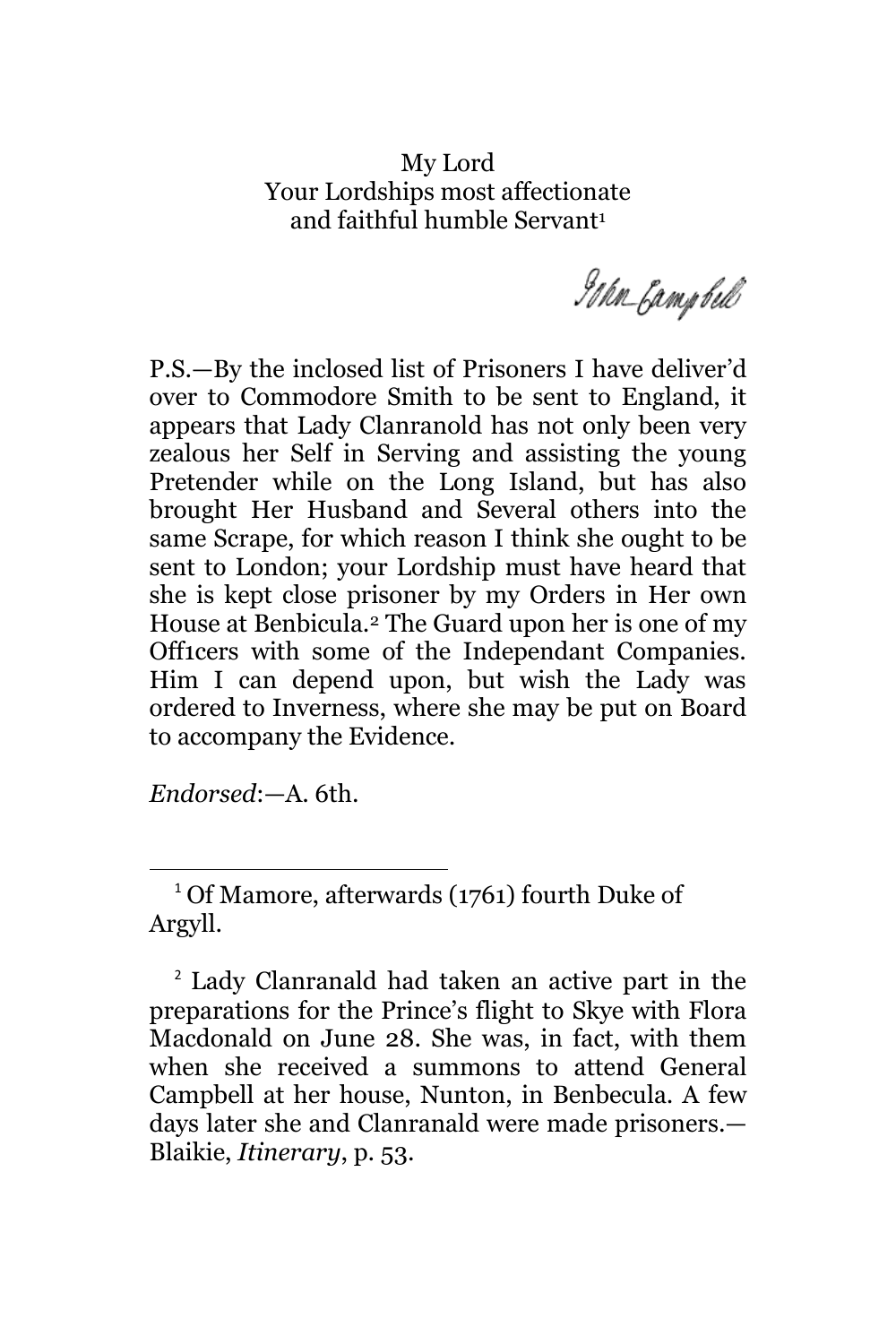## XXXI.

# Commodore Smith to the Earl of Albemarle.<sup>1</sup>

My Lord,

I have your Lordship's Letter of the 31st past reciting some Inteligence you received from the Gunner of Fort William. I believe the same is no way to be depended on. I propose Going Off Lock Broome the first Opportunity of Wind that offers, and shall Leave word at Castle Duart Where I may be found if your Lordship has any Commands for Me.

> I am, My Lord, with the Greatest respect Your Lordships most Obedient Servant

> > THOMAS SMITH.

Eltham in Kerrera

August ye 4th 1746.

<sup>1</sup> *Fielden* MSS.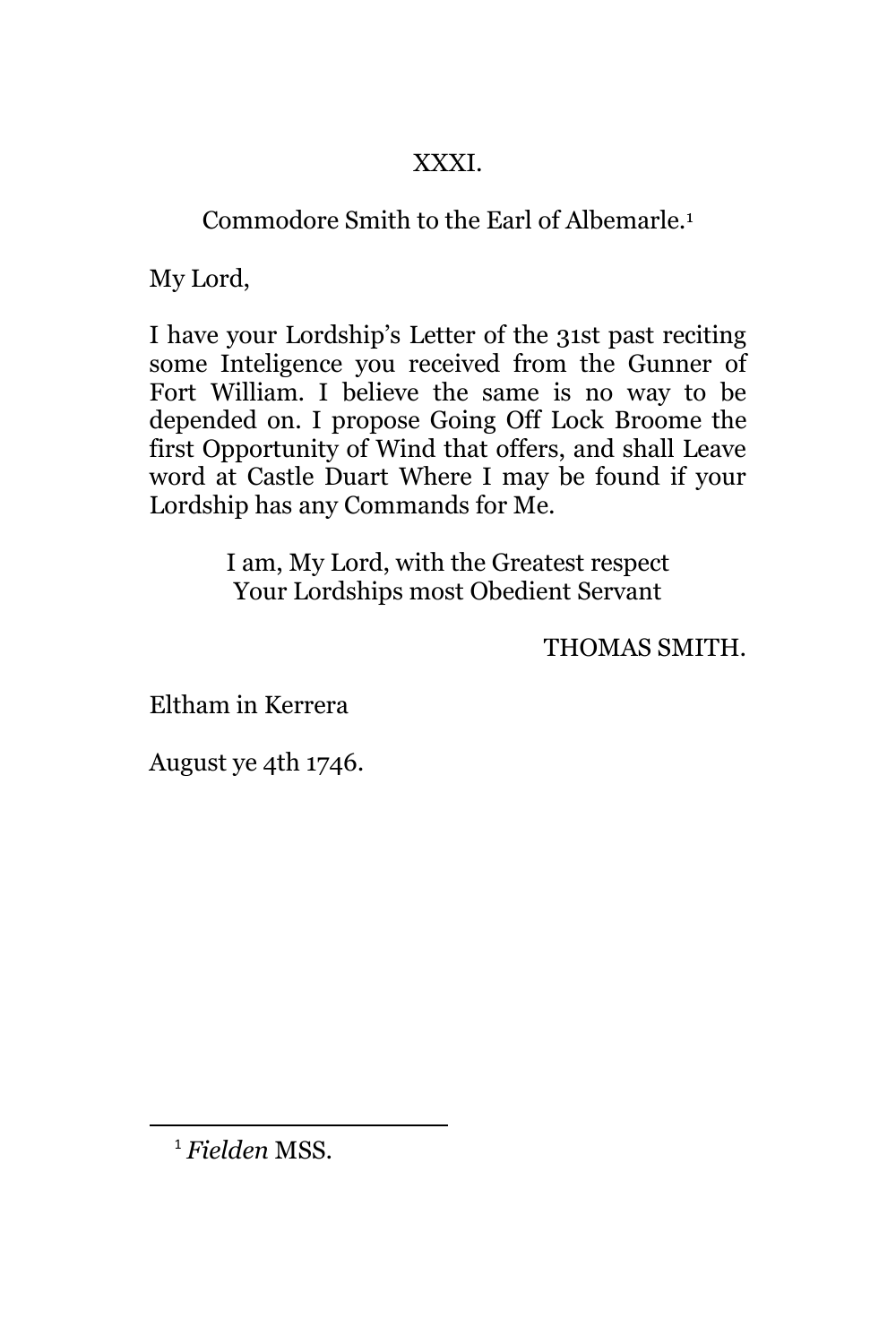#### LIX. MAJOR-GENERAL CAMPBELL TO THE EARL OF ALBEMARLE.<sup>1</sup>

Horse Shoe Bay Augt 8th 1746. My Lord,

This morning at Seven I was honour'd with your Lord<sup>PS</sup> of the 6th with a Copy of the Orders given to Lieut. Col. Campbell for searching Glendassary etc.

I thought it better to Send O'Neil to your Lor<sup>p</sup> then to London, thinking it not impossible but that something might appear against him, which might entitle Him to the fate of Belew; your Lordship by this time will I suppose have heard what account He chooses to give of Himself; while here, besides calling Himself a Captain in Lally's Regiment, with this particular, that He defended the Pass at Veletri against Count Brown, where He was made a Prisoner,<sup>2</sup> He says He was one of the Aid's de Camp to the Pretenders Second Son while the Invasion was threatend last year from Buloign, and that he was Sent over to Scotland with a particular Commission from the French Court. I juste thought it necessary to hint the above particulars that you might know if he was consistant in His account of Himself; and by the testimony of Several of the Prisoners I have on Board, He was a great favourite with the Young Pretender, and esteem'd as one of the Ablest Men in Military matters the French sent over.

<sup>1</sup> *Feilden MSS.*

<sup>&</sup>lt;sup>2</sup> *Cf.* his statement regarding himself in Enclosure i. in Lord Albemarle's letter of December 16, *infra.* No. CLXXXV.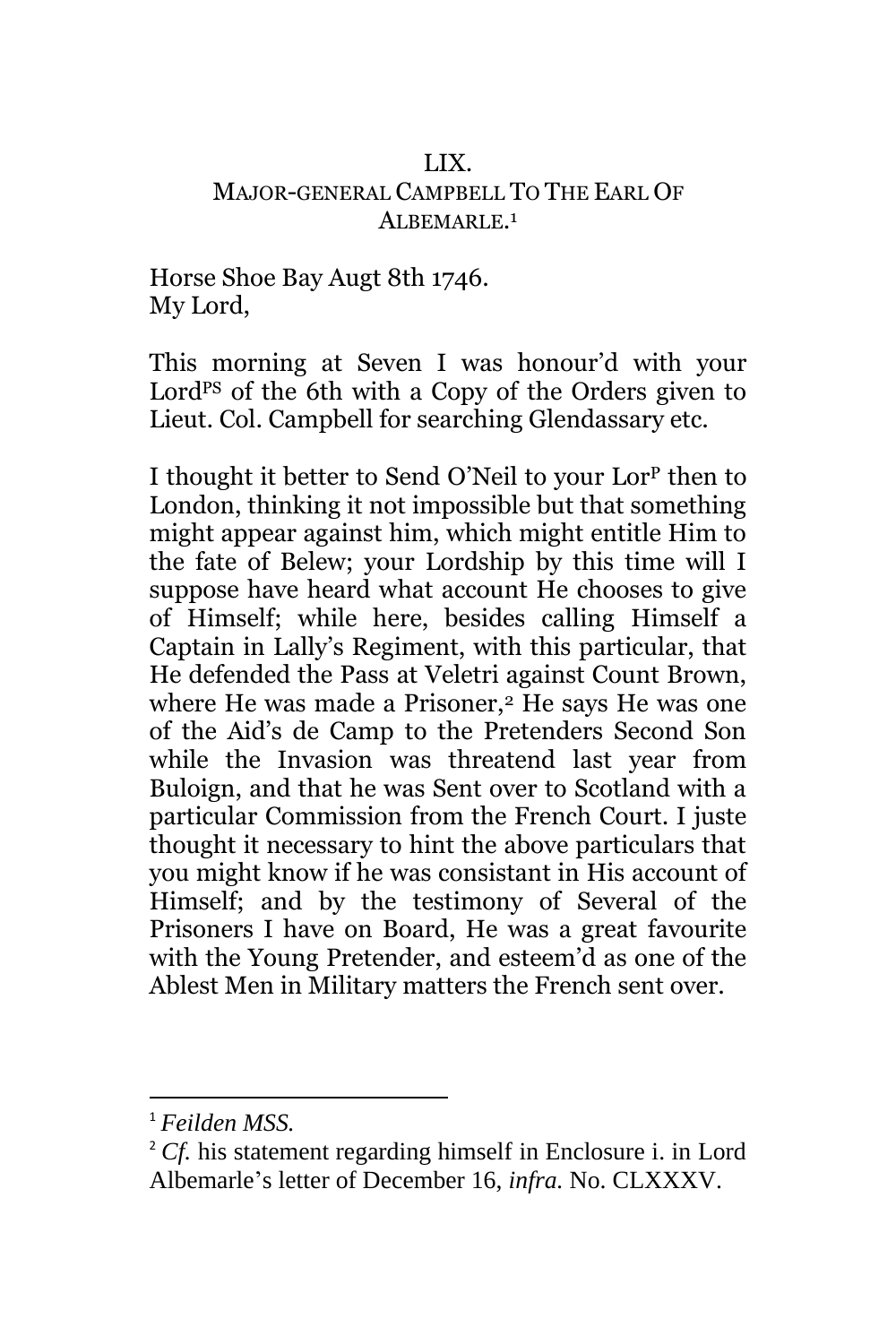As Commodore Smith proposes Sailing Northward betwixt the Long Island and Continent the first fair Wind, I therefore had given Orders to the Officer who has the Care of Lady ClanRonald<sup>1</sup> to deliver Her to any officer the Commodore Should Send to Loch Skipper<sup>2</sup> for receiving Her.

The Laird of ClanRonald by a letter to the Duke has own'd the Crime for which I confin'd him, but Should He or any of the Prisoners I have with me retract from what they own'd on their Examination, I have Secur'd Evidences against them.

As I did not know what Orders your Lordship might give in Consequence of the Intelligence I Sent last, I did not Order the 100 Men I have in Mull to Join the rest at Strontian, but I immagine those with Col. Campbell will be Sufficient; and as your Lord<sup>P</sup> has given no directions for the disposal of the Said 100 Men, I shall in a day or two Order them to be Landed at Dunstafnage.

When I tell your Lord<sup>P</sup> that I have Accounts to Settle of Some moment to me, and that Colonel Campbell and his Paymaster are very necessary therein, I am perswaded you will not be against His Staying with me Some days at Inveraray. I don't propose this as a party of Pleasure, so that I am perswaded your Lord<sup>P</sup> will agree to what is absolutely necessary, by which you will Oblige, My Lord

Your Lordship's most obedient

<sup>1</sup> *Cf.* Campbell's letter of August 4, *supra,* No. XXX.

<sup>2</sup> Loch Skiport in South Uist.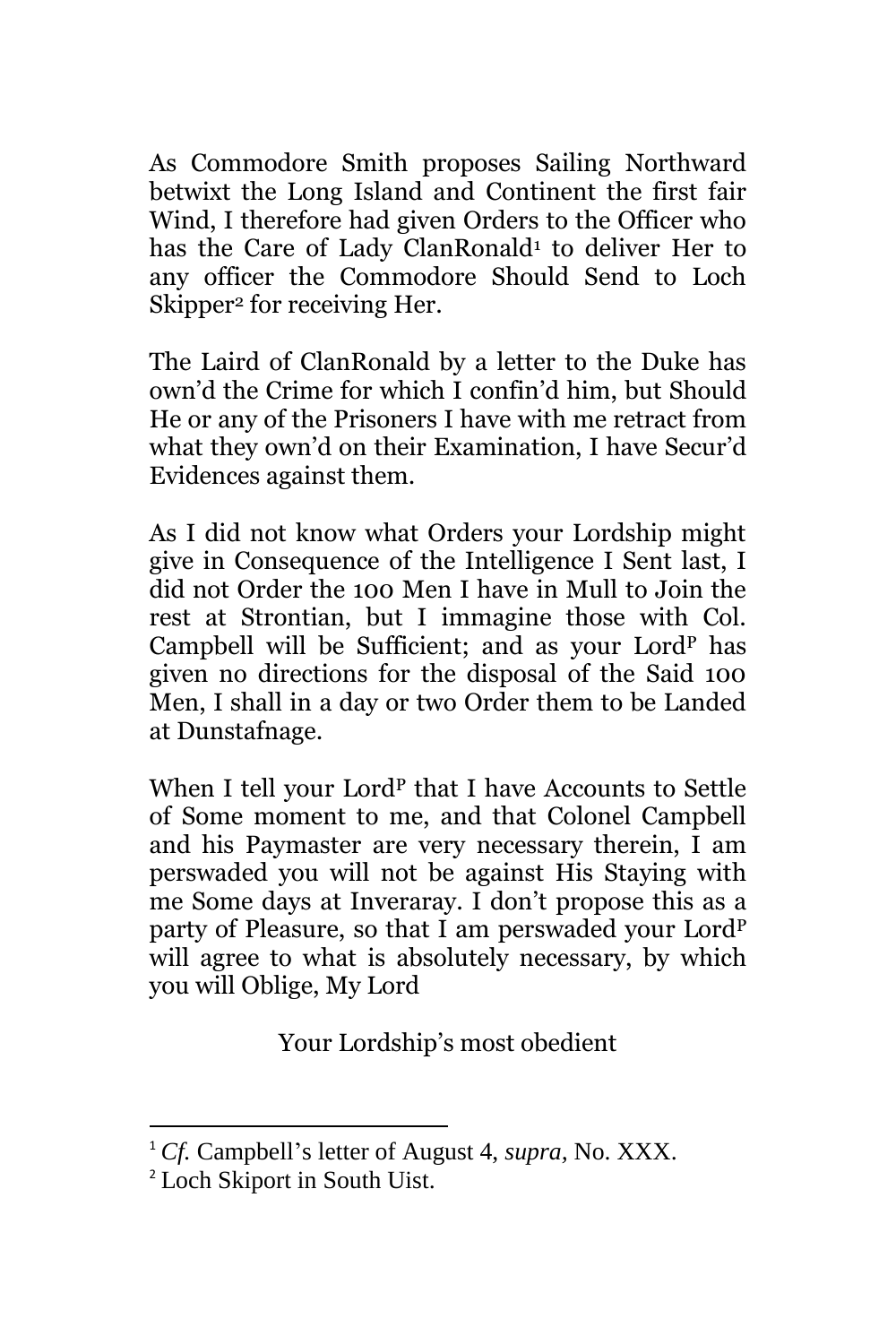# and affectionate Humble Servant

## JOHN CAMPBELL.

Earl of Albemarle. *Endorsed;*—A. 11th.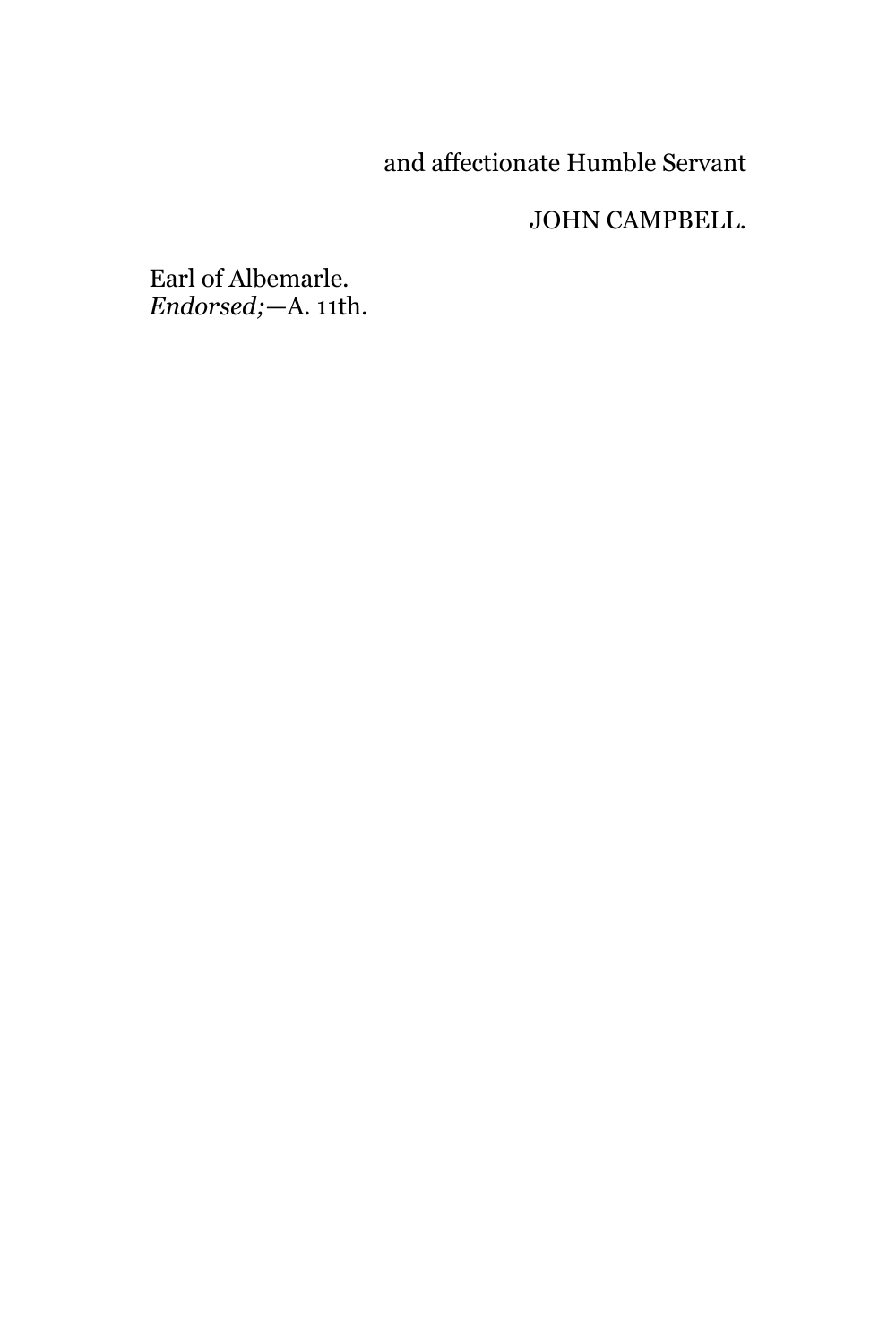### LXI. MAJOR-GENERAL BLAKENEY TO THE EARL OF ALBEMARLE.<sup>1</sup>

Inverness 8th August 1746.

My Lord,

I received the Honour of your Lordship's letter dated this Day, with the two letters that were enclosed, and I have Ordered one Subaltern and twenty Men to receive Captain O'Neil at the Generals Hutt. <sup>2</sup>

The Officers are rejoiced at their being assured of receiving Forage for their Horses, or an allowance for maintaining them.

I hope your Lordship has received the letter I wrote last night,<sup>3</sup> with Mons<sup>r</sup> du Desert's examenation.

Lord Lewis Drummond desires your Lordship will be pleased to Order the three Inclosed letters to be forwarded, after you have perused them.

The Peet or Turff here is very Scarce and very bad, being ill saved, and many of the Inhabitants who have Soldiers Quartered upon them are so poor that they will not be able to supply our men with necessary

 $\overline{\phantom{a}}$ <sup>1</sup> *Feilden MSS.*

<sup>2</sup> Captain O'Neil remained a prisoner at Inverness until November 12, when he was sent to Cromarty *en route* for Edinburgh, where he arrived on November 22, and was confined to the Castle.—*Scots Magazine,*  vol. viii., p. 544.

<sup>3</sup> *Supra,* No. LIV.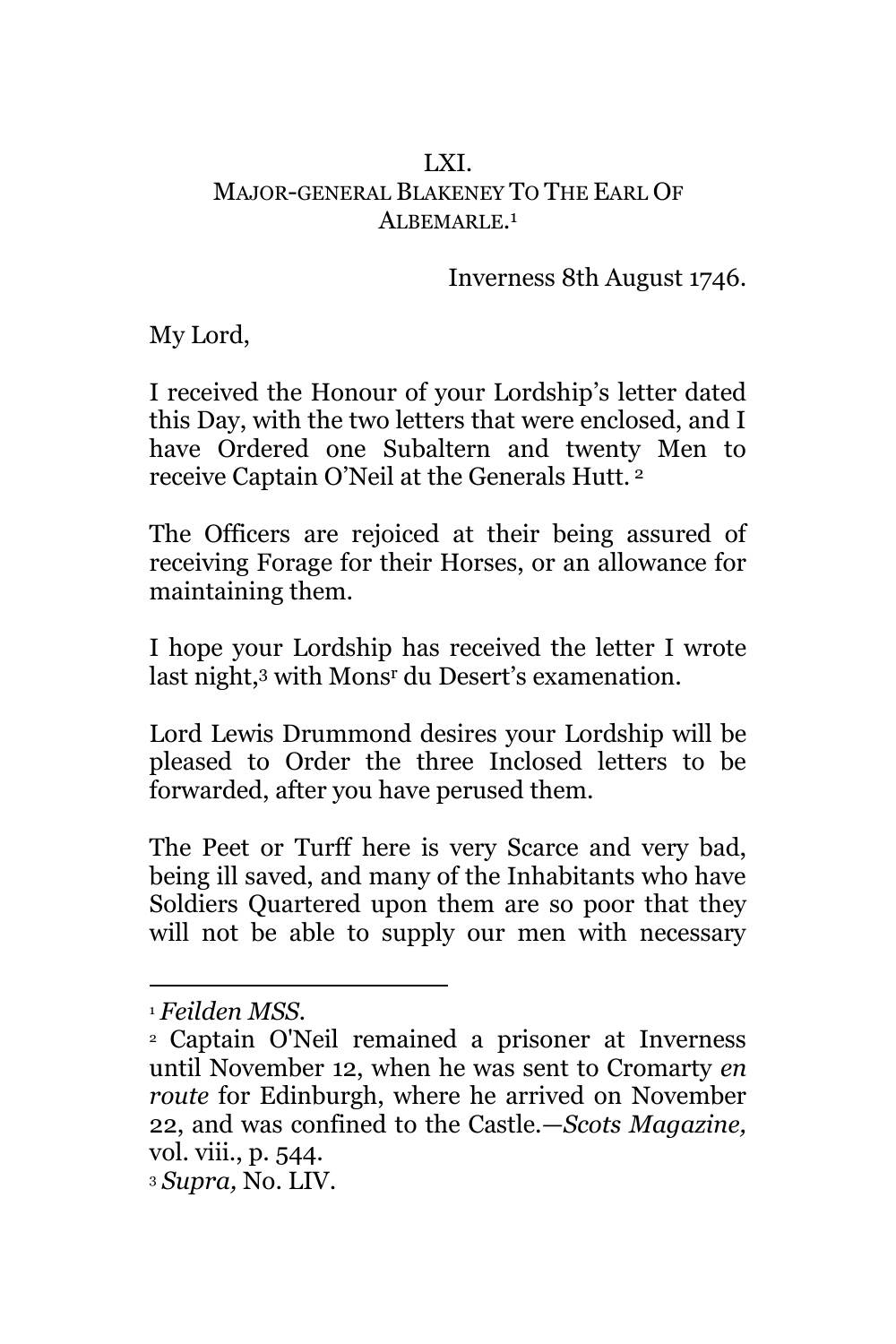firing, so that we shall be in a bad Condition this Winter, unless some method is taken for our being furnished with Coals.

> I am with great Respect My Lord Your Lordships

most humble and most obedient Servant WILL. BLAKENEY.

Rt Honble the Earl of Albemarle. *Endorsed;*—A. 18th.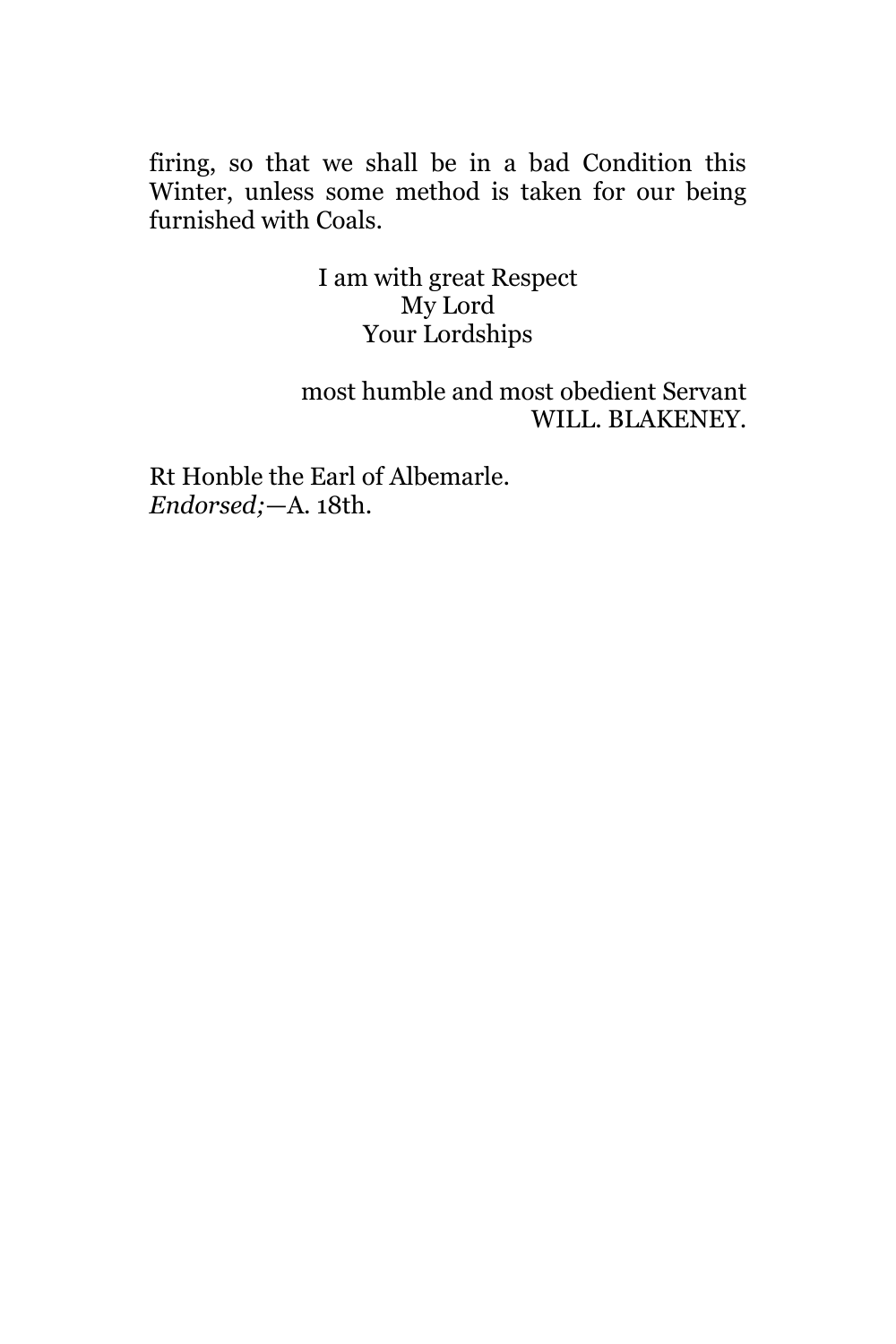### LXVII. MAJOR-GENERAL BLAKENEY TO THE EARL OF ALBEMARLE.<sup>1</sup>

Inverness 10th August 1746.

My Lord,

Inclosed<sup>2</sup> is a Return of the Arms etc in the Store here, as also a Return of the Number of Rebels that have surrendered themselves, and the Arms they have delivered in to the Store.

The sixteenth Article of the Act of Parliament, for the Quartering of Officers etc. in Scotland, referrs to the Laws that were in force there at the time of the Union, which I am a Stranger to, and as I would not give the Kings Enemies any Just cause to complain of the behaviour of His Troops, I humbly desire your Lordship will be pleased to explain that act to me, or send me your Commands what I am to demand from the Inhabitants here for the use of the Officers and Soldiers quartered upon them.

Mr Gomeperra will furnish this Garrison with money for next Month, so that we shall have time to fix upon a method to be supplyed for the future. I shall send that Paragraph of your letter dated the 9th Instant to Handasydes and Mordaunts Regiments as soon as Possible, but how the Garrison of Fort William is to be supplyed with money I cannot tell.

<sup>1</sup> *Feilden MSS.*

<sup>2</sup> The return is not among the *Feilden MSS.*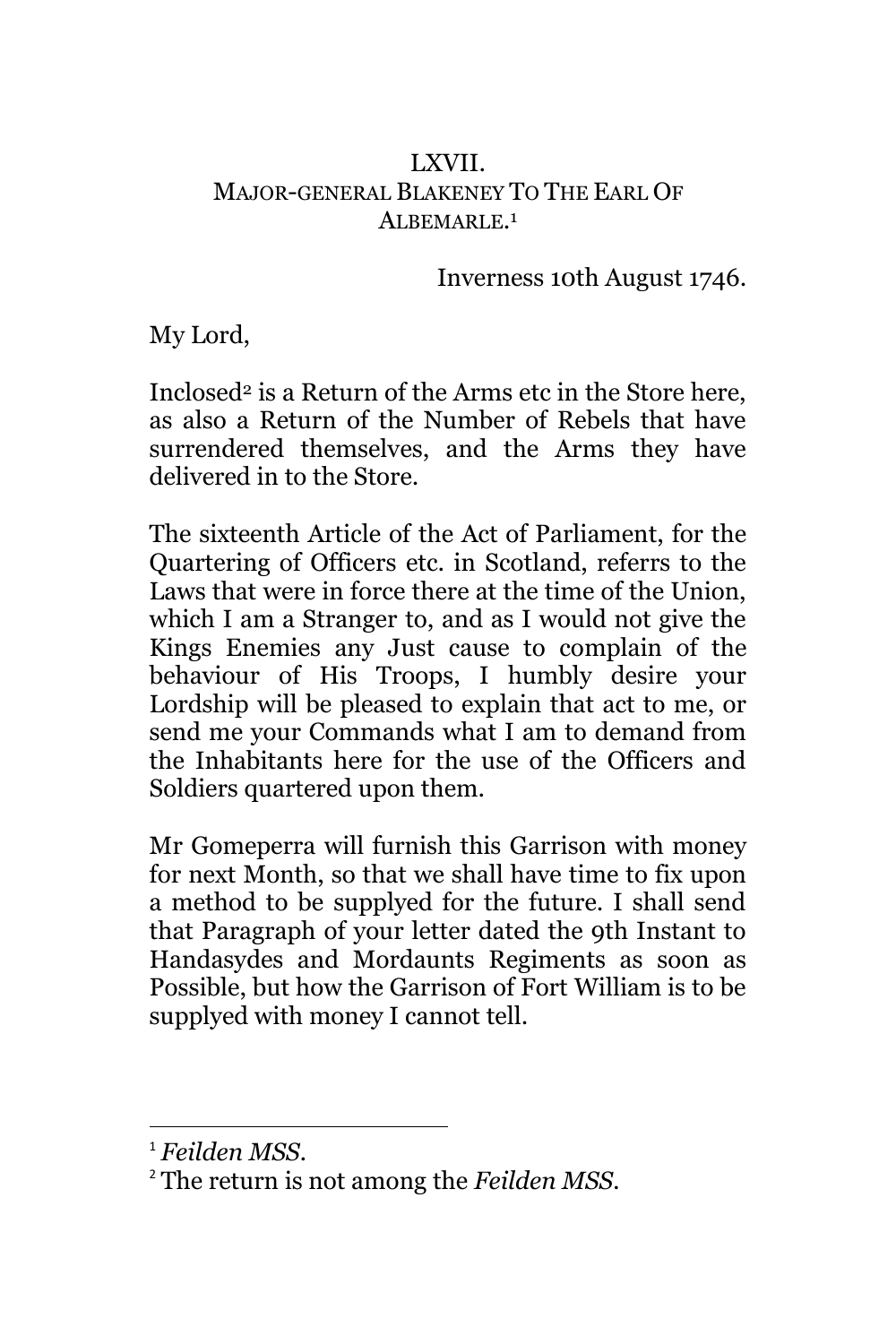Captain O'Neil<sup>1</sup> arrived here yesterday, and I have given directions in relation to him pursuant to Your Lordships Commands.

> I am with great Respect My Lord Your Lordships Most humble and most obedient Servant

## WILL. BLAKENEY.

Right Honble the Earl of Albemarle. *Endorsed:*—A. 12th.

<sup>1</sup> *Supra,* p. 84.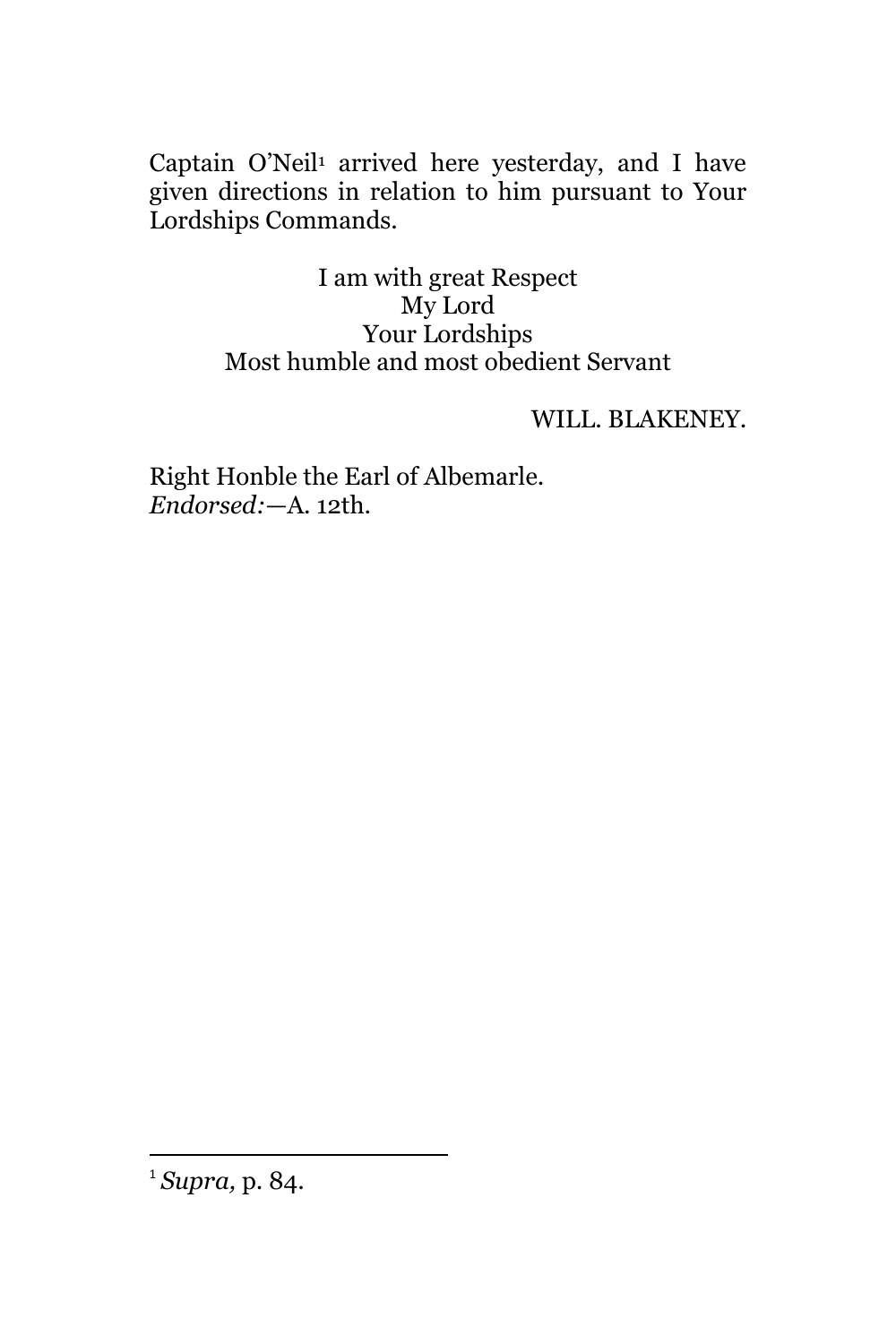## [Page 208.](http://books.google.com/books?id=sHYuAAAAMAAJ&lpg=PA70&ots=I8wSL5XMzP&dq=%2BGartrigill&pg=PA208#v=onepage&q=o%E2%80%99neil&f=false)

#### CLVIII.

## THE EARL OF ALBEMARLE TO THE DUKE OF NEWCASTLE.<sup>1</sup>

Edinburgh, Sep<sup>t 1st</sup> 1746.

My Lord,

I have had the honour to receive Your Grace's Letter by Jackson the Messenger dated the 22<sup>d</sup> of the last Month, to which I had immediately answered, but that I waited for Letters from Lord Loudoun with the Account relating to Barisdale, and the Posting the several Detachments for the security of the Roads and the preventing Meal and other Provisions being carried from the Lowlands into the Hills; and that His Majesty may be the easier informed of their situation, I have marked them in the Map, as also our quarters, explaining what Numbers are Posted at the several Pases.<sup>2</sup>

It is with infinite satisfaction I find by your Grace's Letter that His Majesty is pleased with my Conduct. I beg the Favour of you to lay me at his feet, and to assure him that I shall do all in my Power to discharge the trust reposed in me, and to endeavour to prove by my future conduct, my Zeal and attachment to him and his Royal Family.

<sup>1</sup> *S.P. Scotland, Geo. II. Bundle* 34. *No.* 18.

<sup>2</sup> *Supra,* No. CLV.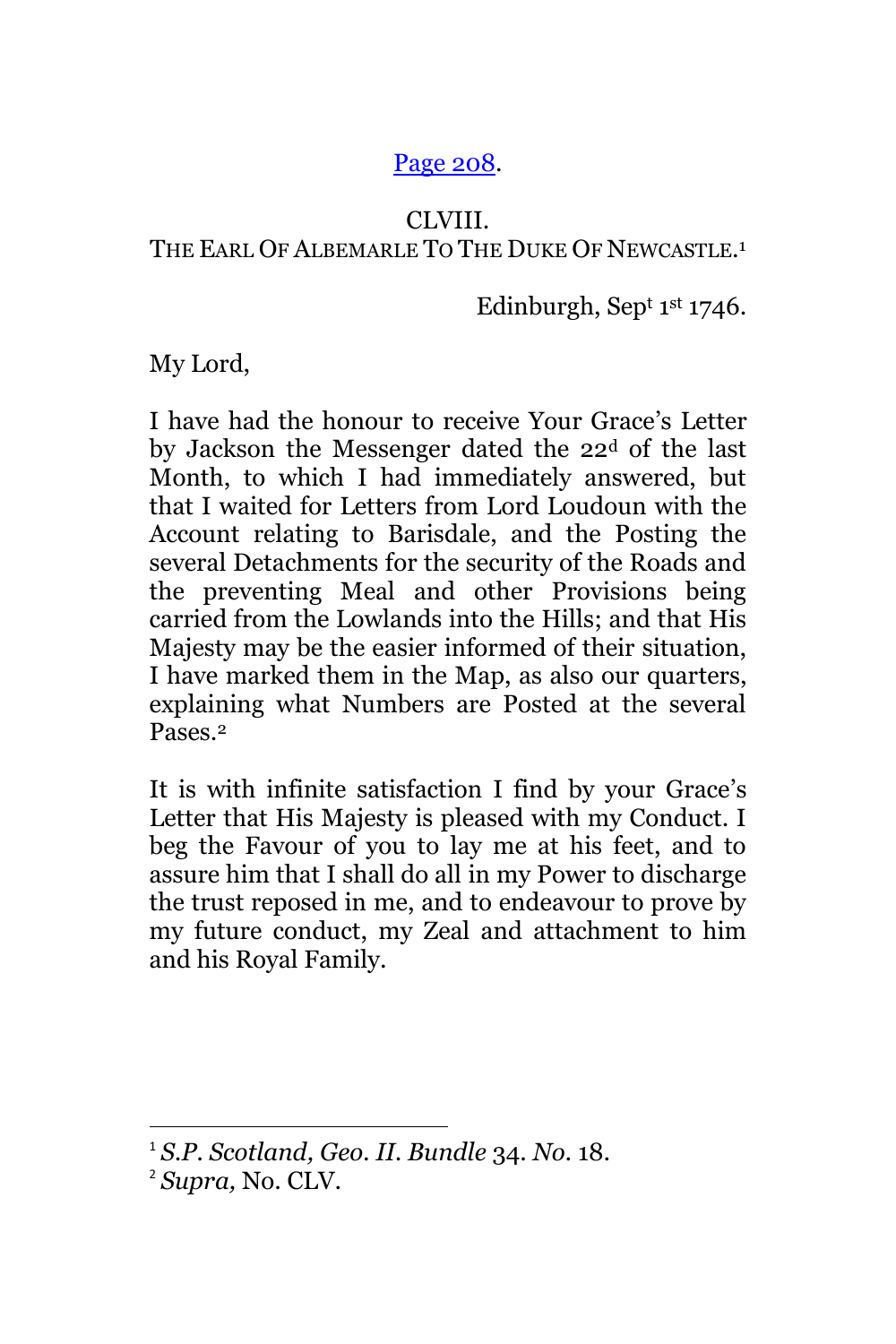By the same Messenger I received my Commission;<sup>1</sup> as to my Appointments, I submit them entirely to His Majesty's Pleasure, and whatever is thought sufficient shall be agreeable to me, begging only that I may have your Grace's Countinance in now and then receiving your Commands, and ordering that answers may be sent me to Questions that I shall from time to time be obliged to ask, and that whilst I make a proper use of the Power that is granted me, I may not be curbed or condemned till heard, having nothing in view but His Majesty's Interest, and the support of his Power in this Kingdom.

Our March from Fort Augustus to this Place was very successfull, having (excepting the two first days) had very good weather; all the Troops are well quartered<sup>2</sup> and the Magistrates very willing to oblige them, except at Inverness<sup>3</sup> where they make some difficulties, and where the Magistrates show an ungrateful return for the Favours that have been shown them, and the great sums that have been expended amongst them; this is partly owing to their ill Intentions and the mildness of Major Genll Blakeney's temper, but I hope before it is long every thing will be adjusted to the satisfaction of both Parties.

I shall be very diligent in apprehending such Rebels as are still lurking about the Hills, and have not accepted of the King's Mercy. You need not have recommended to me the preventing the Pretender's Son's escape, or

<sup>1</sup> His appointment to the Command-in-Chief in Scotland was gazetted on August 23, 1746.

<sup>2</sup> For their quarters, *cf.* No. CLV., *supra.*

<sup>3</sup> *Cf.* No. CIV., *supra.*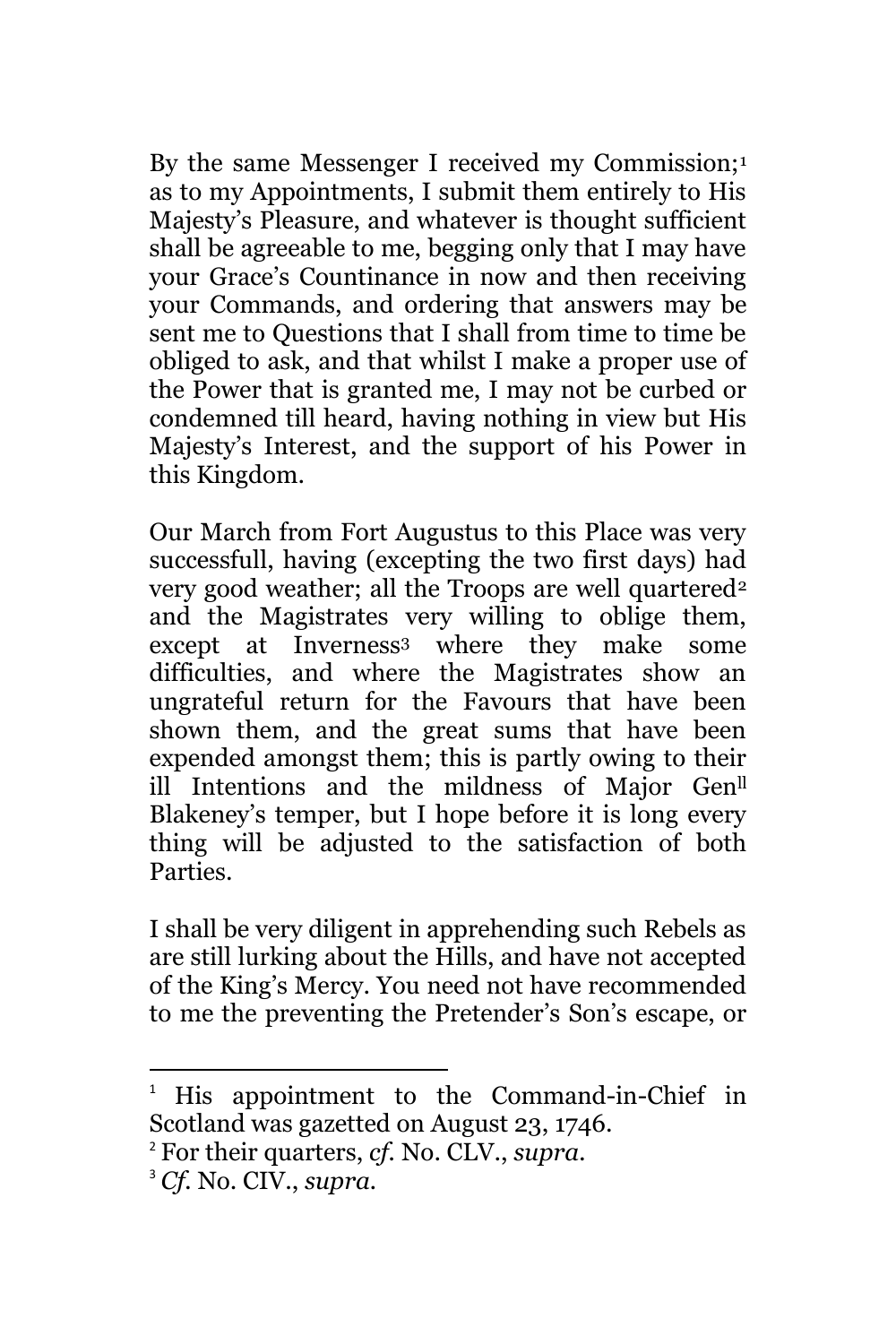the apprehending him if possible, for, to do the last, I should with infinite Pleasure walk bare foot from Pole to Pole, but we have no sort of intelligence about him, which makes me imagine that he is either gone to the Long Island, or that he died of misery in some of his hidden Places, Cap<sup>t</sup> O'Neille, the French Officer, having told me that when he parted from him he was covered with a scorbutic humour, and one McLeod, taken since, declared that at the time he was seized he had the Bloody Flux; <sup>1</sup> this is all I have known for some time, intelligence being very difficult to obtain, notwithstanding my promises of reward and recommendation to Mercy.

I have sent the Paragraph of your Grace's Letter relating to the reducing of the Highland Independent Companies to Lord Loudoun, adding an order to it to lodge the arms taken from them at Inverness, till I can send for them to the Castle of Edinburgh; I take the Liberty to enclose the Letter I wrote to him on that subject,<sup>2</sup> wherein your Grace will see that I have taken upon me to direct him to keep in Pay a sufficient number of men to guard the roads and the Gorges leading to the Hills, till His Majesty's Pleasure is known to the contrary; for I must observe to your Grace that some of those Posts are situated in the most miserable Places, where none of His Majesty's Troops can possibly subsist this winter without totally destroying them; if this order does not meet with the approbation I hope it may, it will only be the expence of keeping a few men in the King's Service for a fortnight longer, and then we must take those Posts at all events; but upon recollection I believe they have

<sup>1</sup> *Cf. The Lyon,* vol. i., p. 165.

<sup>2</sup> Enclosure i., *infra.*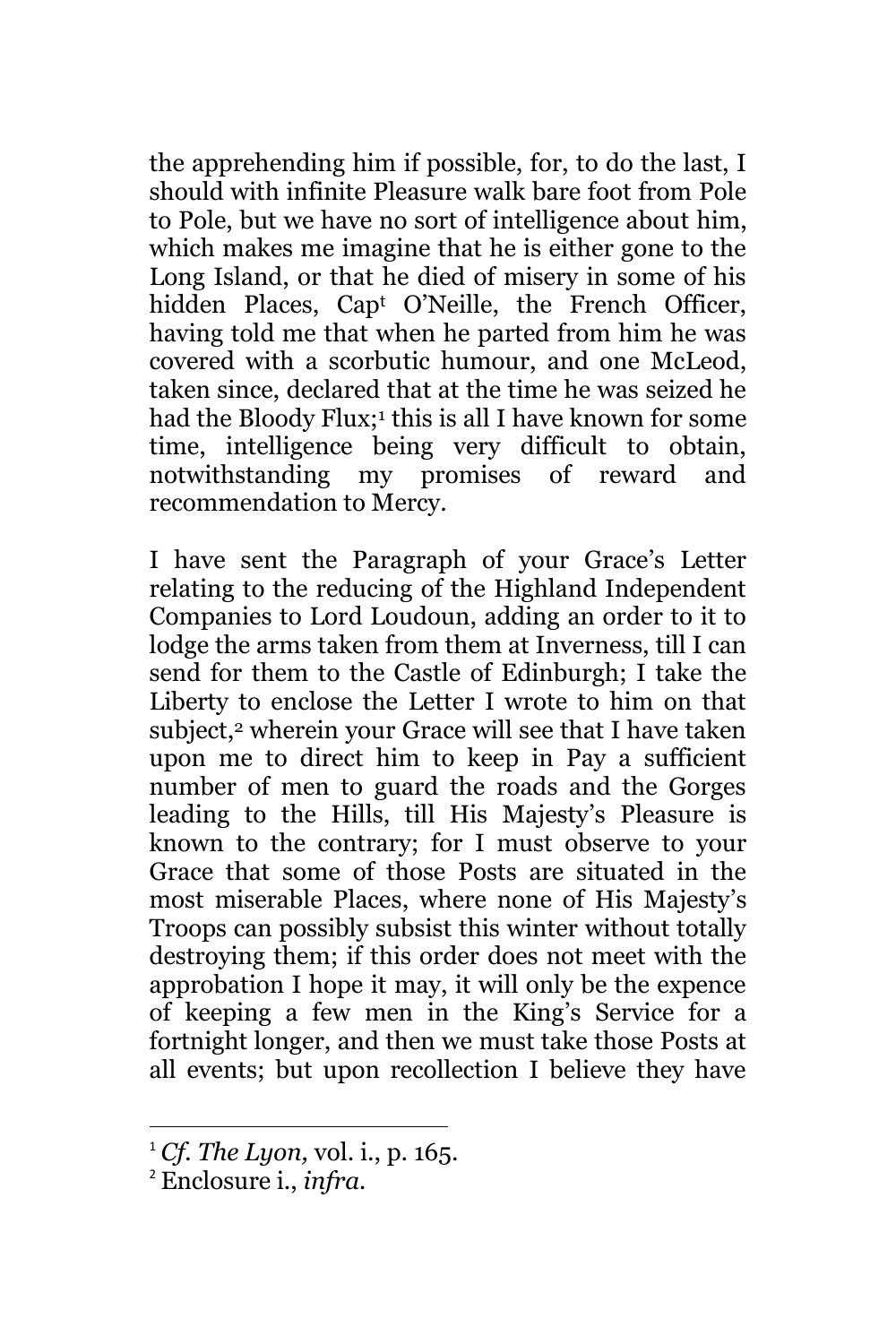received their subsistance to the 24<sup>th</sup> Instant, in which case this can be no extraordinary expence; I own my ignorance, having nothing to do with the private ecconomy of those Troops.<sup>1</sup> I have farther directed His Lordship to compleat his Reg<sup>t</sup> as fast as possible, that he may have a sufficient number of men to take the duty at *Bernera,* besides sending out detachments as occasion may offer. I have heard his Regiment consists of no more than 400 (though his Compliment Rank and File should be 876), too small a number to do the Duty that is expected from him.

Aneas McDonald the Banker is arrived here from Dumbarton Castle, and shall proceed to London under the restrictions directed by your Grace.<sup>2</sup>

We shall begin next week (agreeable to His Majesty's Commands) to compleat the road from that Place to the Western Isles, forward it as far as we can this year, and finish it next spring; for the badness of the weather in this Country will not allow us to work upon them any longer than the middle of October or the latter end at farthest.

I am very much obliged to Lord Justice Clerk for the Character he has given of me. I assure your Grace, I shall endeavour to live with him in great Friendship, and joyn in any thing that can promote His Majesty's quiet Possession of this Kingdom.

<sup>1</sup> Loudoun's Independent Companies had been raised in August, 1745, largely by the efforts of Lord President Forbes.

<sup>2</sup> *Cf.* the Duke's letter of August 22, *supra,* No. CVI.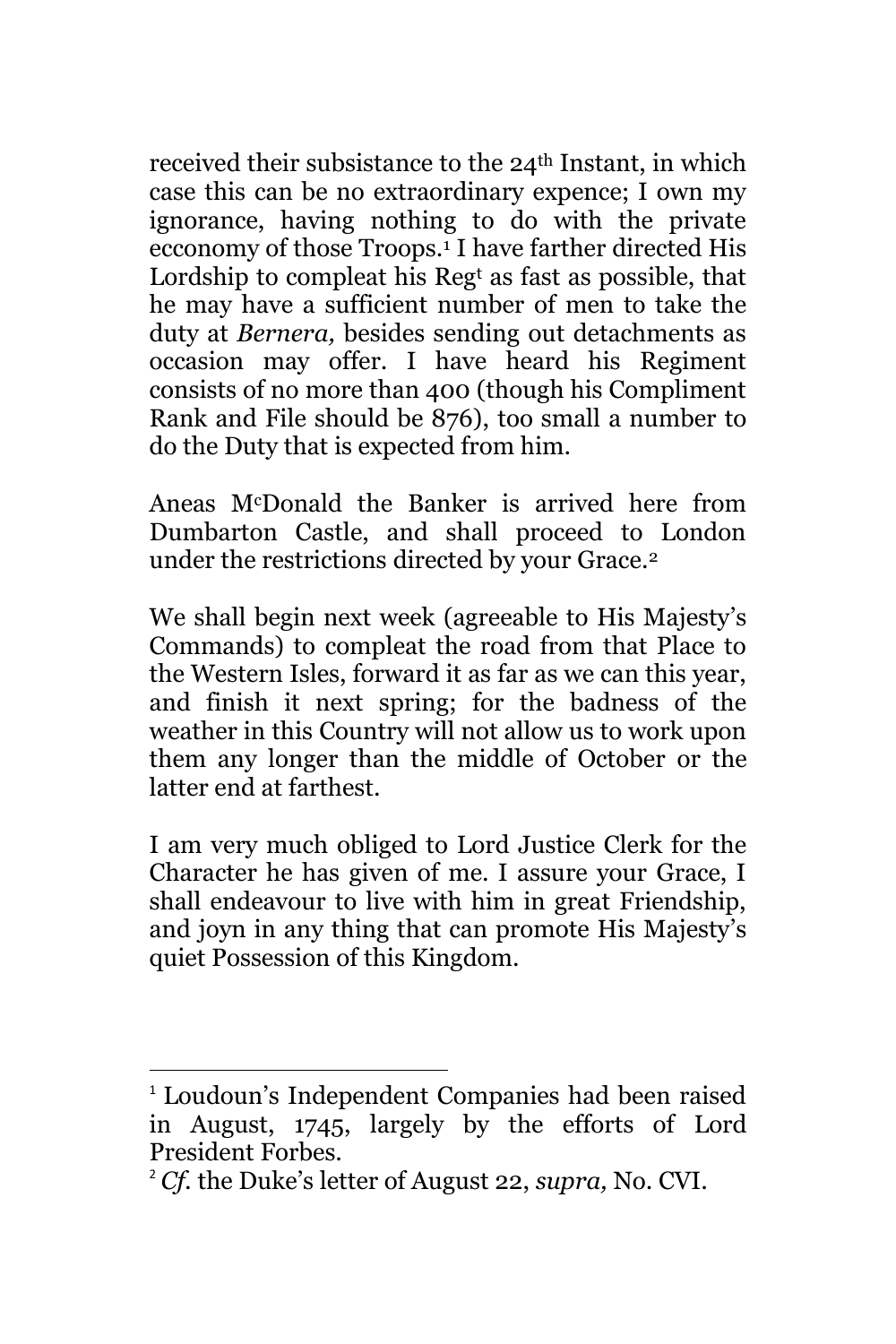There has been some differences in the shires of Aberdeen and Angus amongst the Inhabitants and the Military, but hope we shall be able to make them up without their coming to a Publick Tryall. I have taken care to recommend to the Officers to assist the Civill Power on every occasion, and to show them the greatest regard, but it will be necessary now and then to let them know in a modest way that we have, under the Command of His Royal Highness The Duke, delivered them from slavery, which, give me leave to say, they are already too apt to forget.<sup>1</sup>

I shall be punctual in obeying your Grace's Commands in regularly corresponding with you, when any thing occurs for His Majesty's Service, or worthy your attention.

I never doubted of the King's approbation of the instructions left with me by His Royal Highness, but I think it would be necessary to hold and confirm Genll Courts Martiall as my Predecessors have had, and which I now have by the Duke's Authority delegated to me.

<sup>&</sup>lt;sup>1</sup> In addition to the riot at Aberdeen to which Lord Albemarle refers, there had also occurred an unfortunate incident at Stirling on July 29, 1746. Lieutenant Stoyt of Howard's Old Buffs soundly thrashed a wig-maker's apprentice, whom he accused of impertinence, and with the sanction of his Lieutenant-Colonel, George Howard, caused him to be publicly whipped in the Market Place. The Magistrates applied for a warrant against Stoyt and Howard, and on August 1 the Court of Justiciary ordered the Sheriffs of the Shire to hold an enquiry into the matter. *Cf. Scots Magazine,* vol. viii., p. 392.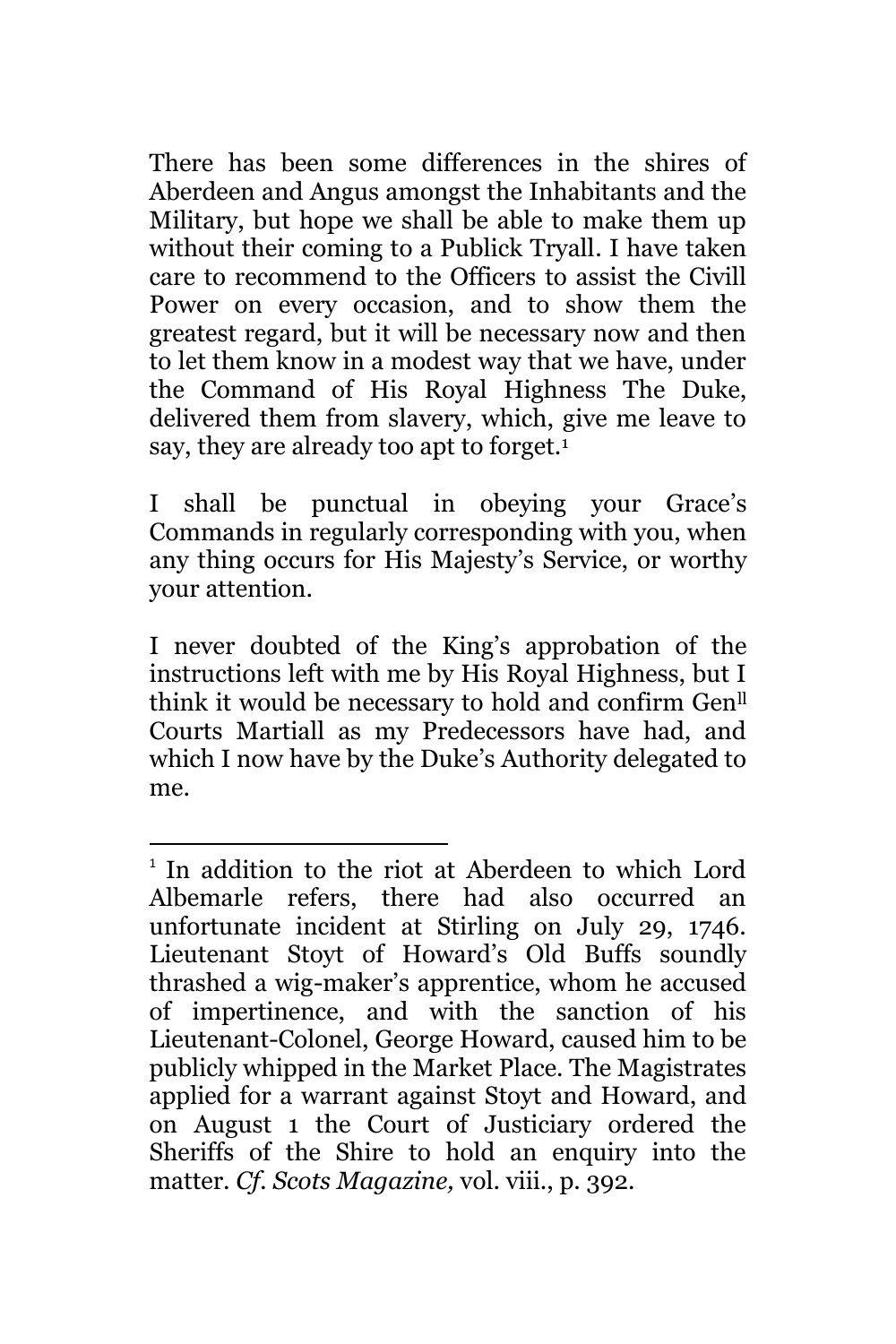Your Grace mentions that proper orders are given for sending to this country Tents, Camp Necessaries and Cloathing for the Men; the last we do not want, all the Foot having already put on their new Cloathing; but in case of any farther Disturbance, which God forbid! there will be an absolute necessity for the first, having no supply to take the Field in case of need.

I send Your Grace a copy of a Certificate,<sup>1</sup> signed by an able Surgeon, of the ill state of health of Mr Hugh Frazer, formerly secretary to Lord Lovatt, who I believe might be a materiall Evidence at his Lordships Tryall, and I understand his life is in danger unless his Arm is cut off. I beg to know your orders upon this subject, as also what is to be done with the Master of Lovatt, Major Kennedy, a subject of my Masters now at Fort William, Mr O'Byrne, in the Castle of Edinburgh, and Cap<sup>t</sup> O'Neille, a very clever, sensible man, a Prisoner at Inverness.<sup>2</sup>

I congratulate your Grace with all my soul upon the compleat Victory gained by the Army of His Majesties Allies over the French and Spaniards in Italy, I wish we may have the same good news from Flanders, and then indeed the year 1746 would be memorable to Posterity and glorious to this Nation under the happy and auspicious Government of His Majesty.

As I imagine it is His Majesty's Pleasure that The Perthshire Company under the command of Cap<sup>t</sup>

<sup>1</sup> Enclosure ii., *infra.*

<sup>2</sup> The Master of Lovat, Kennedy and O'Neil were kept at Inverness until Nov. 12, when they were sent to Edinburgh.—*Scots Magazine,* vol. viii., p. 544.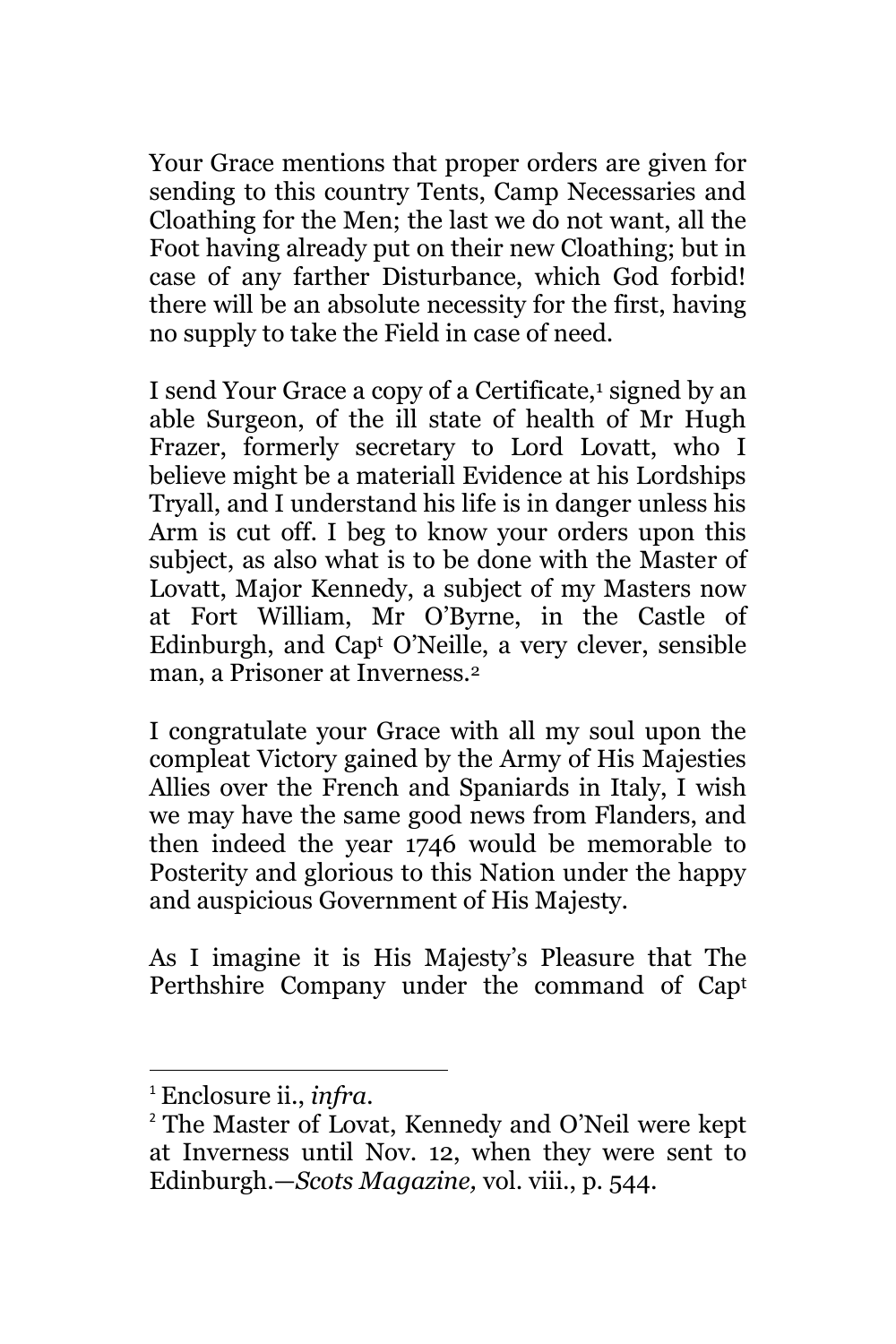Campbell should be reduced, I have sent them orders accordingly.

I think it would be very proper that the additional Companies belonging to the Regiments in this Kingdom should be under the eye of the commanding Officers of their respective Regim<sup>ts</sup>, I beg your Grace would lay this before His Majesty and let me know his Pleasure thereupon.

Give me leave to inform your Grace that our Train of Artillery, our Stores and our Magazines at Inverness, Perth, Stirling and the Castle of Edinburgh are in perfect good order, and sufficient to supply any demands we may have in any part of this kingdom for at least two months, if we should have any Disturbance; before the expiration of which time we might have any supplies from England. I found in the several Armories a great number of Arms belonging to the Regiments in England taken at Fontenoy and brought over here by the French,<sup>1</sup> which I shall take care to send to London by the first opportunity.

I hope your Grace will send orders to Lord Justice Clerk in relation to McDonald of Glengary who is confined in the Castle here, being charged with Treasonable Practices by People that were in Rebellion,<sup>2</sup> so that we can get at no Evidence against him unless those People are encouraged to prosecute him, and I am apt to believe (although he is a very stupid fellow) that in this particular he may be wrongfully accused, as he showed a remarkable

<sup>&</sup>lt;sup>1</sup> I.e., Lord John Drummond, in November, 1745.

<sup>2</sup> *Cf*. No. LXIII., *supra;* Appendix, No. VIII. (Enclosure i.), *infra.*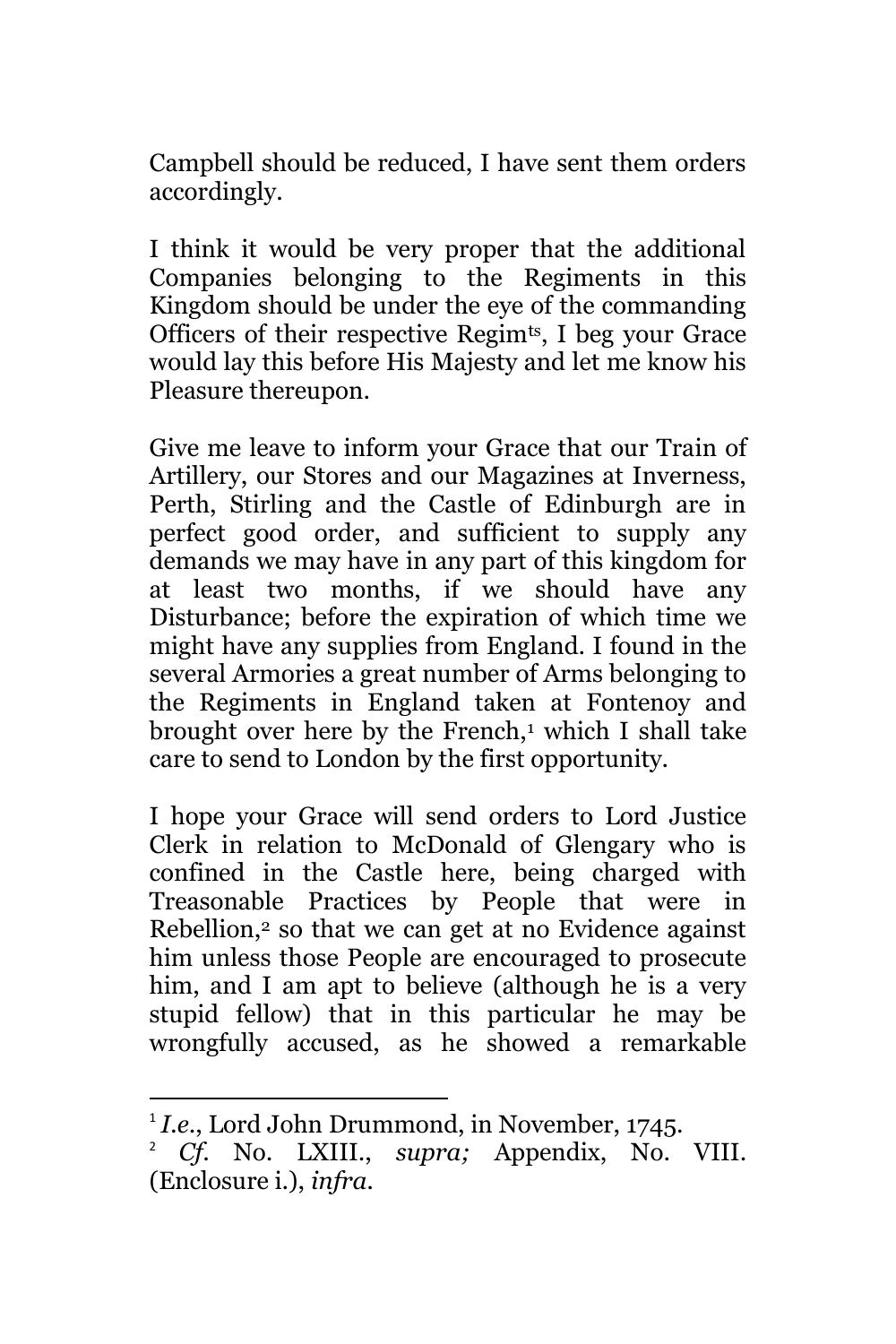inclination to be useful to the King's Troops when they were at Fort Augustus and when he was latterly employed by me.

I beg Pardon for troubling your Grace with this long Letter and am with great Respect,

My Lord

Your Grace's most Obedient

Humble Servant

ALBEMARLE.

P.S.—I had forgot to mention that I enclose to your Grace a copy of a Letter from Lord Loudoun to me,<sup>1</sup> and one from the Master of Lovatts to His Lordship.<sup>2</sup>

*Endorsed:*—Rd. 5th (by Howe).

<sup>1</sup> No. XCV., *supra.*

<sup>2</sup> No. LXIV., *supra.*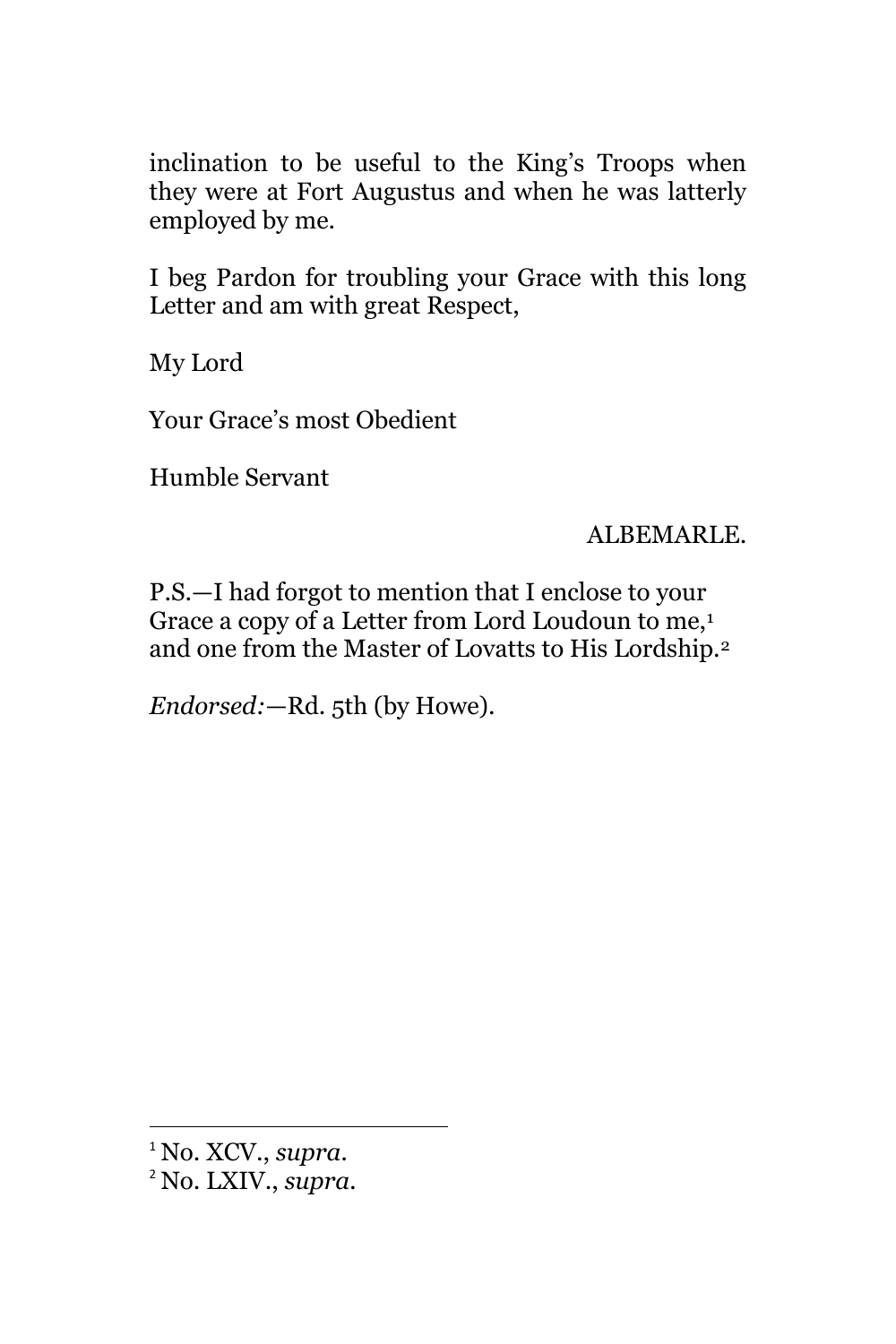## [Page 368.](http://books.google.com/books?id=sHYuAAAAMAAJ&lpg=PA70&ots=I8wSL5XMzP&dq=%2BGartrigill&pg=PA368#v=onepage&q=+Gartrigill&f=false)

### CXCVI.

## THE EARL OF ALBEMARLE TO THE DUKE OF NEWCASTLE.<sup>1</sup>

## Edinburgh, Feb. 11th 1746/7.

My Lord,

Since I had the honour to write to your Grace on Monday last by express I have collected the enclosed intelligence; the one from M<sup>r</sup> Campbell of Airds, a sensible person and very well affected, living in Argyllshire; the other from one that lately came from the North through the Eastern hills. Since the receipt of these I have had letters from Inverness, Fort Augustus and Fort William, that mentions nothing particular; which confirms my opinion, that except what relates to the arrival of Tor Castle's Son, and to Ardsheils having changed his mind about going abroad, the rest are only Rumours without foundation, and chiefly spread by John McDonald, a Taylor of this Town,<sup>2</sup> who went North about three weeks ago, with forged Passes of the Lord Justice Clerk's, the Lord Advocate's, mine, and Lieutenant General Wentworth's, as he stiled the last Commander in Chief in Scotland; he was suspected and narrowly escaped being taken, and went off in Women's Clothes to the Isle of Skye.

Lord Justice Clerk sends to-morrow to London Robert Fraser of Castle-lathers, an evidence desired by the Attorney General, and by the same opportunity I shall

<sup>1</sup> S. *P. Scotland, Geo. II. Bundle* 36. *No.* 31.

<sup>2</sup> ? Donald Macdonald.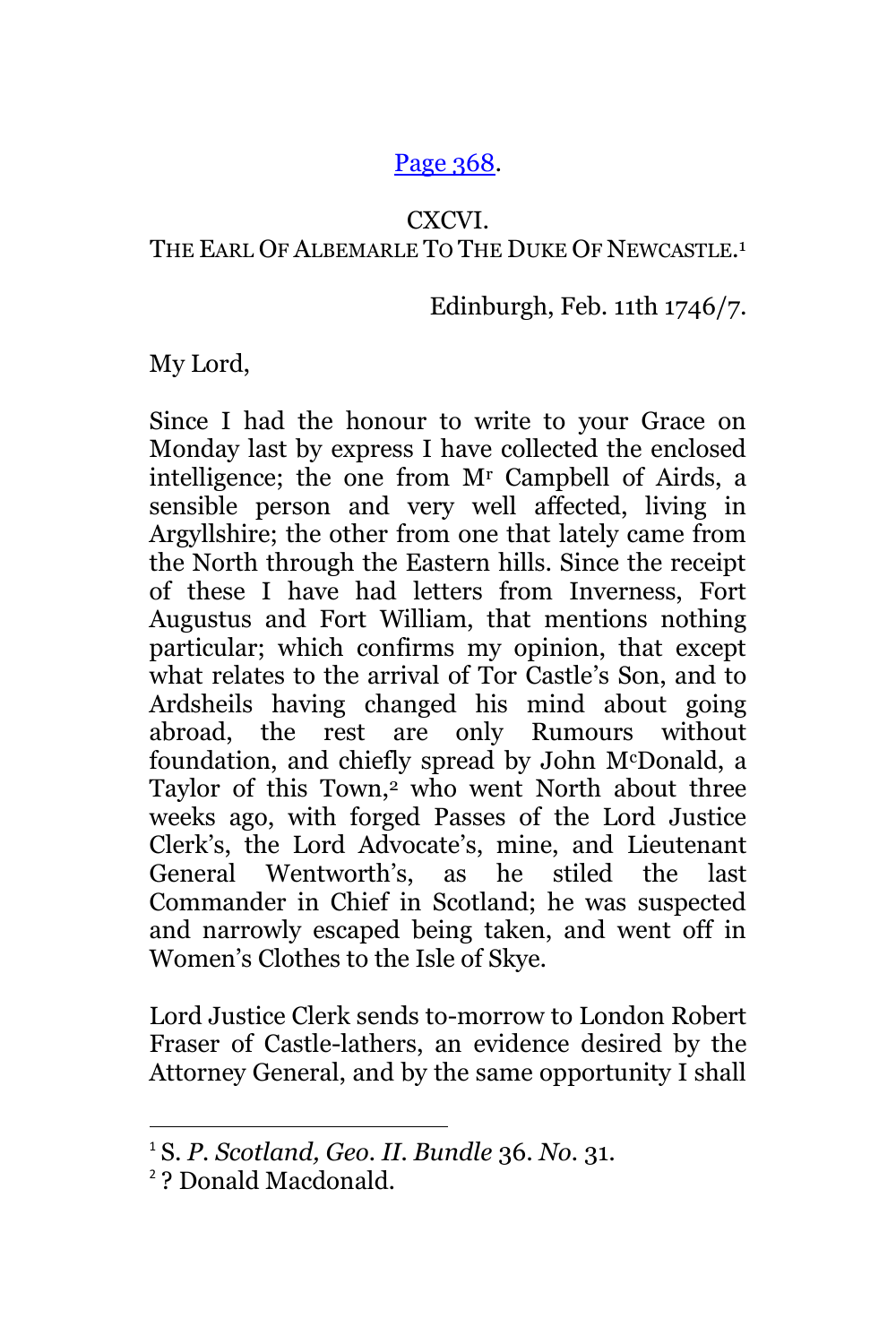send Charles Stuart, the man Your Grace order'd me to convey to London; the Person who has the care of him is one Peter<sup>1</sup> Campbell, whom I take the liberty to recommend to your Grace, he was employed as an Interpreter at the Tryall of the Rebels at Carlisle, and has since been sent by me for intelligence into several parts of this Kingdom, which he has executed with the utmost diligence, secrecy and trust.

M<sup>r</sup> McMillan, whom the Lord Justice Clerk sent into Inverness Shire, met Lord Loudoun at Tay Bridge, who returned with him thither, to assist him in persuading or obliging those Frasers who were examined by his Lordship and M<sup>r</sup> Ross of Kilraick to come this way. As to all other particulars relating to them, or steps taken in consequence of the directions Lord Justice Clerk received himself, I must refer your Grace to his Lordship's Letter, which he sends this Evening by Express, and by whose opportunity I send this dispatch.

The Lord Justice Clerk's illness (of which he is by now recovering) occasions the delay in sending to your Grace the List of Rebel Prisoners in this Kingdom in the manner you ordered us to do it; but he assured me that having sent several expresses to the several Counties, he flatters himself he shall soon be able to obey your Commands.

I received last night by Express your Grace's Letter of the 7th Instant, with His Majesty's Commands to send the Prisoners who had Commissions in the French Service, Officers upon their Parole, and the private men now confined in the several Goals, to Berwick,

<sup>1</sup> Patrick.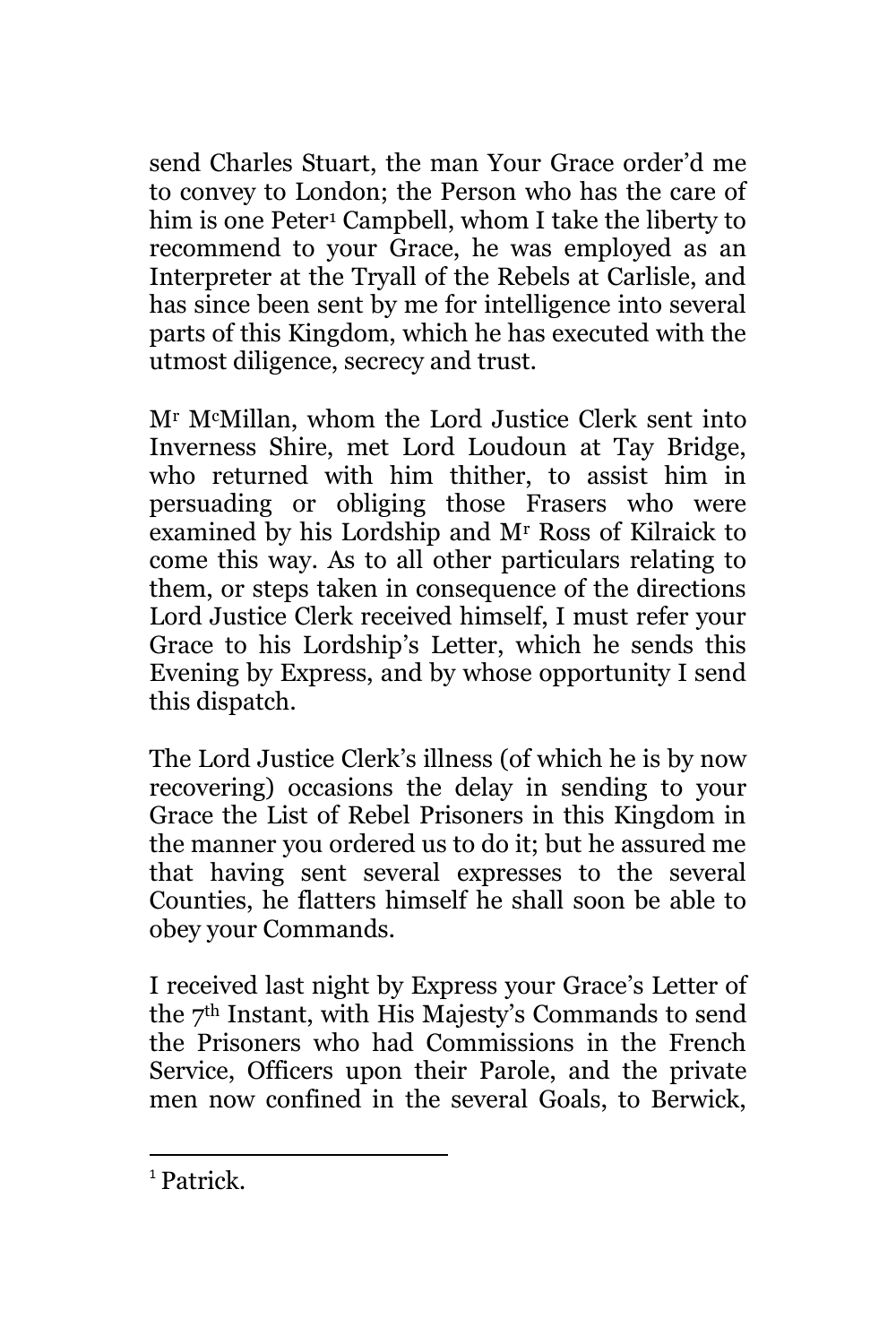with an officer, who is to take a receipt for them from Brigadier Price, or the Officer Commanding at that Place, which is afterwards to be transmitted to your Grace for His Majesty's information. I have in part already executed these orders, having released those in the Castle of Edinburgh upon signing their Parole of Honour, who are to set out for Berwick on Friday next, <sup>1</sup> and we shall send directions to Gen<sup>ll</sup> Blakeney to send those at Inverness to this Town as soon as possible, to be afterwards forwarded in the same manner to Berwick.

## I am with the greatest respect My Lord Your Grace's most Obedient humble Servant

ALBEMARLE.

His Grace the Duke of Newcastle. *Endorsed*:—Rd. 15th.

<sup>&</sup>lt;sup>1</sup> Among the French officers thus released were Major Kennedy, Captain O'Brien and Captain Felix O'Neil. Donald Macdonald (whom Lord Albemarle calls Young Clanranald) was also released on parole.—*Scots Magazine,*  vol. ix,, p. 92.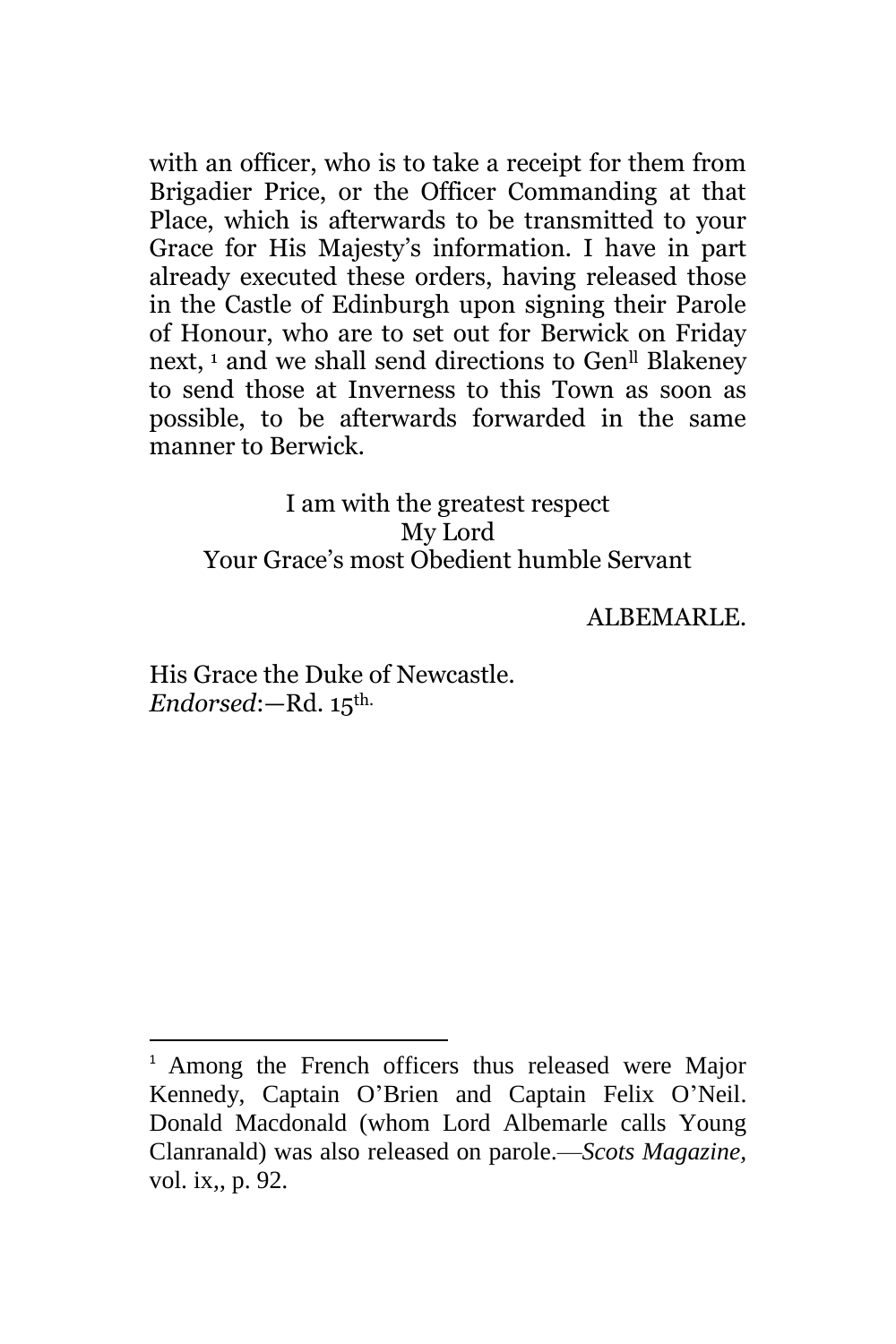#### [Page 370](http://books.google.com/books?id=sHYuAAAAMAAJ&lpg=PA70&ots=I8wSL5XMzP&dq=%2BGartrigill&pg=PA370#v=onepage&q=+Gartrigill&f=false)*.*

## *(Enclosure I.)* ACCOUNT OF A JOURNEY THROUGH THE NORTH-EAST HIGHLANDS.

January, 1747. In travelling through Badenoch found that the Inhabitants of all that Country are living peaceably at home, save a very few who never surrendered, and all of them are fond of Rebellion and Expecting a Landing of the French upon the West Coast.

They have still plenty of Arms, for when they surrendered they gave up only some rusty useless Arms, and still keep the fresh good Arms.

Such of the Frasers and other People in Lord Lovat's Country as were in the late Rebellion and disaffected are at home and labouring their Grounds, having got protections on account of having surrender'd their Arms.

They have Arms, as they only delivered up the worst.

There are several men going through Lovat's Grounds and Seaforth's in Women's Cloaths, conversing with and frequenting the Houses of those notoriously known to be disaffected, and its thought they are distributing some papers brought from the South amongst the people who are professed Jacobites; Every one spiriting up another to a Rebellion in the Spring, as they have great assurances of a Landing, as they say, and seem all willing to join.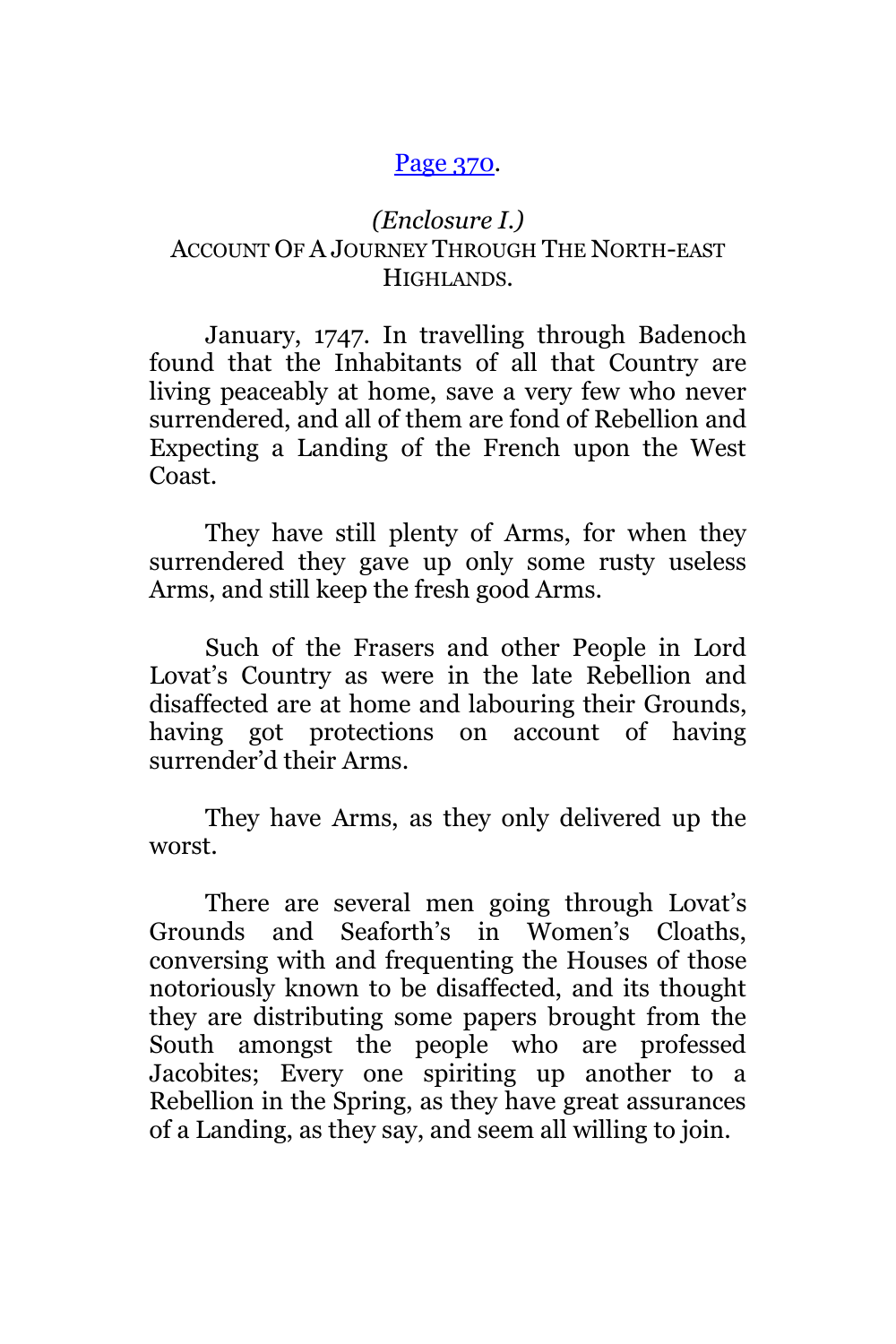In conversing with some of the McKenzies in and about Lord Seaforth's Lands, who openly spoke their minds, say that they have all their arms in readiness to join the expected Landing of the French in the Spring.

They have such plenty of money that they have raised the Price of the Whiskey from 12 to 18 & 2osh and also the meal to a very high price.

The people of Strathbogie are all at home labouring their grounds, but as much disposed for Rebellion as ever, had they an opportunity.

There are little or none of the Town of Inverury inhabited, the people having been either killed or absconding.

Tho' the people of Aberdeenshire are all quiet at home, yet it's believed they are in readiness to embrace a Rebellion and are expecting a landing this Spring.

John McDonald, Taylor in Cannongate, is going thro' Lovat's Country alongst with two men having forged passes from General Wentworth and others, pretending to have business and seeking up debts in that Country. They caused a boy at Bewley to sign Lord Advocate's name to a Pass.

It's generally believed by the well affected people in that place that McDonald is distributing papers amongst the Country people and giving them intelligence of the French Landing; at least making them believe so; and upon his getting notice that he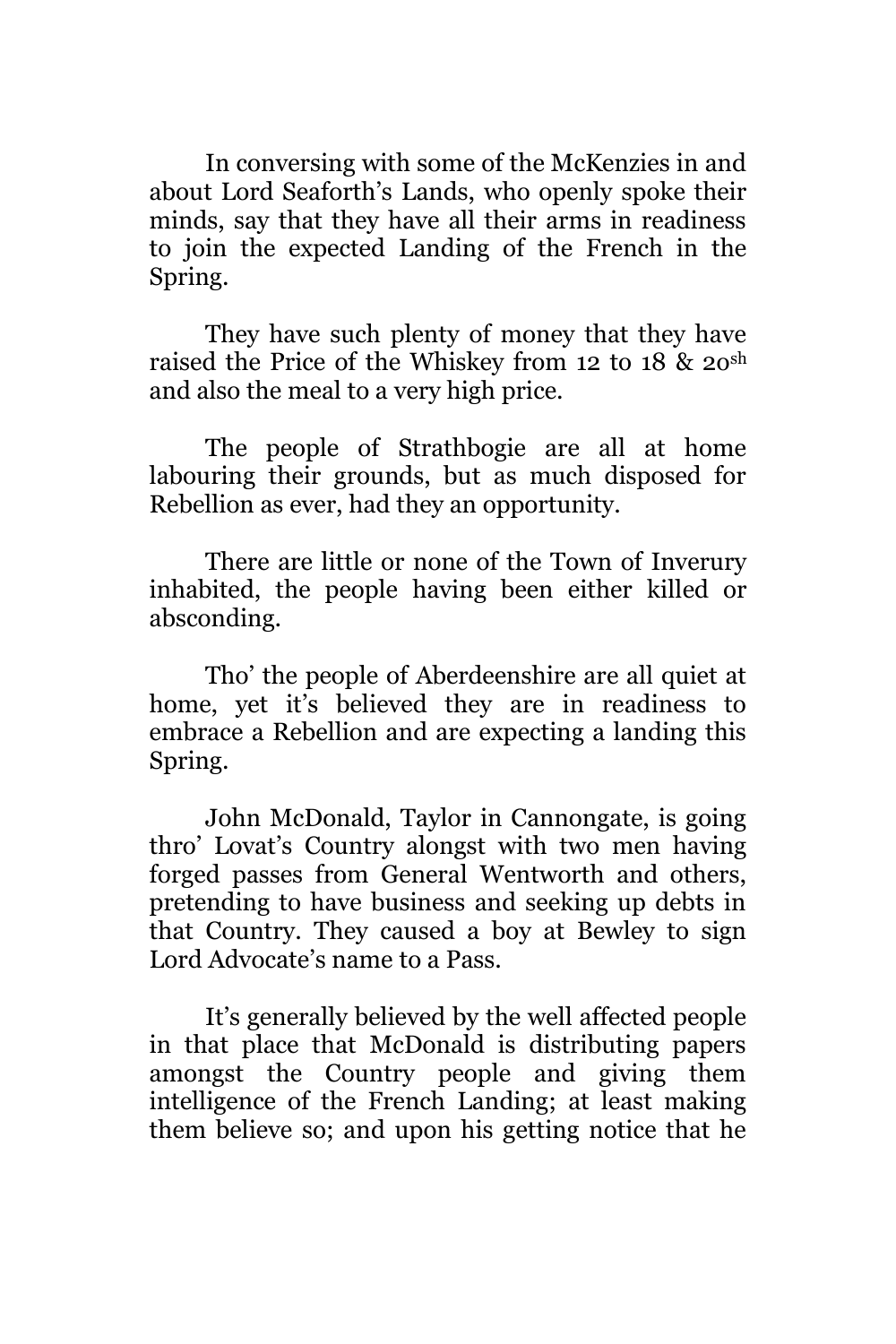was to be apprehended, made his escape into the Isle of Skye.

*Endorsed:*—In the Earl of Albemarle's of Feb. 11, 1746/7.

#### CLXXXV.

## The Earl of Albemarle to the Duke of Newcastle.<sup>1</sup>

#### Edinburgh, Decem<sup>r</sup>  $16<sup>th</sup> 1746$ .

My Lord,

 $\overline{a}$ 

Hugh Frazer, Lord Lovatt's Secretary, has been (since a Prisoner) always in the hands of the Military; when His Royal Highness left Fort Augustus he was delivered to my care; from that place I sent him by Water to Inverness in custody of Major Salt, Major of Brigade, where he continued with General Blakeney till Your Grace honoured me with His Majesty's Commands to bring him to Edinburgh, which was done on board the *Triton,* Captain How, in custody of Major Sandford, Major of Brigade; he has been since kept a close Prisoner in the Castle here, under the care of the commanding Officer in that place; as I understand it is His Majesty's intentions that he should be sent to London, I shall deliver him to Major. Sandford, who brought him from Inverness, and shall give him money sufficient for his maintainance on the road. I think this Gentleman a much properer Person to entrust him with than the Messenger Your Grace has sent.

I enclose Your Grace the Cases of three other Prisoners who were brought from Inverness with Lord Lovatt's Secretary, (viz) Major Kennedy, Captain O'Neill, and Young Clanronald, who are now close Prisoners in the Castle. I should be glad Your Grace would lay this

**<sup>1</sup>** *S. P. Scotland, Geo. II. Bundle* 35. *No.* 47**.**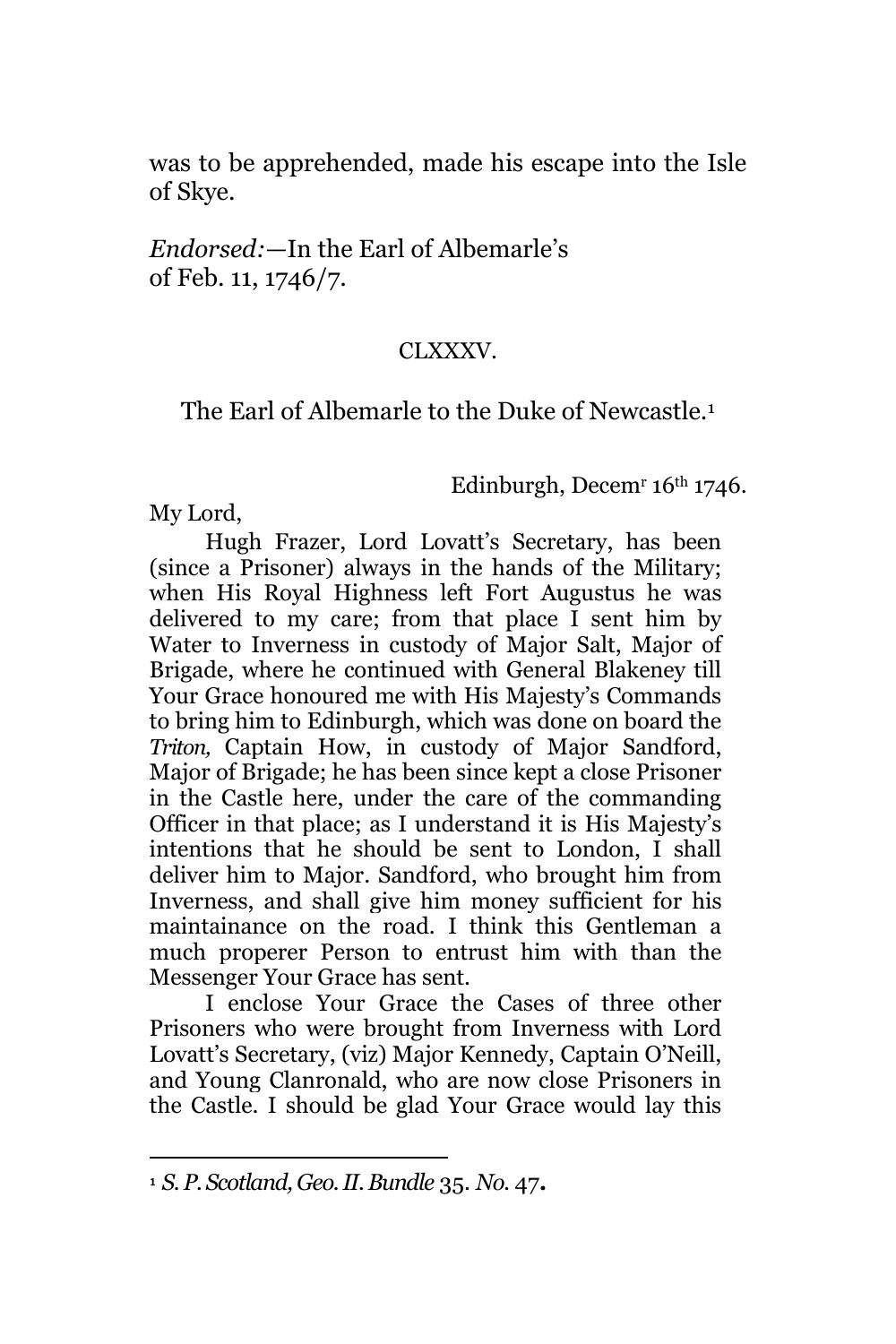before His Majesty, and let me know His Commands relating to them.

I beg Your Grace will send or deliver the enclosed Letter to His Royal Highness the Duke.

I am with the greatest respect My Lord Your Grace's most humble and obedient Servant

ALBEMARLE.

His Grace the. Duke of Newcastle. *Endorsed:*—Rd. 22d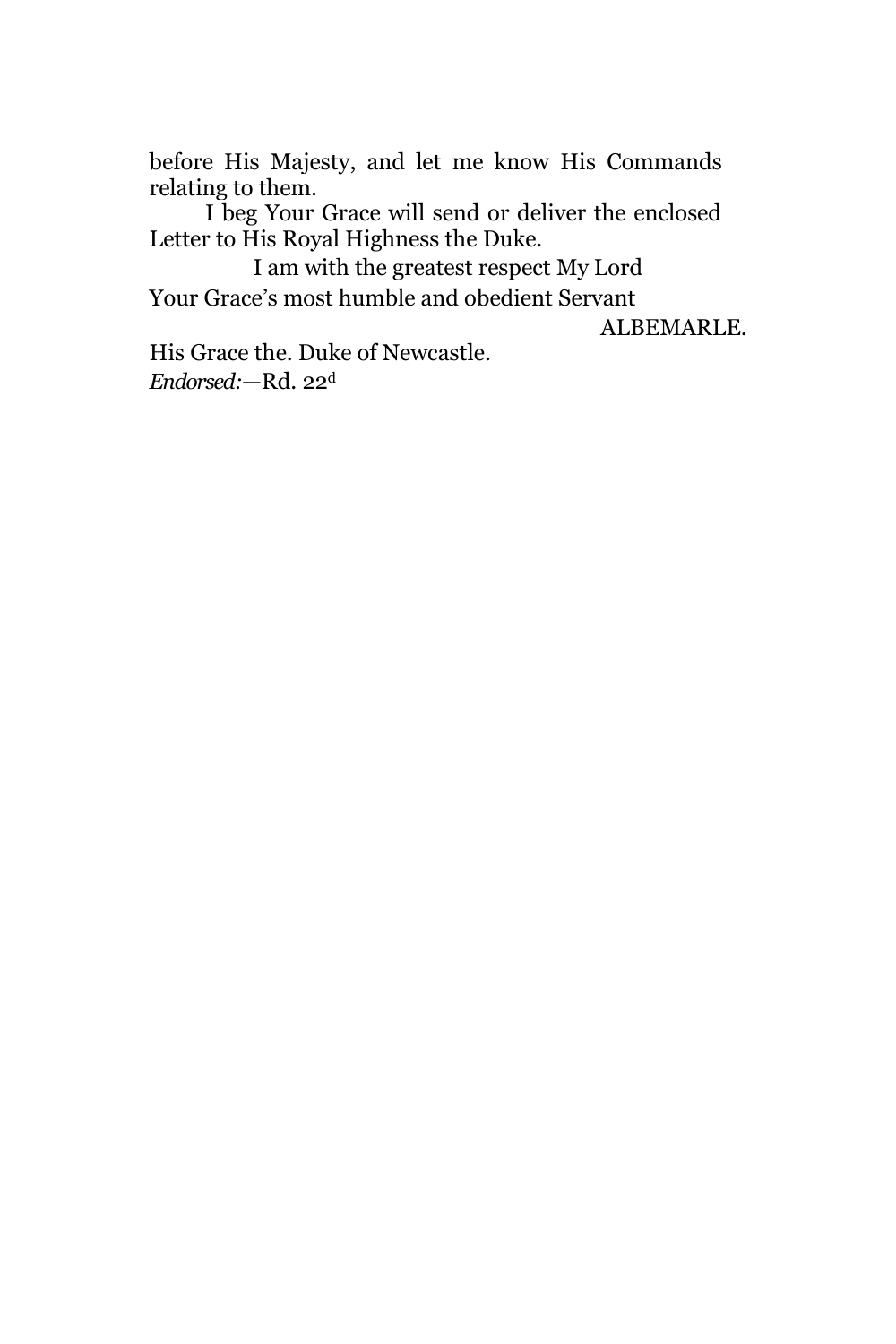#### [Page 342.](http://books.google.com/books?id=sHYuAAAAMAAJ&lpg=PA70&ots=I8wSL5XMzP&dq=%2BGartrigill&pg=PA342#v=onepage&q=CLXXXVII&f=false)

## *(Enclosure I.)* CAPTAIN O'NEIL'S STATEMENT.

My Lord,

I'ay L'honneur de vous representer, que je suis neé Rome et que je servis dans L'armeé espagnole toute ma vie jusque l'anné 1744, que je eté fait Capne dans le reg<sup>t</sup> de Lally au service de France, I'ay ete envoyé dans ce pais cy au mois de mars dernier avec des depeches de la Cour par M<sup>r</sup> Le Duc de Richelieu L<sup>t</sup> General qui Commandoit alors une armeé en Flandree; mon pere à ete neé en espagne et tué Brigadier au meme service a la Bataille de Campo Santo. I'ay L'honneur d'etre avec un profond respect,

#### My Lord

Votre tres humble et tres obeissant Serviteur

FELIX O'NEILLE.

au chateau D'Edinbourgh ce  $15^{\circ}$  X<sup>bre</sup> 1746. *Endorsed:*—In the Earl of Albemarle's of Dec<sup>r</sup> 16, 1746.

### *(Enclosure II.)* MAJOR KENNEDY'S STATEMENT.

My Lord,

J'ay L'honneur de vous representer que je suis entré au Service de France en 1729. J'ay etois *[sic]* alors dans ma tendre leunesse. I'ay eté naturalisé françois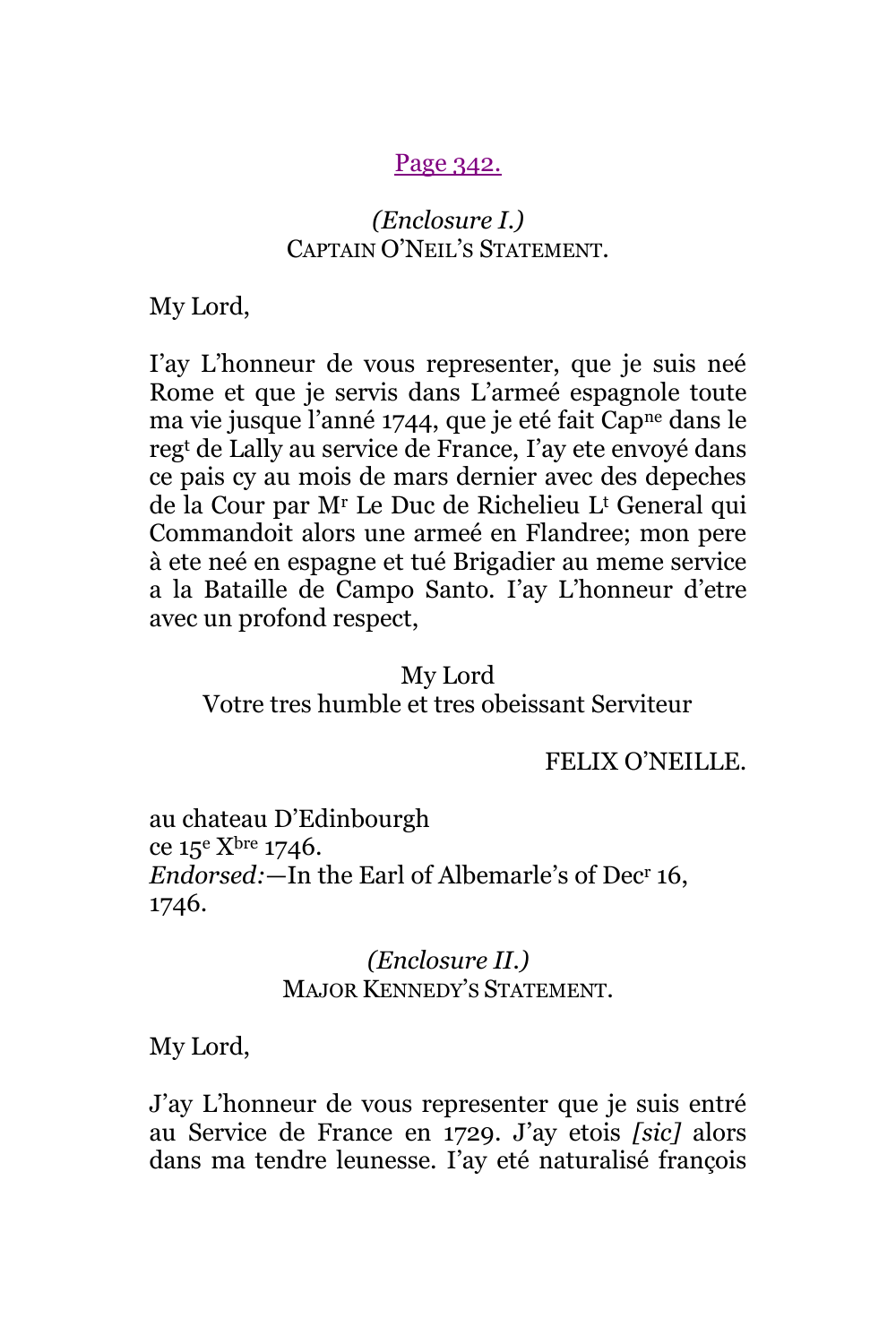en 1733 a 1734; je suis venu en ecosse L'hyver dernier par ordre du Roy avec Mons<sup>r</sup> Stapleton Brigadier pour servir sous ses ordres, et je me suis rendu prisonier au fort Guilliaume au comencem<sup>t</sup> du mois de Juin dernier. Iay L'honneur detre avec un profond respect,

My Lord

Votre tres humble et tres obeissant Serviteur

TH. KENNEDY,

au Chateau D'Edinburgh ce 15e Xbre 1746. *Endorsed:*—In the Earl of Albemarle's of Dec<sup>r</sup> 16, 1764.

## *(Enclosure III.)* DONALD MACDONALD'S STATEMENT.

My Lord,

I have the honour to represent to your Lordship, that I went to France in year 1742 and served as Cadet in Rooth's Regm<sup>t</sup> till I got a Company in Drummond's Regm<sup>t</sup> the year 44, and came along with it to Scotland in Nov<sup>r</sup> 45, and being wounded before Sterling, I returned to my fathers country, where I remained till hearing that all my Regm<sup>t</sup> surrender'd themselves prisoners of War at Inverness, after the Battle of Culloden, I was desirous of doing the same, and I surrendered myself to Cap<sup>t</sup> John Mack Donald as soon as he came to the Country I was in, in July last.

I have the honour to remain with profound respect My Lord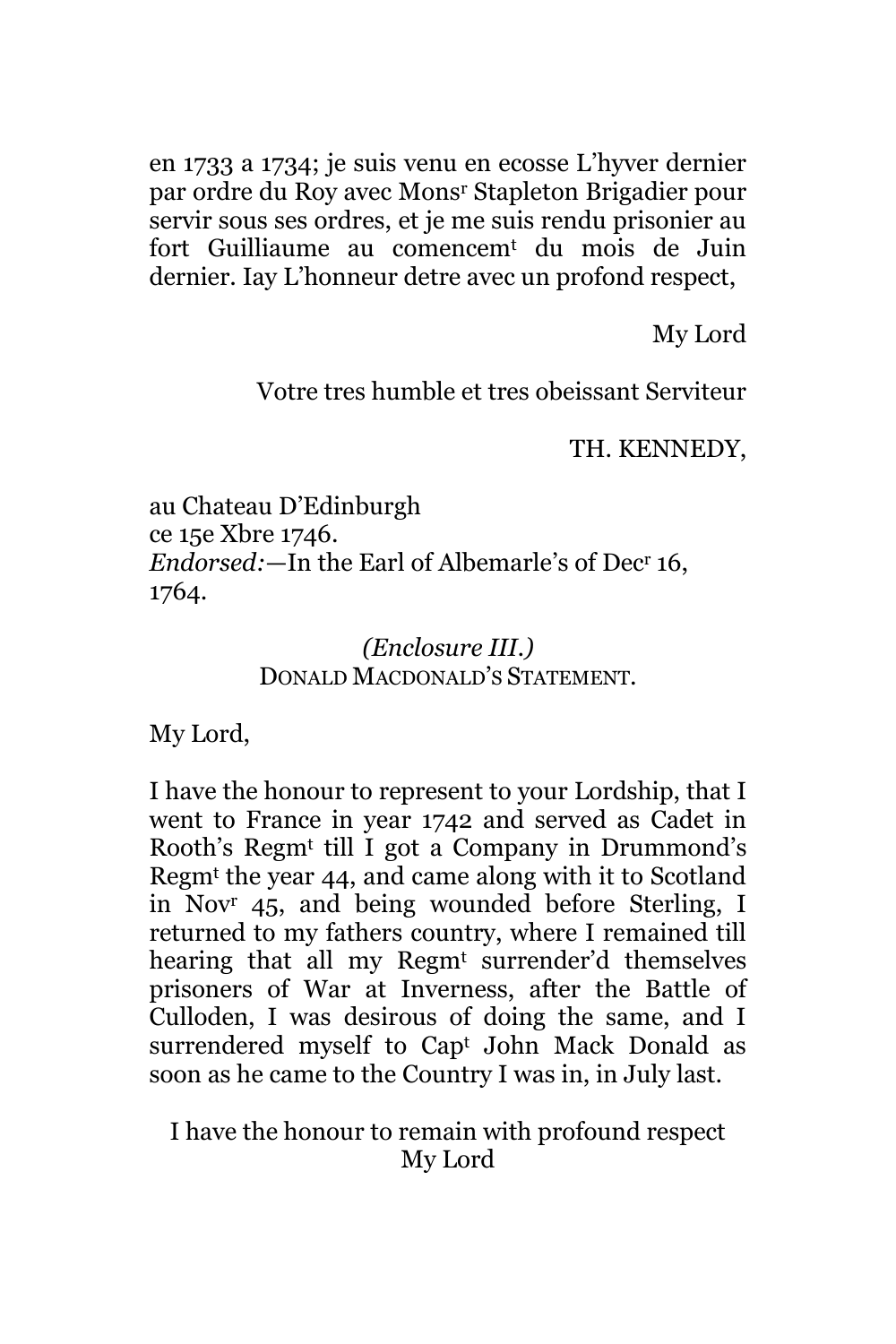## Your Lordship's most humble and most obedient Servant

## DONALD MACK DONALD.

Castle of Edinburgh Dec<sup>r</sup> 15<sup>th</sup> 1746. *Endorsed:*—In the Earl of Albemarle's of Dec<sup>r</sup> 16, 1746.

#### CLXXXVII.

## THE EARL OF ALBEMARLE TO THE DUKE OF NEWCASTLE.<sup>1</sup>

## Edinburgh, Dec<sup>r</sup> 20th 1746.

My Lord,

 $\overline{\phantom{a}}$ 

As Chandler the Messenger's Warrant directed him to carry up to London Hugh Frazer, Lord Lovatt's Secretary, and as the Major in the Castle had orders to deliver up this Prisoner to him, I did not think it proper to interfere, but referred him to Lord Justice Clerk to receive such orders for the safe conveyance of his Prisoner as His Lordship should think proper to give. I at first proposed (as I mentioned to your Grace in my last) to have sent an Officer with him; he set out yesterday morning without my knowing any thing of the matter, and I sincerely wish he may bring his Prisoner safe to London, about which I own I have some doubts.

Nothing material has happened since I did myself the honour to write to your Grace. I have received a Letter (of which I enclose a copy) from a Gentleman in the

<sup>1</sup> *S.P. Scotland, Geo. II. Bundle* 35. *No.* 52*.*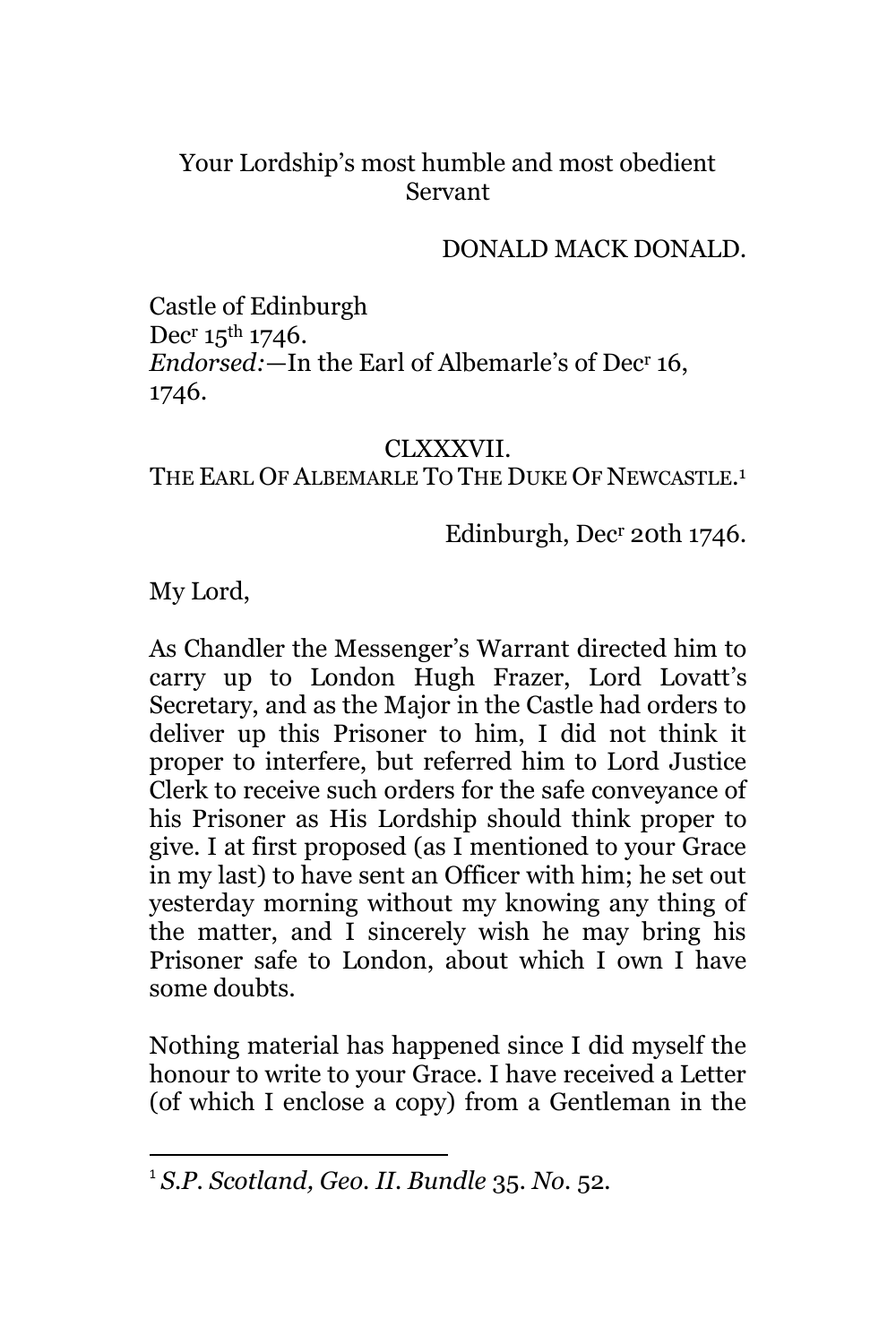Highlands of known Character and particular for his affection to His Majesty; there is nothing of great consequence in it, but thought it proper to transmit it to your Grace, as it serves to corroborate our former Intelligence.

You have likewise enclosed the case of Captain O'Byrne; if I might presume to offer my sentiments, I should think that Gentleman, Major Kennedy and Captain O'Neille might be sent to Carlisle upon their Parole. I should be glad to receive His Majesty's Commands with regard to those Prisoners, and whether it would not be proper to send to London by the first Man of War that sails from hence, The Master of Lovatt, Young Clanronald and McDonald of Kingsborow, the last of which your Grace is well informed supported the Pretender's Son whilst in the Isle of Skye, and assisted him in his escape from thence.

I have just now received by Express Your Grace's Dispatch of the 16<sup>th</sup> and shall with the utmost exactness obey His Majesty's commands contained therein.

I am with the greatest respect Your Grace's most obedient and most humble Servant

ALBEMARLE.

His Grace the Duke of Newcastle.

*Endorsed:*—Rd. 26.

*(Enclosure I.)* STATEMENT OF CAPTAIN O'BRIEN.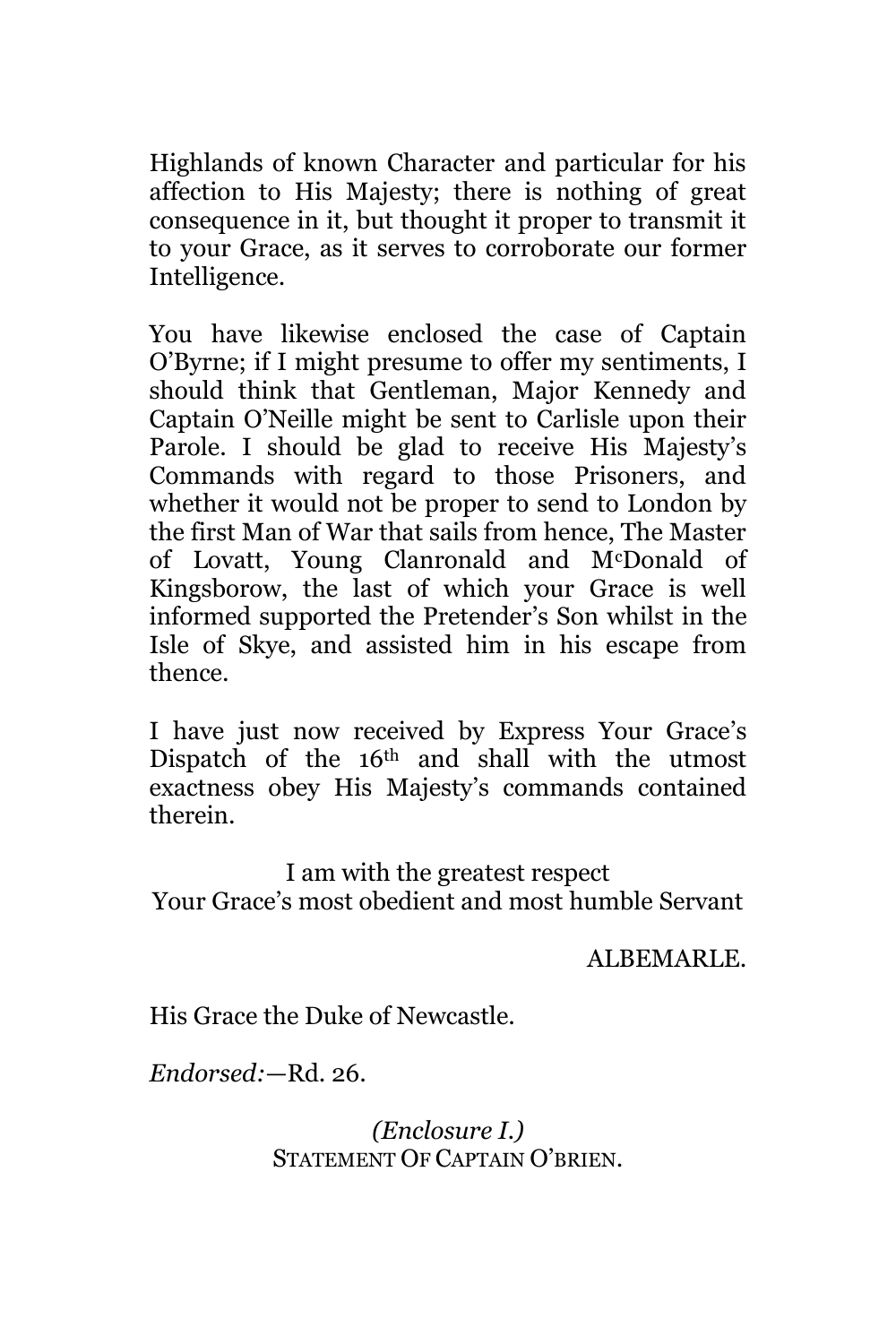Je Soúsigné declare ètre né a Landau le vingt neuf Septembre 1694, avoir été baptisté dans l'Eglise paroissiale de cette ville le premier d'octobre de la même année; qu'il y'a prés de vingt trois ans que je suis Capne dans le regiment de milord Clare, et plus de dise ans associé a l'ordre royal et militaire de S<sup>t</sup> . Loüis; que je suis venu en Ecosse par les ordres de la Cour de France, et Muni d'un passeport de Sa M.T.C.

O'BYRNE.

a Edinbourgh ce 18me Xbre 1746.

To Capne Robisson, aid-de-camp to the right honourable Ld Albemarle *Endorsed:*—in the Earl of Albemarle's of Dec<sup>r</sup> 20, 1746.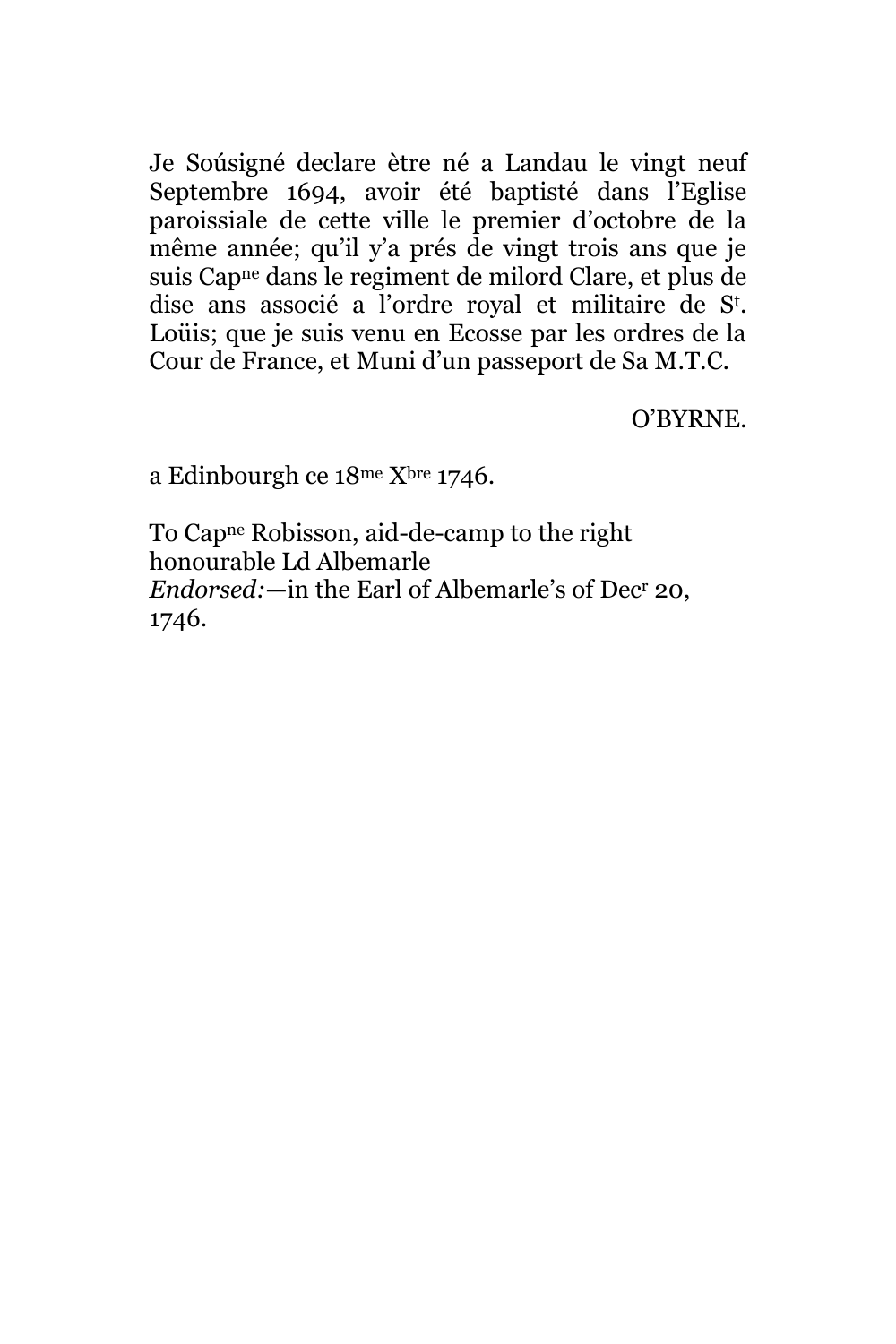## [Page 364.](http://books.google.com/books?id=sHYuAAAAMAAJ&lpg=PA70&ots=I8wSL5XMzP&dq=%2BGartrigill&pg=PA364#v=onepage&q=+Gartrigill&f=false)

### CXCIV.

## THE EARL OF ALBEMARLE TO THE DUKE OF NEWCASTLE.<sup>1</sup>

## Edinburgh, February  $5<sup>th</sup> 1746/7$

My Lord,

 $\overline{\phantom{a}}$ 

I had yesterday the honour of your Grace's Letter of the 31st by express, which the instant I received, I went to Lord Justice Clerk's, who still continues extremely ill. I communicated to him that part of your Grace's Letter which concerned the Persons who are to be sent up as Evidences against Lord Lovat; as his Lordship had your Grace's directions upon that subject, Mr McMillan his Deputy was immediately dispatched with Letters from both of us to Lord Loudoun and General Blakeney at Inverness, to get the People mentioned in your List and send them up with all possible expedition to London so as to be there by the 23rd Instant.

Mr Stewart<sup>2</sup> is here and shall be sent to London as your Grace directs, he can be of little use in Lord Lovat's affair, but as he was under Secretary to Murray of Broughton, he is undoubtedly capable of making considerable discoveries; he is an artful cunning fellow, and thoroughly tainted with dishonest principles. I shall use my best endeavours to induce him to tell what he knows; in the mean time your

<sup>1</sup> S. *P. Scotland, Geo. II. Bundle* 36. *No.* 28.

<sup>2</sup> Charles Stewart. His evidence at Lovat's trial is in *Scots Magazine,* vol. ix., p. 112.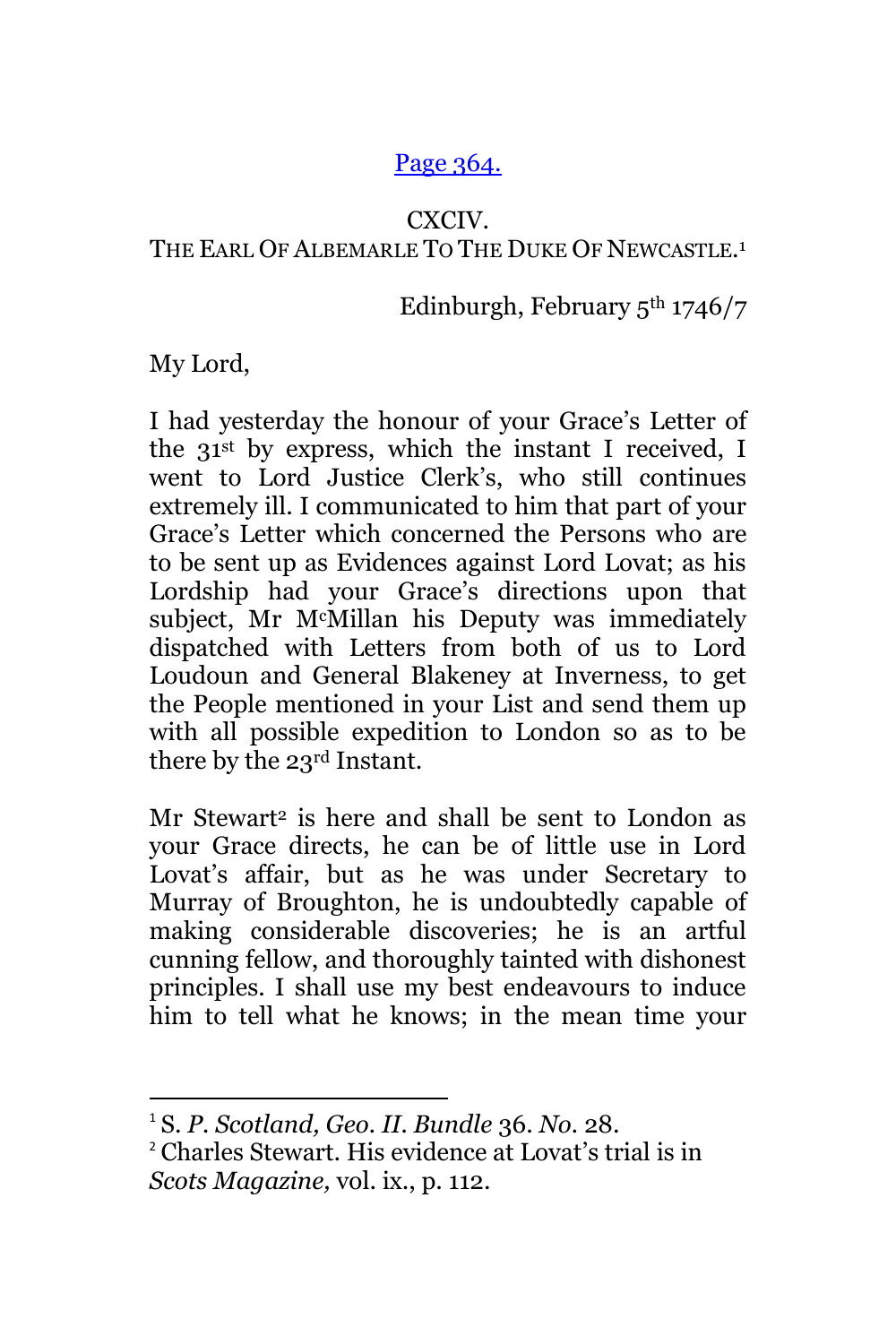Grace has his Character and will make a proper use of it.

I must desire Your Grace will send Young M<sup>r</sup> Vane directly to Holland, where when I meet him, I shall very willingly shew him all the Countenance and Friendship Your Grace, his father or himself can desire; it will be impossible to give him either the title or pay of Aid-de-Camp, as I have been provided some time since with the number the Government allows me, but my House and Table shall be always at his Service.

The Earl of Eglington, a young nobleman of this country, is just now gone to London; as his Principles are somewhat unsteady and not absolutely fixed, it would be worth your Grace's while to take some notice of him, and to endeavour to make him a good Subject of His Majesty's.

I beg Your Grace would send me some answer to the question I have so often asked, in relation to the French Officers who are Prisoners in the Castle of Edinburgh.

I am with the greatest respect My Lord Your Grace's most humble and most obedient Servant

ALBEMARLE.

P.S.—Since I have finished my Letter I have received two from different Persons upon different subjects, Extracts of which I send Your Grace.

His Grace the Duke of Newcastle.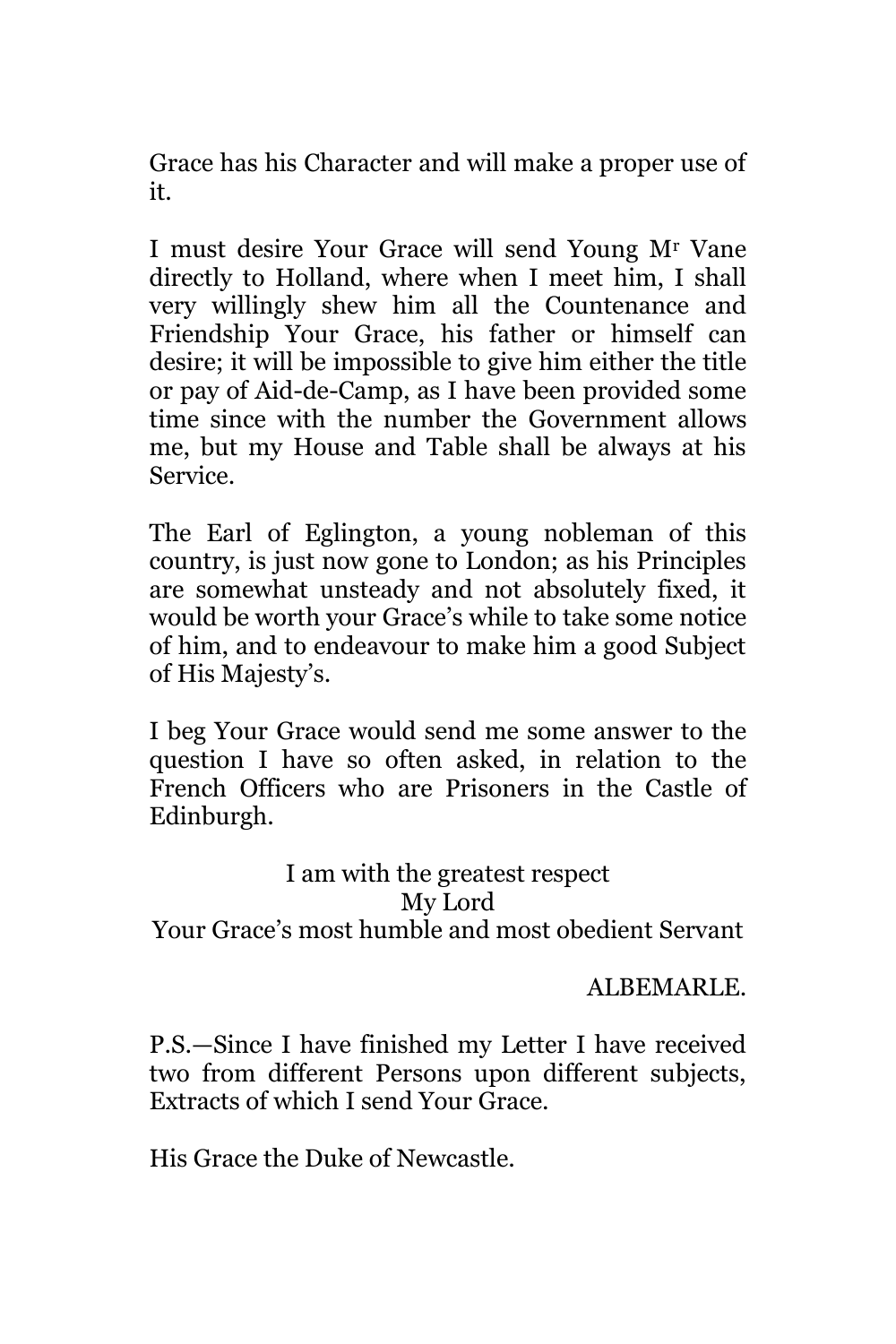# *Endorsed*:—Rd. 11th.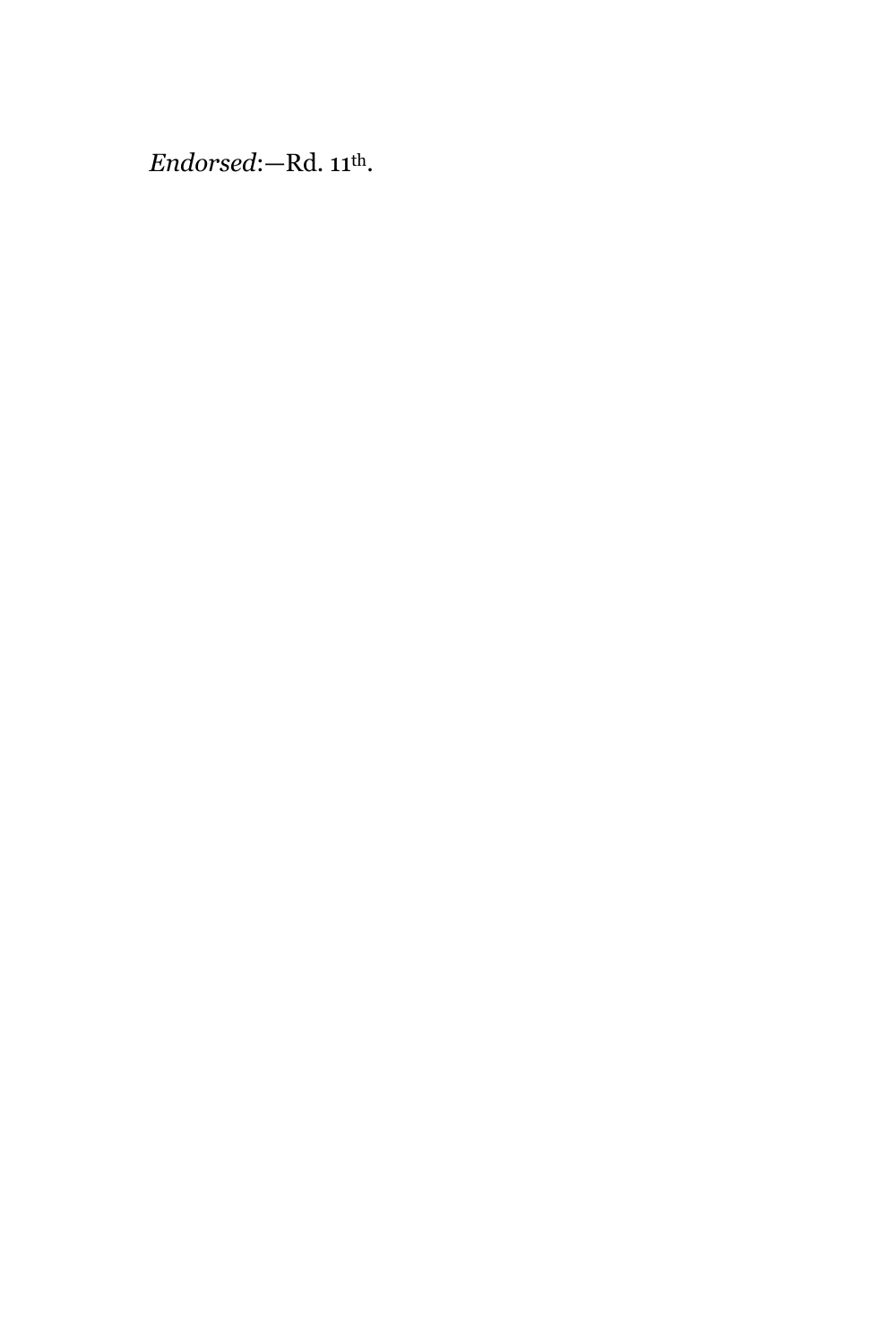### [Page 381.](http://books.google.com/books?id=sHYuAAAAMAAJ&lpg=PA70&ots=I8wSL5XMzP&dq=%2BGartrigill&pg=PA381#v=onepage&q=+Gartrigill&f=false)

## CXCIX. THE EARL OF ALBEMARLE TO THE DUKE OF NEWCASTLE.<sup>1</sup>

Edinburgh, Febr.  $20^{th}$  1746/7.

My Lord,

I must beg your Grace will acquaint His Majesty that Thirteen of the Transports, with Commodore Towry in the Experiment, arrived in the Firth last Sunday morning;<sup>2</sup> that the remaining eight (as I am informed from Mr Ridley at Newcastle) sailed from Shields on the 14th at night, under convoy of the Kingston, an armed Vessell; since which we have had extreme bad weather, with the wind at North East; and it is the Commodore's opinion that they are blown a good way to the Southwards, if nothing worse has happened to them. I am very uneasie at this disappointment and the uncertainty of their fate; no disposition can be made for the Embarkation till the whole are arrived. The Troops<sup>3</sup> are all ready in their Cantoonments on the East of Fife, and we wait for Nothing but the appearance of our strayed Vessells to get them on board.

We have had no desertion from four Regiments on their march to their Quarters of Cantoonment, and but three men have deserted from the Scots Fuziliers, and those we are in hopes to recover before we

<sup>1</sup> S. *P. Scotland, Geo. II. Bundle 36, No.* 37.

<sup>2</sup> February 15.

<sup>3</sup> *Cf.* p. 377, note, *supra.*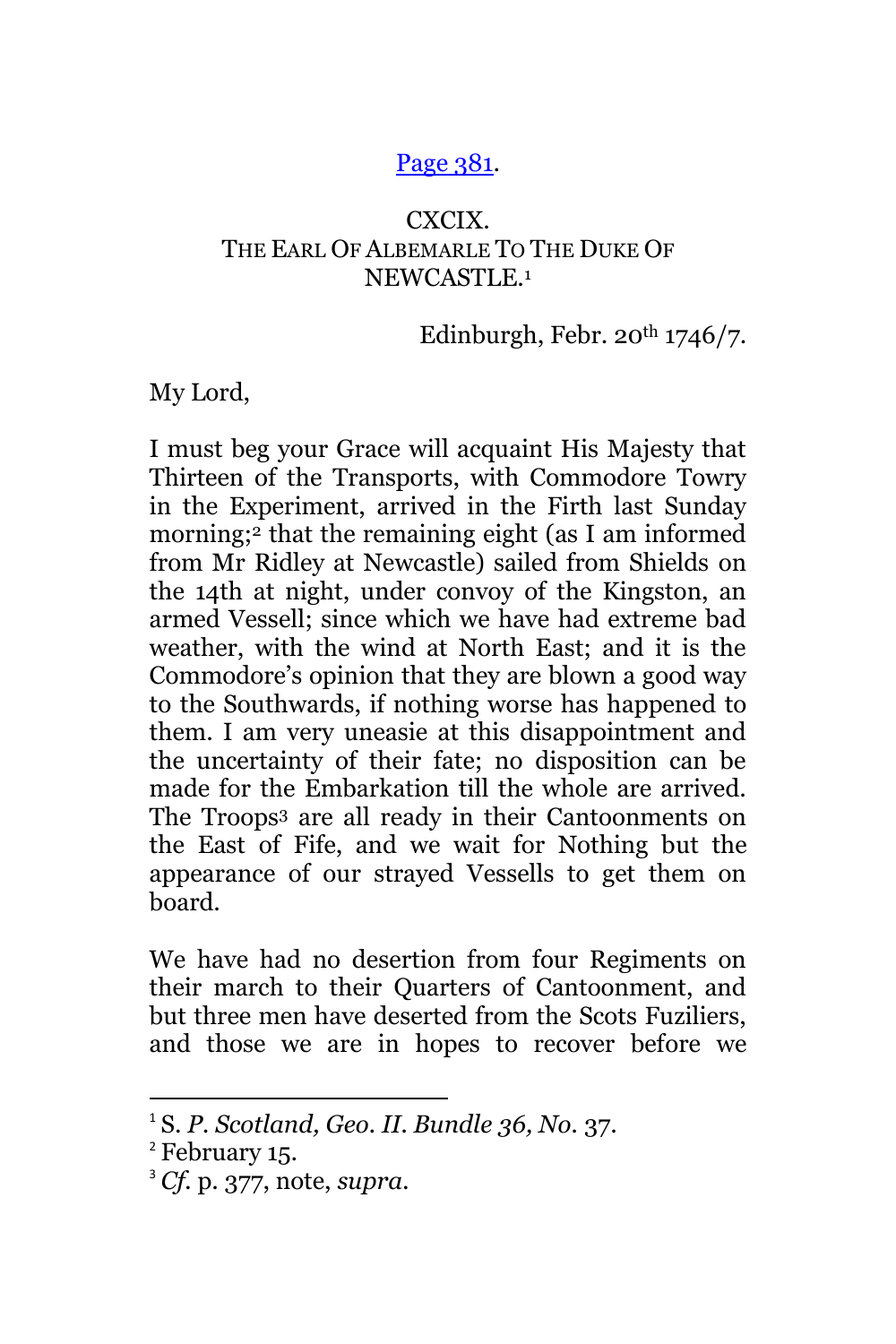embark, and the whole seems to be extremely well pleased at the thoughts of serving His Majesty abroad.

We have lately had no news from the North worth your Grace's notice, which makes me believe that many lies are told upon slight foundations.

I am with the greatest respect My Lord Your Grace's most obedient and most humble Servant

ALBEMARLE.

I send your Grace enclosed a receipt for the French Prisoners who were sent from this Town to Berwick; as soon as the rest arrives from Inverness, they shall be sent in the like manner.

His Grace the Duke of Newcastle.

*Endorsed:*—Rd. 24.

*(Enclosure.)* RECEIPT FOR THE FRENCH OFFICERS.

I acknowledge to have received from Cap<sup>t</sup> John Tucker the following Officers in the French Service (viz).

Jam<sup>s</sup> O'Byrne, Cap<sup>t</sup> in Clares Reg<sup>t</sup> .

Thos Kennedy, Cap<sup>t</sup> in Bulkeleys Reg<sup>t</sup> , and Baptista Donald his servant.

Felix O'Neille, Cap<sup>t</sup> in Lallys Reg<sup>t</sup>.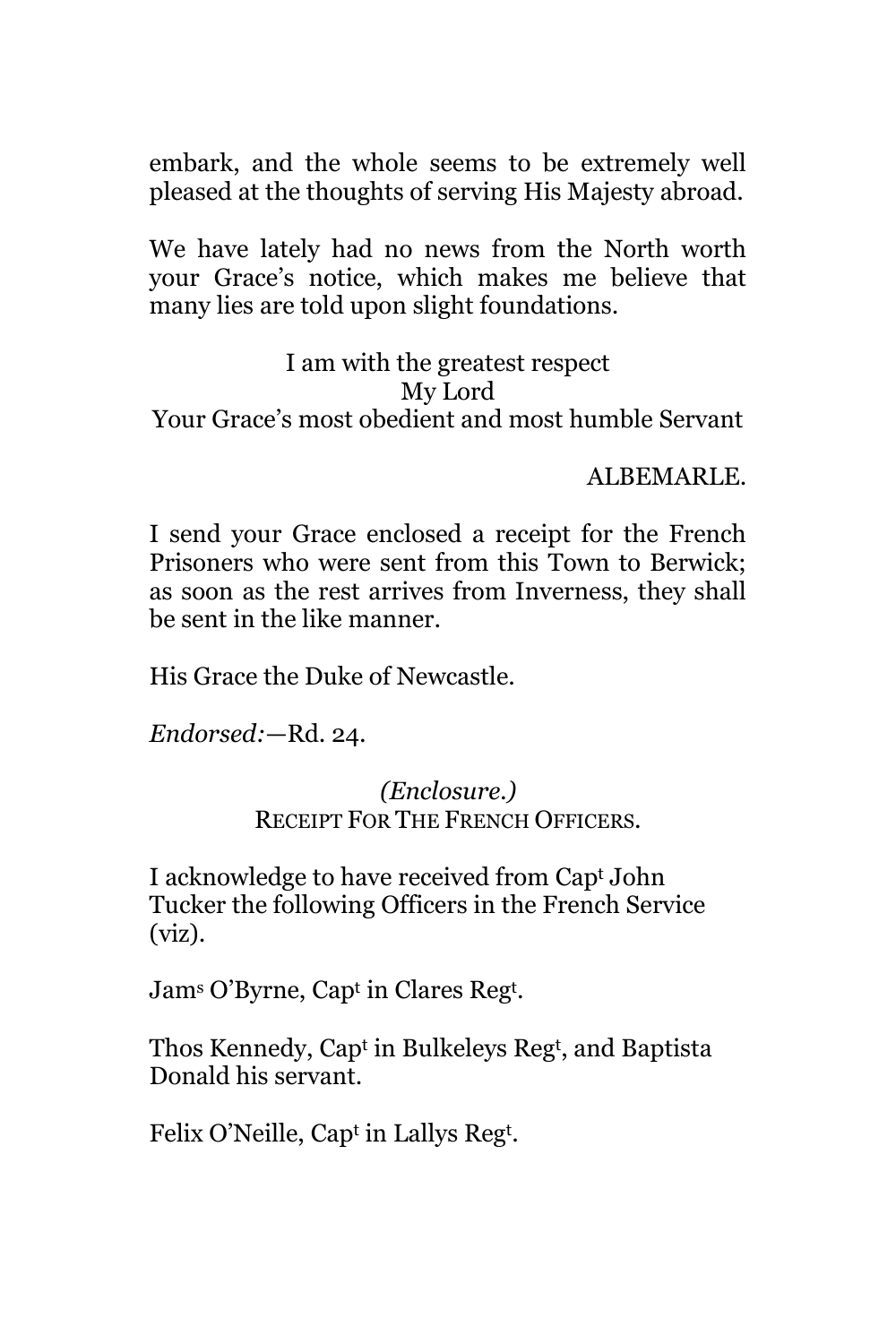Donald McDonald, Cap<sup>t</sup> in the Royal Scotch, and Donald McPherson his servant.

Luke Reynolds, Lieu<sup>t</sup> in the Royal Scotch.

J. ROMERS, Cap<sup>t</sup> in Barracks.

Berwick, Febry y <sup>e</sup> 18th 1746/7.

*Endorsed:*—In the Earl of Albemarle's of Febry. 20, 1746/7.

### $CC<sub>c</sub>$ THE EARL OF ALBEMARLE TO THE DUKE OF NEWCASTLE.<sup>1</sup>

Edinburgh, February 25th 1746/7.

My Lord,

 $\overline{\phantom{a}}$ 

I had the honour of your Grace's Letter of the 16th Instant, and in Consequence of His Majesty's Commands, met the next morning General Huske and the Lord Advocate at the Lord Justice Clerk's, to peruse and pick out of the List of Prisoners your Grace sent me, and from these committed since, such as Proof can be procured against; as this is a work of some time, I shall not be able to transmit to your Grace by this Messenger their names, but have desired the Lord Justice Clerk and the Lord Advocate to use all the diligence imaginable in collecting the necessary Proofs, and when that is done, the rest (according to His Majesty's intention) shall be discharged; .in the meantime the Lord Justice Clerk

<sup>1</sup> S. *P. Scotland, Geo. II. Bundle* 36., *No*. 40.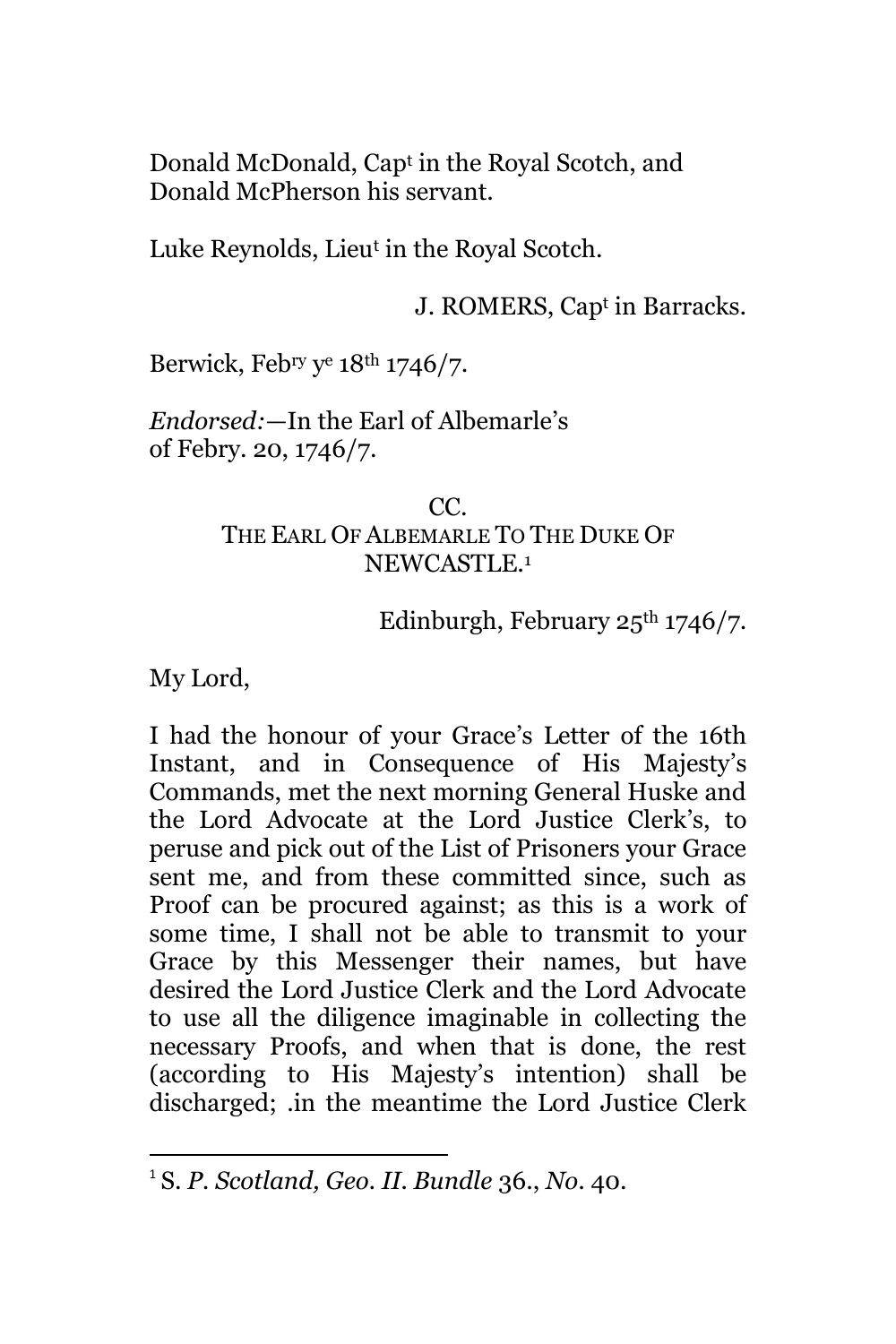has desired me to acquaint Your Grace, that we have it in our power to detain them Prisoners sixty days after the expiration of the suspension of the Habeas Corpus Act, $<sup>1</sup>$  and even after they have prayed to be set at</sup> Liberty.<sup>2</sup>

In relation to the French Prisoners of War, I sent your Grace in my Letter of the 20th Instant a receipt from the Officer commanding at Berwick for those who went from hence, and shall do the same with the rest when I have been able to collect them from Inverness, Glasgow, Irwin, and other Places, distinguishing then in a more particular manner those that were born natural Subjects of His Majesty from those who are natives of France.

I shall not trouble your Grace with the various accounts I have from the Hills, as it is my real opinion that no Ship has landed either Men or Arms upon the Western Coast, and that the Common people, notwithstanding the boasting of their Chiefs, have very little hopes of any succours from France.

I have lately heard that Cameron of Torcastle's natural son, who is supposed to be come to this Kingdom from England with intelligence, was a Lieutenant in the Americans under General Wentworth, and beg the favour of your Grace to inform yourself of the truth of this Report.

I have the greatest regard for any advice given me by Mr Campbell of Stonefield, and in consequence of his

<sup>&</sup>lt;sup>1</sup> It had expired upon February 20.

<sup>&</sup>lt;sup>2</sup> *Cf.* the Lord Justice-Clerk's letter of February 25 on this matter, *infra.* Appendix No. XXII.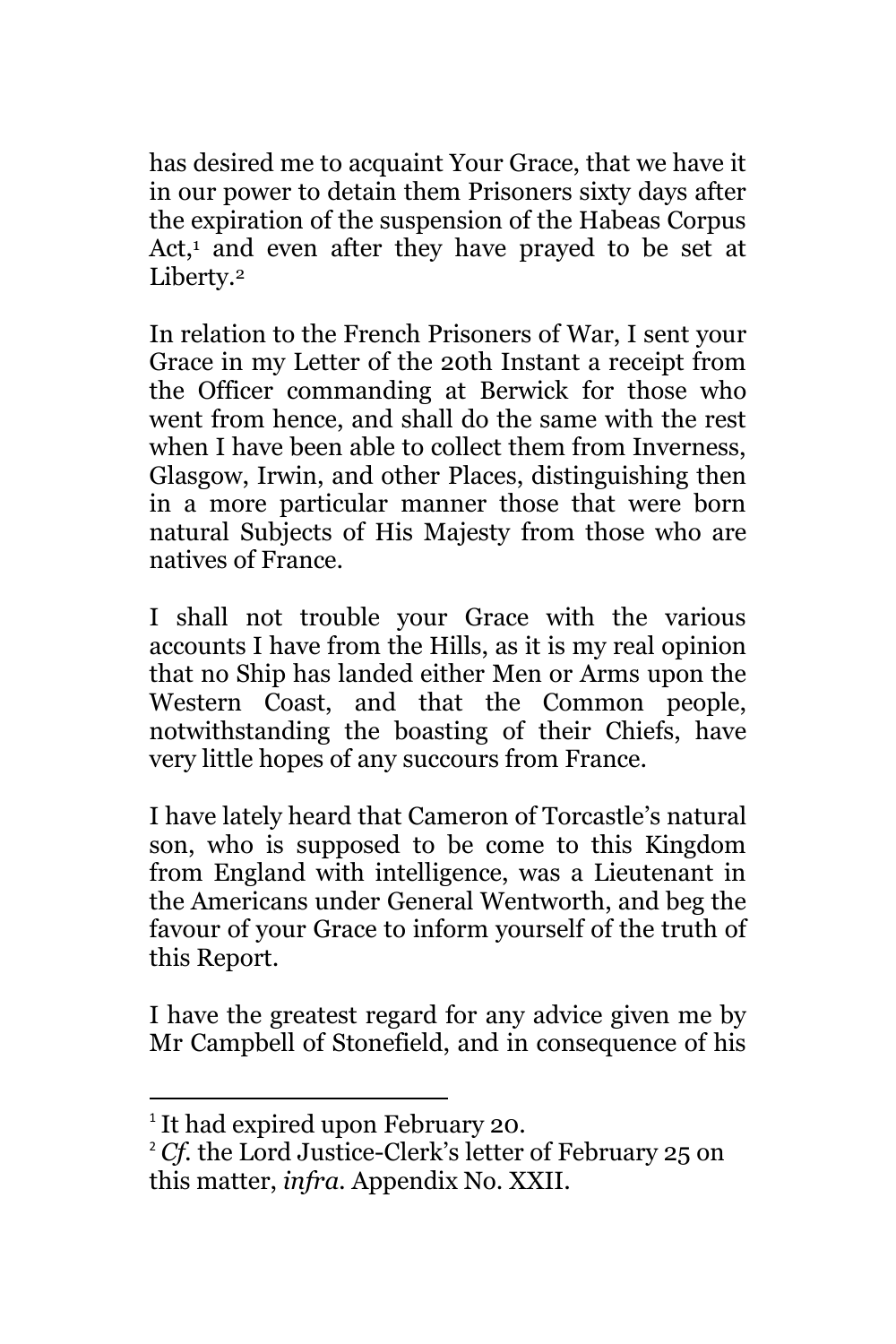last, of which he sent a Copy to the Duke of Argyle, I immediately sent to Glasgow to hire a Wherry from 25 to 30 Tuns to procure intelligence from the Isles, and a small Boat with Oars to row along the Coast for the same purpose; but as the People to whom the care of these Boats is to be given are to be knowing, sensible, and well affected, I have not yet heard that any such have been taken into His Majesty's Service; his Scheme of posting small Parties at Island Stalker, Glenco and Strontian is also very judicious, and I have sent to those Places to know whether His Majesty's Troops can be well accommodated with Quarters and Provisions, which is the reason that I have [till] now delayed it.

I shall talk to day to Lord Loudoun, who arrived last night from Inverness, of the possibility of sending detachments to Ross-shire, Cromarty, and Sutherland. I know they can be very well accommodated in those Counties, but I do not chuse to weaken the Highland Regiment too much, as they have already one entire Company at Bernera and another in Rannoch, and in case of a rising amongst the Rebels, the rest might be liable to an Insult at Fort Augustus.

I have read the Paper the Duke of Montrose has given your Grace; the Parties which he complains of, for driving his Tenants Cattle, were sent from Perth by Brigadier Mordaunt in the Month of June last, and I am acquainted with the orders they received; but from the knowledge I have of the Country at present, I fear the Duke of Montrose (who undoubtedly is one of the most Loyall Subjects His Majesty has) is deceived by his *Doers,* and that they have too great a connection with the McGregors and a small Clan under the